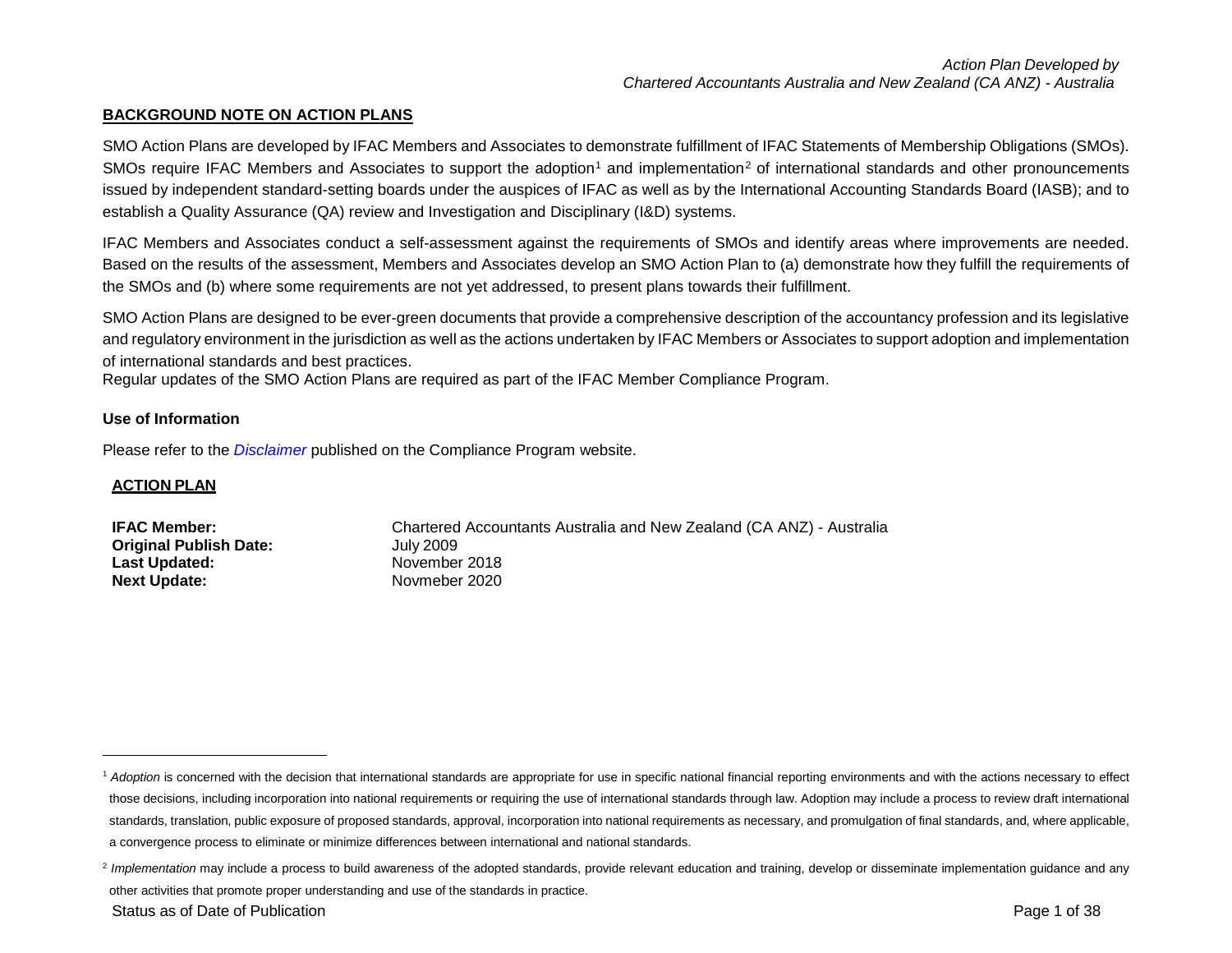## *New Developments - Chartered Accountants Australia and New Zealand (CA ANZ)*

The Institute of Chartered Accountants in Australia (ICAA) amalgamated with the New Zealand Institute of Chartered Accountants (NZICA) on 31 December 2014 to become Chartered Accountants Australia and New Zealand, under Royal Charter.

Following amalgamation, NZICA continues to regulate the profession of accountancy for CA ANZ members resident in New Zealand (and by virtue of their residence continue to be NZICA members) in accordance with the NZICA Act 1966 and the terms of the amalgamation agreement. Accordingly, NZICA continues to be a member of IFAC and has a separate Action Plan.

This Action Plan has been updated for Chartered Accountants Australia and New Zealand (formerly ICAA).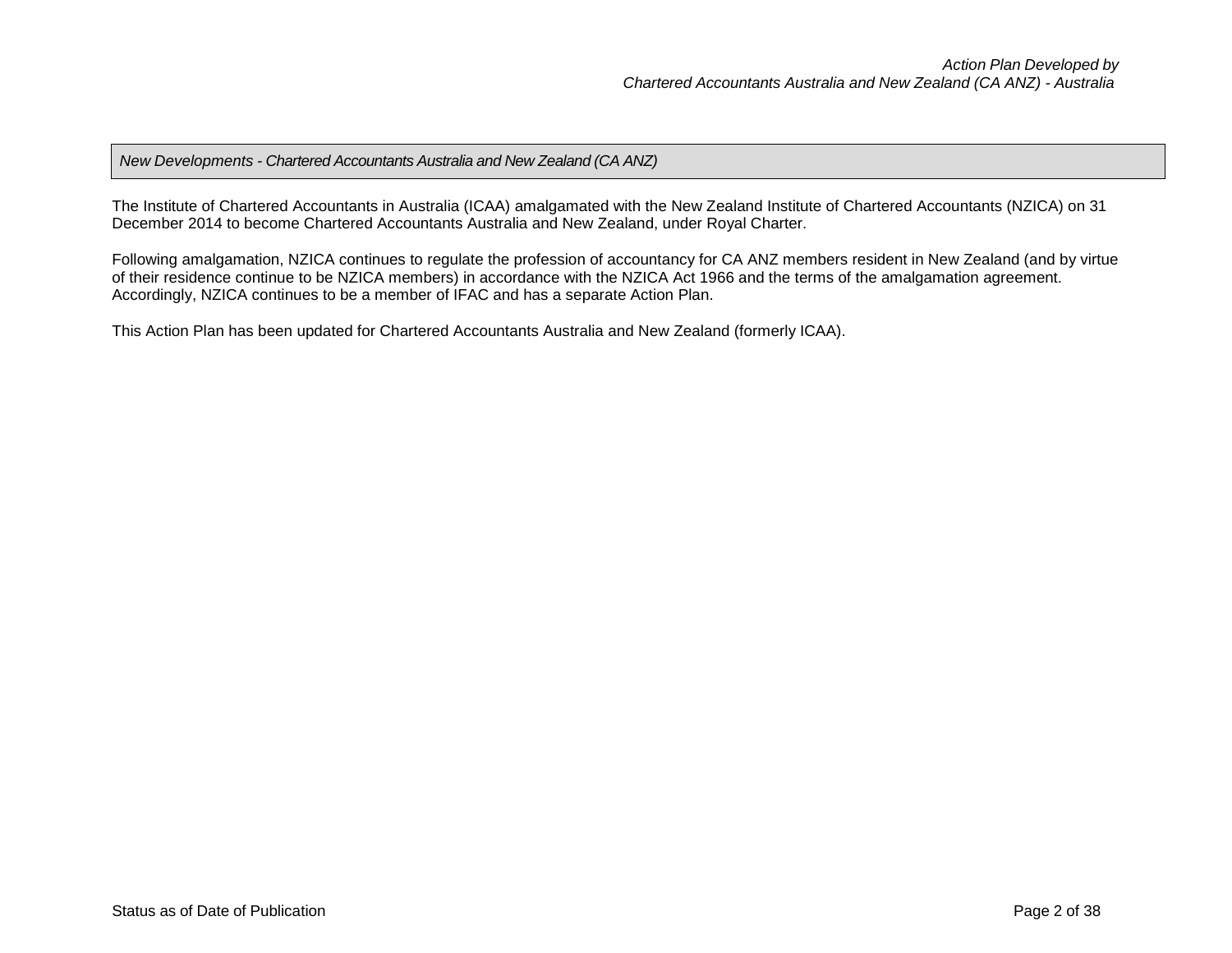*Action Plan Developed by Chartered Accountants Australia and New Zealand (CA ANZ) - Australia*

## **GLOSSARY**

| <b>AASB</b>   | Australian Accounting Standards Board                        |
|---------------|--------------------------------------------------------------|
| <b>AFSL</b>   | Australian Financial Services License                        |
| <b>APESB</b>  | Accounting Professional and Ethical Standards Board          |
| <b>ARITA</b>  | Australian Restructuring Insolvency & Turnaround Association |
| <b>ASIC</b>   | <b>Australian Securities &amp; Investments Commission</b>    |
| <b>ASQC</b>   | Australian Standard for Quality Control                      |
| <b>AUASB</b>  | Auditing and Assurance Standards Board                       |
| <b>CA</b>     | <b>Chartered Accountant</b>                                  |
| <b>CA ANZ</b> | <b>Chartered Accountants Australia and New Zealand</b>       |
| <b>CEO</b>    | <b>Chief Executive Officer</b>                               |
| <b>CPAA</b>   | <b>CPA Australia</b>                                         |
| <b>CPD</b>    | <b>Continuing Professional Development</b>                   |
| <b>CPP</b>    | <b>Certificate of Public Practice</b>                        |
| <b>FRC</b>    | <b>Financial Reporting Council</b>                           |
| FT.           | Full-time                                                    |
| <b>IAASB</b>  | International Auditing and Assurance Standards Board         |
| <b>IAESB</b>  | International Accounting Education Standards Board           |
| <b>IASB</b>   | <b>International Accounting Standards Board</b>              |
| <b>ICAA</b>   | Institute of Chartered Accountants in Australia              |
| <b>IES</b>    | <b>International Education Standards</b>                     |
| <b>IESBA</b>  | International Ethics Standards Board for Accountants         |
| <b>IFAC</b>   | <b>International Federation of Accountants</b>               |
| <b>IFRS</b>   | <b>International Financial Reporting Standards</b>           |
| <b>IPSASB</b> | International Public Sector Accounting Standards Board       |
| <b>IPSAS</b>  | <b>International Public Sector Accounting Standards</b>      |
| <b>ISA</b>    | International Standards on Auditing                          |
| <b>IPA</b>    | Institute of Public Accountants                              |
| <b>NZICA</b>  | New Zealand Institute of Chartered Accountants               |
| QA            | <b>Quality Assurance</b>                                     |
| <b>RCA</b>    | <b>Registered Company Auditor</b>                            |
| <b>SME</b>    | Small and Medium Enterprises                                 |
| <b>SMPs</b>   | <b>Small and Medium Practices</b>                            |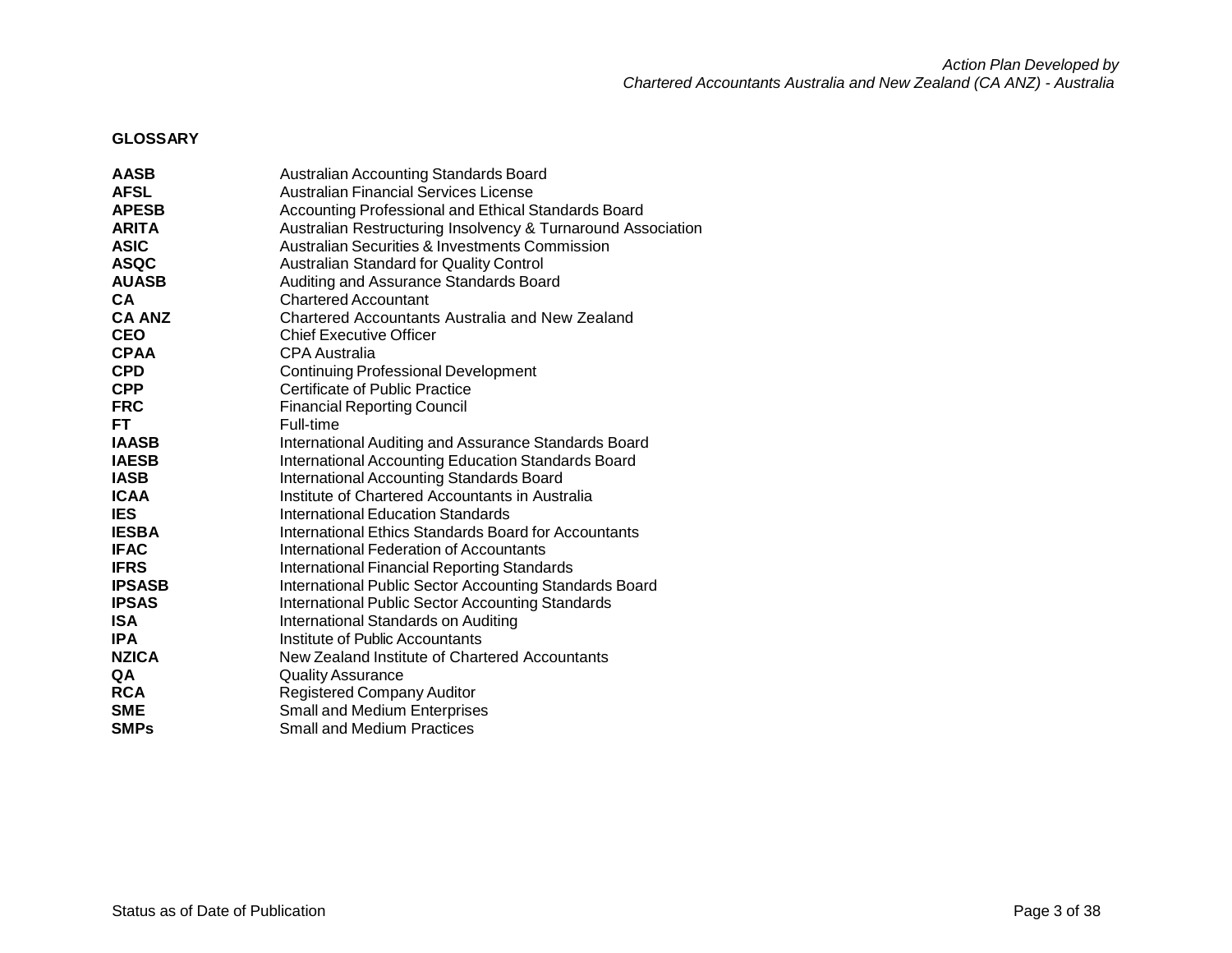**Action Plan Subject:** SMO1 and Quality Assurance (QA): To Monitor and Ensure Ongoing Compliance with SMO1 **Action Plan Objective:** Continue to Ensure that CAs Offering Services to the Public (i.e. CAs in public practice) maintain the Highest ProfessionalStandards

|  | rt Date<br>Start | <b>Actions</b> | <b>Completion Date</b> | .<br>ponsibility | <b>?esource</b> |
|--|------------------|----------------|------------------------|------------------|-----------------|
|--|------------------|----------------|------------------------|------------------|-----------------|

#### **Background**

In Australia the accounting profession operates within a co-regulatory environment, which means CA ANZ works with other bodies to regulate and govern the work of our members. The Quality Review Program (the Program), which examines the work of Australian members holding a Certificate of Public Practice (CPP), is an integral part of this co-regulatory framework. Further, the Program serves our members and the public by upholding standards and protecting the CA designation.

### *Current Quality Review Program*

The aim of the Program is to assess whether our practitioner members have implemented appropriate quality control policies and procedures in their practices. The Program is aligned with the SMO1 requirements.

The Program is a risk based model with practices being reviewed:

- once every five years where there are no systemic risk factors
- once every three years where the practice signs off on audits requiring a Registered Company Auditor (RCA) registration. This reflects the higher level of public interest incumbent in these audits
- within one year if significant non-compliance issues are found during a practice's initial review. This enables us to promptly assess whether appropriate remedial action has been taken by the practice.

As the profession and public expectations evolve, we continue to develop the program to remain relevant to the profession and to serve the public interest. We now apply a variety of review approaches tailored to the differing sizes, structures and engagements of practices.

## *Quality Control Standards*

APES 320 *Quality Control for Firms* is issued by the Accounting Professional and Ethical Standards Board (APESB). CA ANZ is a member of the APESB. The standard addresses the quality control requirements for all professional accounting firms, including assurance and non-assurance aspects of each practice. All the requirements of ISQC 1 Quality Control for Firms that Perform Audits and Reviews of Historical Financial Information, *and Other Assurance and Related Services Engagements* are included in APES 320.

ASQC 1 Quality Control for Firms that Perform Audits and Reviews of Financial Reports, Other Financial Information, and Other Assurance *Engagements* is issued by the Auditing and Assurance Standards Board (AUASB).ASQC 1 is based on ISQC 1 and is legally enforceable under the *Corporations Act.*

For further information regarding the Program refer to https://www.charteredaccountantsanz.com/member-services/being-in-public-practice/qualityand-practice-review-program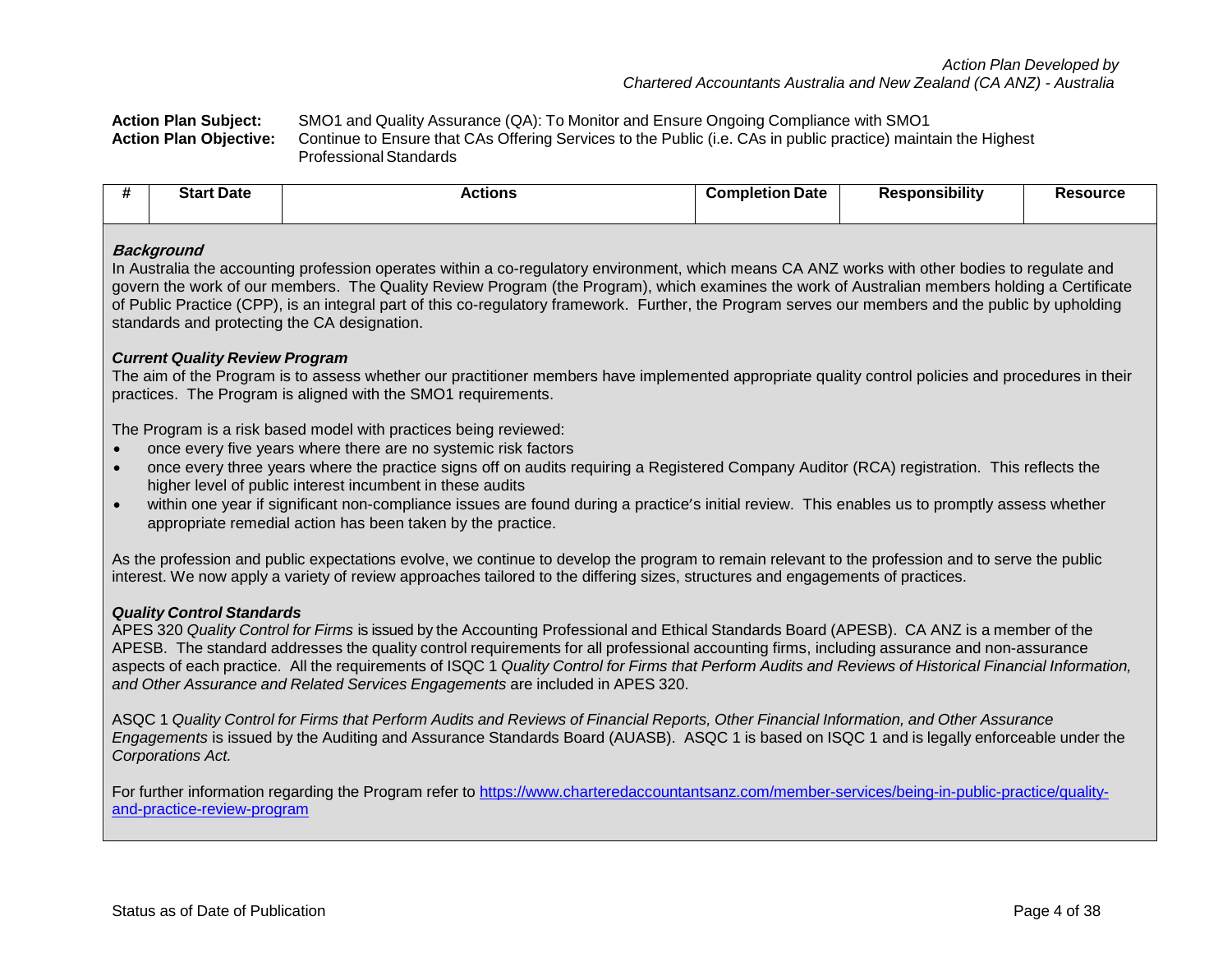|                |                                                    | Action Plan Developed by<br>Chartered Accountants Australia and New Zealand (CA ANZ) - Australia                                                                                                                                                                                                                                                                                                                                                                                                            |                        |                                                                                   |                               |  |  |
|----------------|----------------------------------------------------|-------------------------------------------------------------------------------------------------------------------------------------------------------------------------------------------------------------------------------------------------------------------------------------------------------------------------------------------------------------------------------------------------------------------------------------------------------------------------------------------------------------|------------------------|-----------------------------------------------------------------------------------|-------------------------------|--|--|
| #              | <b>Start Date</b>                                  | <b>Actions</b>                                                                                                                                                                                                                                                                                                                                                                                                                                                                                              | <b>Completion Date</b> | <b>Responsibility</b>                                                             | <b>Resource</b>               |  |  |
|                | New Developments and Maintaining Ongoing Processes |                                                                                                                                                                                                                                                                                                                                                                                                                                                                                                             |                        |                                                                                   |                               |  |  |
| $\mathbf{1}$ . | Ongoing                                            | Focus areas for 2018/2019<br>Key focus areas include:                                                                                                                                                                                                                                                                                                                                                                                                                                                       |                        | General Manager<br><b>Professional Standards</b><br>and Quality Review<br>Manager | <b>Quality Review</b><br>Team |  |  |
|                |                                                    | reviewing our SMO1 compliant quality review<br>program to refine the review approach for our<br>practices and improve member experience                                                                                                                                                                                                                                                                                                                                                                     | December 2018          |                                                                                   |                               |  |  |
|                |                                                    | analysing root causes of quality control<br>deficiencies and working with individual members<br>and through other CA ANZ activities to address<br>these root causes.                                                                                                                                                                                                                                                                                                                                        | Ongoing                |                                                                                   |                               |  |  |
|                | <b>Applicability Framework</b>                     |                                                                                                                                                                                                                                                                                                                                                                                                                                                                                                             |                        |                                                                                   |                               |  |  |
| 2.             | Ongoing                                            | <b>Co-regulatory framework</b><br>The accounting profession operates within a co-<br>regulatory environment, which means we work with<br>other bodies to regulate and govern the work of our<br>members.<br>Our Program, which examines the work of Australian<br>members holding a Certificate of Public Practice<br>(CPP), is an integral part of this co-regulatory<br>framework. Further, the Program serves our members<br>and the public by upholding standards and protecting<br>the CA designation. | Ongoing                | General Manager<br><b>Professional Standards</b><br>and Quality Review<br>Manager | <b>Quality Review</b><br>Team |  |  |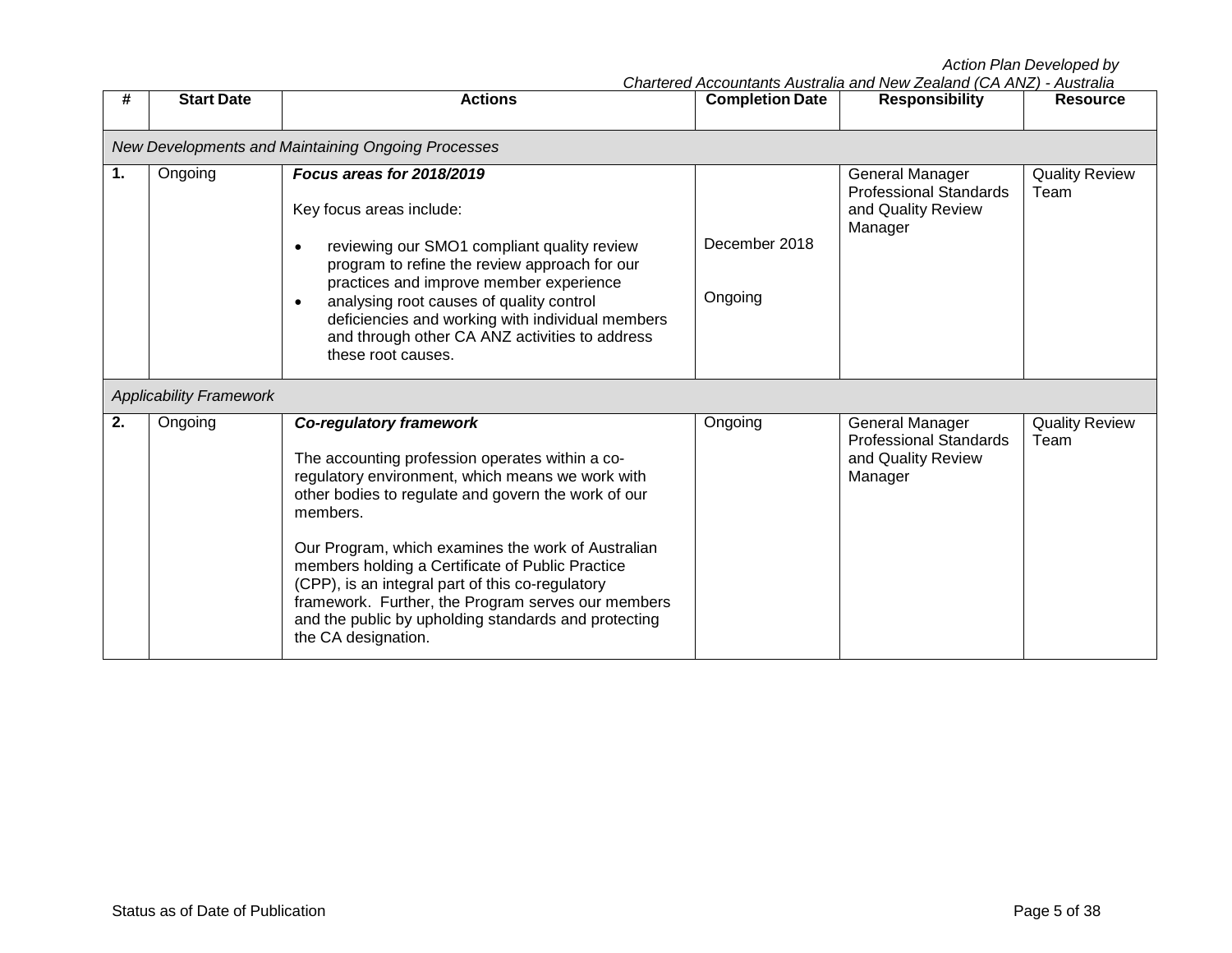|  | Chartered Accountants Australia and New Zealand (CA ANZ) - Australia |  |
|--|----------------------------------------------------------------------|--|
|  |                                                                      |  |

| #  | <b>Start Date</b>               | <b>Actions</b>                                                                                                                                                                                                                                                                                                                                                                                                                                                                                           | <b>Completion Date</b> | Charleigu Accountains Australia and New Zealand (CA ANZ) - Australia<br><b>Responsibility</b> | <b>Resource</b>               |  |  |
|----|---------------------------------|----------------------------------------------------------------------------------------------------------------------------------------------------------------------------------------------------------------------------------------------------------------------------------------------------------------------------------------------------------------------------------------------------------------------------------------------------------------------------------------------------------|------------------------|-----------------------------------------------------------------------------------------------|-------------------------------|--|--|
|    | Applicability Framework (cont.) |                                                                                                                                                                                                                                                                                                                                                                                                                                                                                                          |                        |                                                                                               |                               |  |  |
| 2. | Ongoing                         | Monitoring audit quality on behalf of the Financial<br><b>Reporting Council (FRC)</b><br>The FRC is a statutory body with responsibility for<br>providing strategic advice in relation to audit quality in<br>Australia. Rather than monitoring individual practices,<br>the FRC relies on ASIC and the reviews of the<br>professional accounting bodies to fulfil this responsibility.<br>Under Section 225A of the ASIC Act, CA ANZ monitors<br>and reports to the FRC on audit quality. This includes | Ongoing                | <b>General Manager</b><br><b>Professional Standards</b><br>and Quality Review<br>Manager      | <b>Quality Review</b><br>Team |  |  |
|    |                                 | reviewing each practice's policies and procedures, as<br>well as considering whether these policies and<br>procedures have been applied in individual audit<br>engagements.<br><b>Working with ASIC to enhance audit quality</b>                                                                                                                                                                                                                                                                         |                        |                                                                                               |                               |  |  |
|    |                                 | We are committed to audit quality and support ASIC's<br>role in regulating auditors. An initiative of the program is<br>to match members with ASIC's registers of Registered<br>Company Auditors (RCAs) and Self-Managed<br>Superannuation Auditors (SMSF auditors). As such, we<br>are able to ascertain whether our members who are<br>RCAs and SMSF auditors are fulfilling their professional<br>obligations, complementing ASIC's regulatory activities.                                            |                        |                                                                                               |                               |  |  |
|    |                                 | CA ANZ and ASIC have an understanding that both<br>bodies consider the timing and findings of one another's<br>reviews, to help reduce duplication and therefore<br>minimize disruption in practices. The mutual<br>understanding includes:                                                                                                                                                                                                                                                              |                        |                                                                                               |                               |  |  |
|    |                                 | when determining the scope and timing of an<br>$\bullet$<br>inspection, ASIC will consider CA ANZ's quality<br>review findings<br>in its quality reviews, CA ANZ will consider ASIC's<br>$\bullet$<br>inspection findings, and may modify the timing and<br>scope of its reviews as a result.                                                                                                                                                                                                            |                        |                                                                                               |                               |  |  |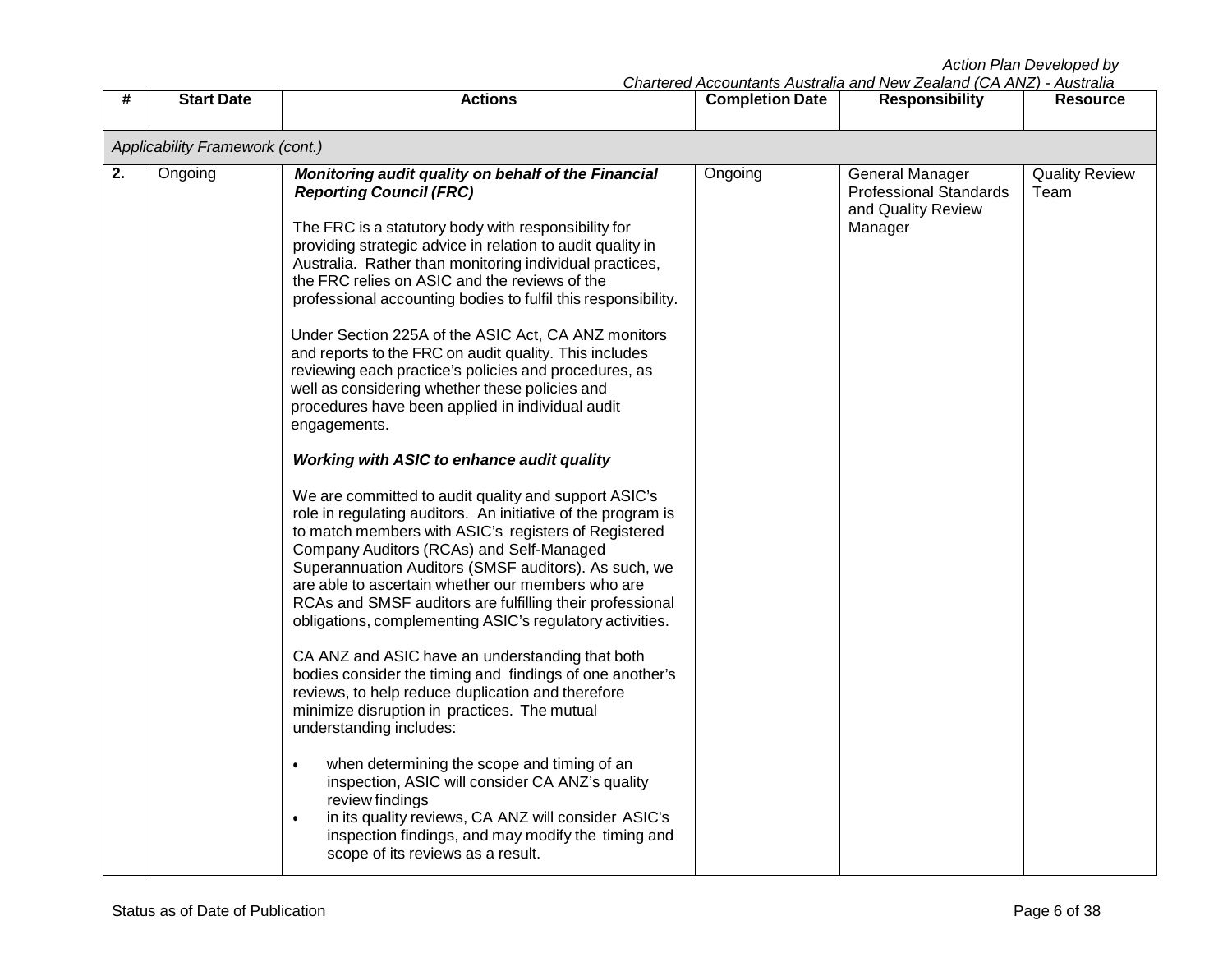| #  | <b>Start Date</b>                 | <b>Actions</b>                                                                                                                                                                                                                                                                                                                                                                                                                                                                                                                                                                                                                                                                                                                                                                                                                                                                                                                                                                                                                                                                                                                                            | <b>Completion Date</b> | <b>Responsibility</b>         | , 1999 911<br><b>Resource</b> |
|----|-----------------------------------|-----------------------------------------------------------------------------------------------------------------------------------------------------------------------------------------------------------------------------------------------------------------------------------------------------------------------------------------------------------------------------------------------------------------------------------------------------------------------------------------------------------------------------------------------------------------------------------------------------------------------------------------------------------------------------------------------------------------------------------------------------------------------------------------------------------------------------------------------------------------------------------------------------------------------------------------------------------------------------------------------------------------------------------------------------------------------------------------------------------------------------------------------------------|------------------------|-------------------------------|-------------------------------|
|    | Applicability Framework (cont.)   |                                                                                                                                                                                                                                                                                                                                                                                                                                                                                                                                                                                                                                                                                                                                                                                                                                                                                                                                                                                                                                                                                                                                                           |                        |                               |                               |
| 2. |                                   | Firms are encouraged to agree to ASIC informing CA<br>ANZ that an ASIC inspection is scheduled, and to<br>provide CA ANZ with a copy of ASIC's inspection report.                                                                                                                                                                                                                                                                                                                                                                                                                                                                                                                                                                                                                                                                                                                                                                                                                                                                                                                                                                                         |                        |                               |                               |
|    | Scope of Quality & Review Program |                                                                                                                                                                                                                                                                                                                                                                                                                                                                                                                                                                                                                                                                                                                                                                                                                                                                                                                                                                                                                                                                                                                                                           |                        |                               |                               |
| 3. | Ongoing                           | <b>Practice areas covered</b><br>Practice areas covered during a review include: auditing<br>and assurance (all audits of financial statements, agreed<br>upon procedures and review engagements),<br>accounting/compilation, taxation, insolvency, financial<br>planning and consulting.<br><b>Types of reviews</b><br>In order to maximise the benefits for practices<br>undergoing a review, and to avoid duplication of reviews<br>conducted by other regulators, we have developed four<br>review approaches so reviews are tailored to the size<br>and nature of the practice under review, as outlined<br>below.<br>Audit practices of major and mid-tier firms<br>1.<br>(practices with internal review processes and subject to<br><b>ASIC inspection)</b><br>Reviewer confirms internal processes are effective:<br>reviews practice's internal review approach<br>and, findings and actions<br>reviews ASIC inspection report and the<br>practice's action plan.<br>Outcomes:<br>CA ANZ sends the practice a review results letter,<br>outlining any quality control deficiencies found<br>during the review and any remedial action required. | Ongoing                | <b>Quality Review Manager</b> | <b>Quality Review</b><br>Team |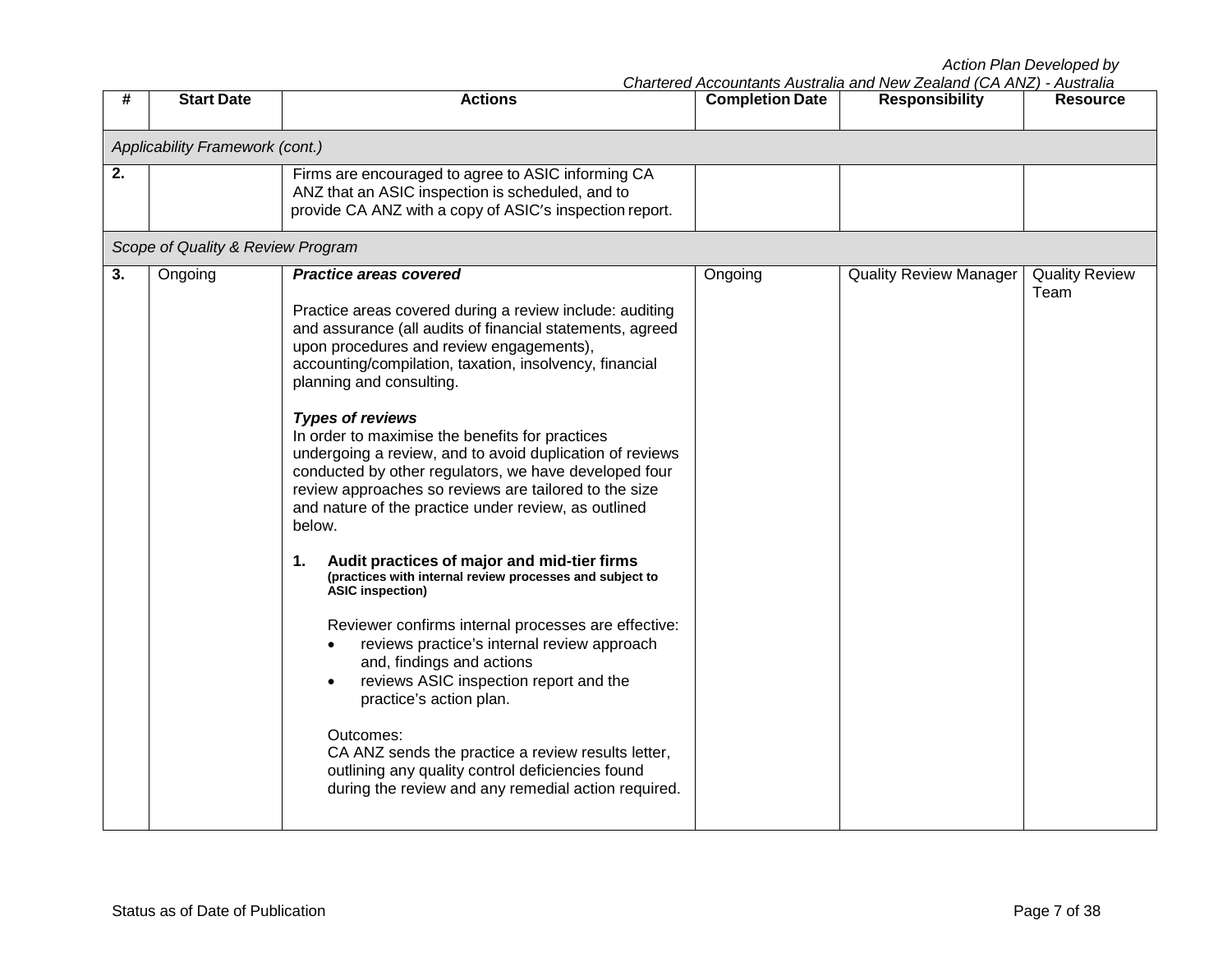| Chartered Accountants Australia and New Zealand (CA ANZ) - Australia |  |  |
|----------------------------------------------------------------------|--|--|
|                                                                      |  |  |

| <b>Start Date</b><br>#                                                                                                                                                                        | <b>Actions</b>                                                                                                                                                                                                                                                                                                                                                                                                                                                                                                                                                                                                                                                                                                                                                                                                                                                                                                                                 | <b>Completion Date</b> | Charlei eu Accountants Australia anu Ivew Zealanu (CA AivZ) - Australia<br><b>Responsibility</b> | <b>Resource</b>               |  |  |  |
|-----------------------------------------------------------------------------------------------------------------------------------------------------------------------------------------------|------------------------------------------------------------------------------------------------------------------------------------------------------------------------------------------------------------------------------------------------------------------------------------------------------------------------------------------------------------------------------------------------------------------------------------------------------------------------------------------------------------------------------------------------------------------------------------------------------------------------------------------------------------------------------------------------------------------------------------------------------------------------------------------------------------------------------------------------------------------------------------------------------------------------------------------------|------------------------|--------------------------------------------------------------------------------------------------|-------------------------------|--|--|--|
| Scope of Quality Review Program (cont.)                                                                                                                                                       |                                                                                                                                                                                                                                                                                                                                                                                                                                                                                                                                                                                                                                                                                                                                                                                                                                                                                                                                                |                        |                                                                                                  |                               |  |  |  |
| 3.<br>Types of reviews (cont.)<br>Ongoing<br>2.<br>specialists)<br>Reviewer visits practice and:<br>reports to CA ANZ.<br>Outcomes:<br><b>Financial planning practices</b><br>3.<br>Outcomes: | By taking this approach we are not duplicating<br>existing file reviews conducted by the regulator.<br>Other practices (including insolvency<br>evaluates the overall quality control system<br>reviews a sample of engagement files to<br>assess whether quality control policies and<br>procedures have been implemented and<br>determine whether the practice has complied<br>with relevant technical and professional<br>standards and regulatory requirements<br>discusses findings with the practice and<br>CA ANZ sends the practice a review results letter,<br>outlining any quality control deficiencies found<br>during the review and any remedial action required.<br>Review approach: Reviewer visits practice and<br>evaluates overall quality control system.<br>CA ANZ sends the practice a review results letter,<br>outlining any quality control deficiencies found<br>during the review and any remedial action required. | Ongoing                | <b>Quality Review Manager</b>                                                                    | <b>Quality Review</b><br>Team |  |  |  |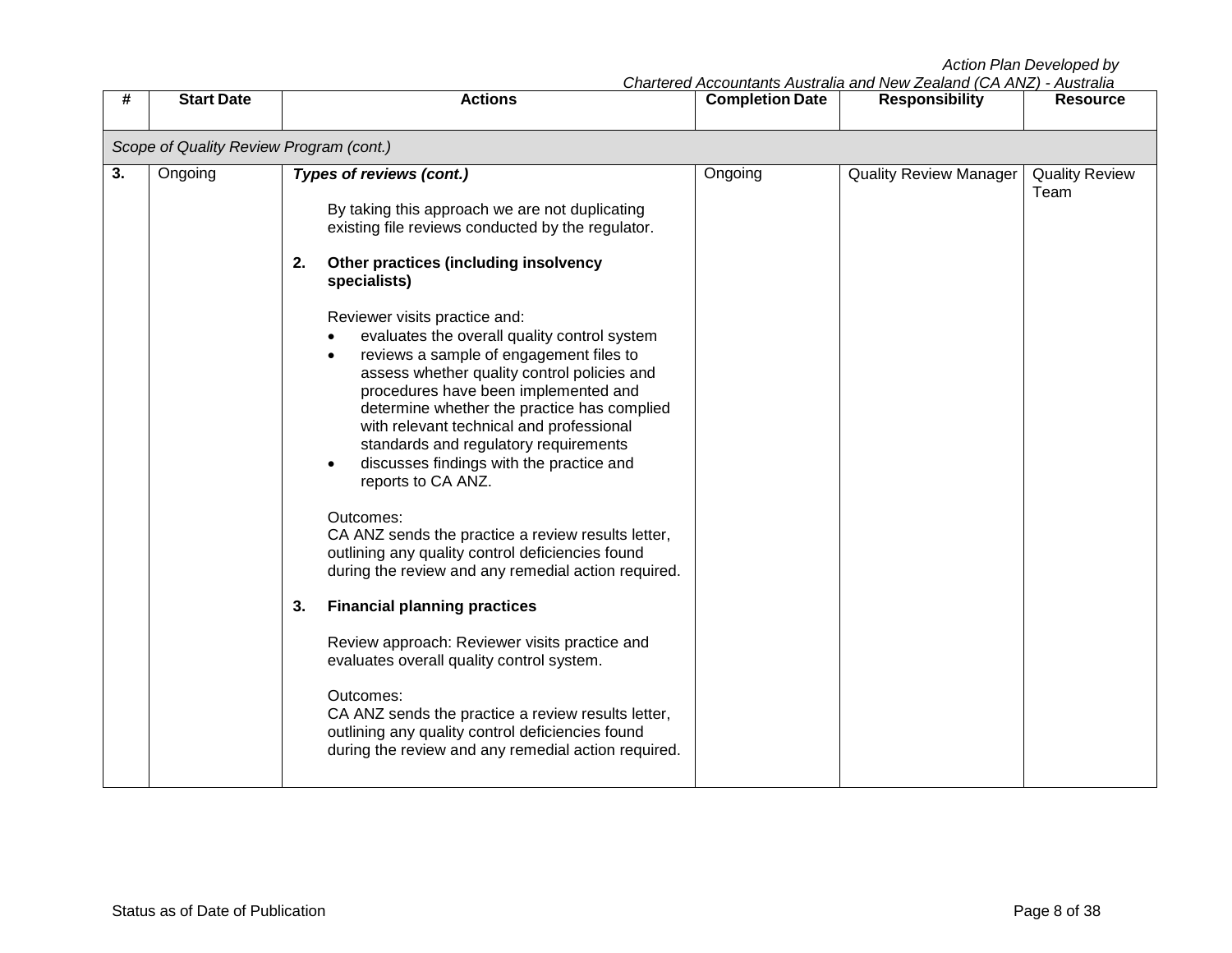| #                                       | <b>Start Date</b>                | <b>Actions</b>                                                                                                                                                                                                                                                                                                                                                                                                                                                                                                                                                                                                                                                                                                                                                                                                                                                                                                                           | <b>Completion Date</b> | onanched Accountains Additional and New Zealand (OA Anz)<br><b>Responsibility</b> | Ausu alla<br><b>Resource</b>  |  |  |  |
|-----------------------------------------|----------------------------------|------------------------------------------------------------------------------------------------------------------------------------------------------------------------------------------------------------------------------------------------------------------------------------------------------------------------------------------------------------------------------------------------------------------------------------------------------------------------------------------------------------------------------------------------------------------------------------------------------------------------------------------------------------------------------------------------------------------------------------------------------------------------------------------------------------------------------------------------------------------------------------------------------------------------------------------|------------------------|-----------------------------------------------------------------------------------|-------------------------------|--|--|--|
| Scope of Quality Review Program (cont.) |                                  |                                                                                                                                                                                                                                                                                                                                                                                                                                                                                                                                                                                                                                                                                                                                                                                                                                                                                                                                          |                        |                                                                                   |                               |  |  |  |
|                                         |                                  | <b>Types of reviews (cont.)</b><br>Sole practitioner conducting micro practice<br>4.<br>(defined as a practice with gross fees <\$50,000)<br>Review approach:<br>eligible for a self-assessment review if not<br>conducting assurance engagements.<br>Outcomes: The practice will receive a tailored<br>feedback report outlining any remedial action<br>required as a result of the review.                                                                                                                                                                                                                                                                                                                                                                                                                                                                                                                                             | Ongoing                |                                                                                   |                               |  |  |  |
|                                         | <b>Quality Control Standards</b> |                                                                                                                                                                                                                                                                                                                                                                                                                                                                                                                                                                                                                                                                                                                                                                                                                                                                                                                                          |                        |                                                                                   |                               |  |  |  |
| 4.                                      |                                  | <b>Quality Control Standards</b><br>All firms are required to implement a system of quality<br>control in accordance with:<br>APES 320 Quality Control for Firms issued by the<br>Accounting Professional and Ethical Standards<br>Board (APESB). All the requirements of ISQC 1<br>Quality Control for Firms that Perform Audits and<br>Reviews of Historical Financial Information, and<br><b>Other Assurance and Related Services</b><br>Engagements are included in APES 320<br>ASQC 1 Quality Control for Firms that Perform<br>$\bullet$<br>Audits and Reviews of Financial Reports, Other<br>Financial Information, and Other Assurance<br>Engagements is issued by the Auditing and<br>Assurance Standards Board (AUASB). ASQC 1 is<br>based on ISQC 1 and is legally enforceable under<br>the Corporations Act.<br>A practice's system of quality control, and compliance<br>with APES 320/ASQC 1 are reviewed during a review. | Ongoing                | General Manager<br><b>Professional Standards</b><br>and Quality Review<br>Manager | <b>Quality Review</b><br>Team |  |  |  |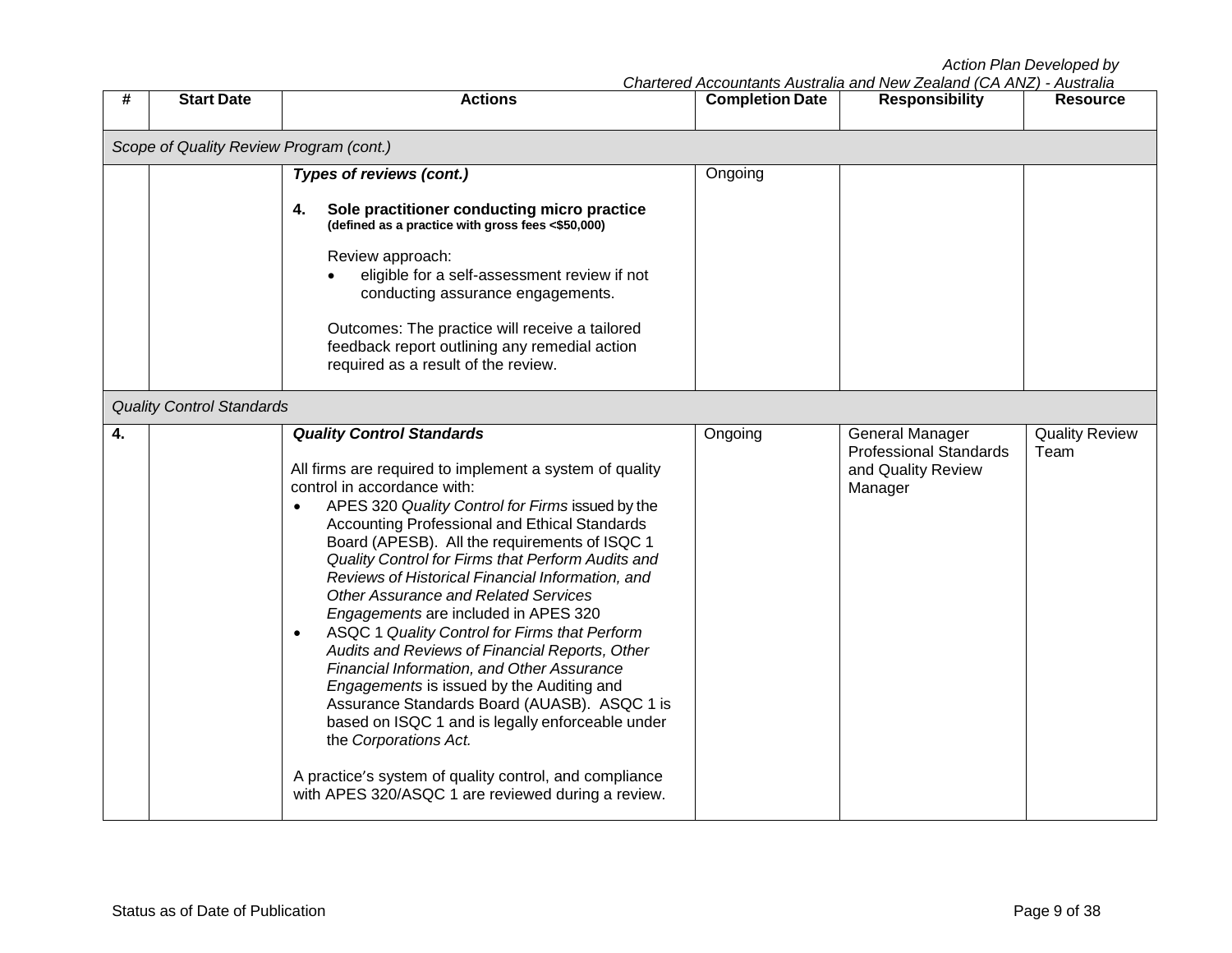|    |                                 |                                                                                                                                                                                                                                                                                                                                                                                                                                                                                                                                                                                                                                                                                                                                                                                                                                                                                                                                                                                                                                                                                                                                                                                                                                                                                                                                                                                                                                                                                                                                                                                                                                                                                                                                                                                                                                                                                                    |                        | Chartered Accountants Australia and New Zealand (CA ANZ) - Australia |                               |
|----|---------------------------------|----------------------------------------------------------------------------------------------------------------------------------------------------------------------------------------------------------------------------------------------------------------------------------------------------------------------------------------------------------------------------------------------------------------------------------------------------------------------------------------------------------------------------------------------------------------------------------------------------------------------------------------------------------------------------------------------------------------------------------------------------------------------------------------------------------------------------------------------------------------------------------------------------------------------------------------------------------------------------------------------------------------------------------------------------------------------------------------------------------------------------------------------------------------------------------------------------------------------------------------------------------------------------------------------------------------------------------------------------------------------------------------------------------------------------------------------------------------------------------------------------------------------------------------------------------------------------------------------------------------------------------------------------------------------------------------------------------------------------------------------------------------------------------------------------------------------------------------------------------------------------------------------------|------------------------|----------------------------------------------------------------------|-------------------------------|
| #  | <b>Start Date</b>               | <b>Actions</b>                                                                                                                                                                                                                                                                                                                                                                                                                                                                                                                                                                                                                                                                                                                                                                                                                                                                                                                                                                                                                                                                                                                                                                                                                                                                                                                                                                                                                                                                                                                                                                                                                                                                                                                                                                                                                                                                                     | <b>Completion Date</b> | <b>Responsibility</b>                                                | <b>Resource</b>               |
|    | <b>Quality Control Guidance</b> |                                                                                                                                                                                                                                                                                                                                                                                                                                                                                                                                                                                                                                                                                                                                                                                                                                                                                                                                                                                                                                                                                                                                                                                                                                                                                                                                                                                                                                                                                                                                                                                                                                                                                                                                                                                                                                                                                                    |                        |                                                                      |                               |
| 5. |                                 | <b>Quality Control Guidance and Assistance</b><br>We support our members in improving and maintaining<br>compliance with technical and professional standards by:<br>referring practices to the tools and guides available<br>$\bullet$<br>on our and associated bodies' websites<br>providing feedback to the organisation's Learning<br>$\bullet$<br>division, so that training can be targeted to areas of<br>higher non-compliance<br>keeping our quality reviewers up to date with the<br>$\bullet$<br>latest CA ANZ tools and guidance, so that this<br>information can be passed on to practices.<br>The Quality Control Guide is a comprehensive,<br>interactive on-line tool that can be tailored to individual<br>practices, helping members to meet their obligations<br>under APES 320 and ASQC 1 and implement and<br>maintain an appropriate system of quality control. The<br>Guide includes guidance notes and template<br>documentation. The Guide is reviewed and updated<br>regularly.<br>All review documentation, including questionnaires, is<br>available on the CA ANZ website.<br>An on-line interactive quality control questionnaire<br>designed to assist members in evaluating the quality<br>control systems in place in their practice is<br>available. Suitable for practices of various types and<br>sizes, the questionnaire incorporates useful tips and<br>links to additional resources to assist members in<br>building a robust system of quality control. It is also a<br>useful tool to assist practices in monitoring their quality<br>control system. The questionnaire can be completed in<br>stages and responses securely saved and updated if<br>the practice's circumstances change.<br>We also present the annual results of the Program to<br>members via sessions at our various annual conferences<br>and through our on-line training portal. | Ongoing                | <b>Quality Review Manager</b>                                        | <b>Quality Review</b><br>Team |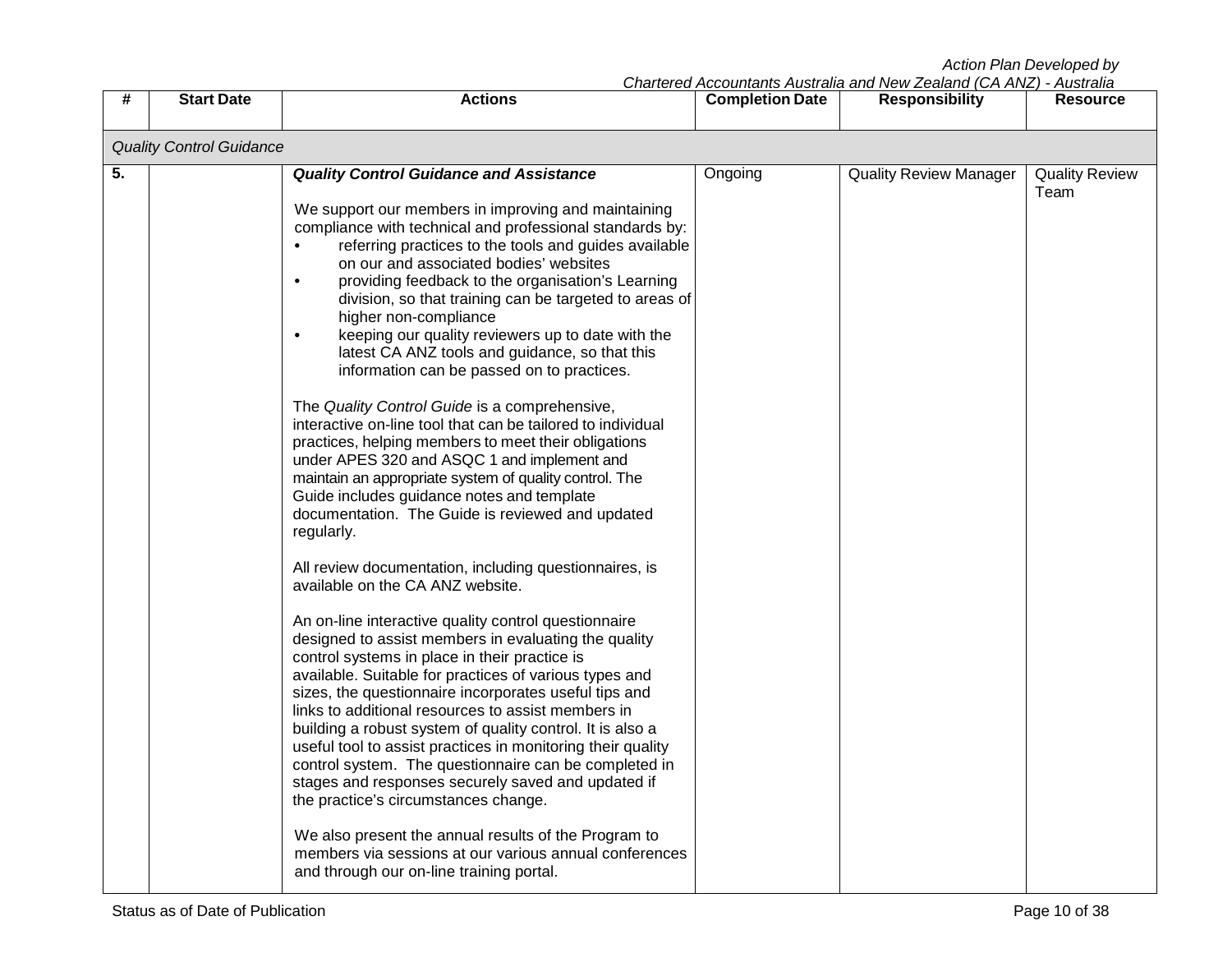|    |                                  |                                                                                                                                                                                                                                                                                                                                                                                                                                                                                                                                                                                                                                                                                                                                    |                        | Chartered Accountants Australia and New Zealand (CA ANZ) - Australia |                                                              |
|----|----------------------------------|------------------------------------------------------------------------------------------------------------------------------------------------------------------------------------------------------------------------------------------------------------------------------------------------------------------------------------------------------------------------------------------------------------------------------------------------------------------------------------------------------------------------------------------------------------------------------------------------------------------------------------------------------------------------------------------------------------------------------------|------------------------|----------------------------------------------------------------------|--------------------------------------------------------------|
| #  | <b>Start Date</b>                | <b>Actions</b>                                                                                                                                                                                                                                                                                                                                                                                                                                                                                                                                                                                                                                                                                                                     | <b>Completion Date</b> | <b>Responsibility</b>                                                | <b>Resource</b>                                              |
|    | <b>Review cycle</b>              |                                                                                                                                                                                                                                                                                                                                                                                                                                                                                                                                                                                                                                                                                                                                    |                        |                                                                      |                                                              |
| 6. |                                  | <b>Review cycle</b><br>The Program is a risk based model with practices being<br>reviewed:<br>once every five years where there are no systemic<br>$\bullet$<br>risk factors<br>once every three years where the practice signs off<br>$\bullet$<br>on audits requiring a Registered Company Auditor<br>(RCA) registration. This reflects the higher level of<br>public interest incumbent in these audits<br>within one year if significant non-compliance issues<br>$\bullet$<br>are found during a practice's initial review. This<br>enables us to promptly assess whether appropriate<br>remedial action has been taken by the practice.                                                                                      | Ongoing                | <b>Quality Review Manager</b>                                        | <b>Quality Review</b><br>Team                                |
|    | <b>Quality Review Procedures</b> |                                                                                                                                                                                                                                                                                                                                                                                                                                                                                                                                                                                                                                                                                                                                    |                        |                                                                      |                                                              |
| 7. |                                  | <b>Quality Review Procedures</b><br>CA ANZ has developed a suite of questionnaires and<br>guidelines used by reviewers and the Quality Review<br>Team during a review. They are reviewed and updated<br>regularly.                                                                                                                                                                                                                                                                                                                                                                                                                                                                                                                 | Ongoing                | <b>Quality Review Manager</b>                                        | <b>Quality Review</b><br>Team                                |
|    | <b>Review team</b>               |                                                                                                                                                                                                                                                                                                                                                                                                                                                                                                                                                                                                                                                                                                                                    |                        |                                                                      |                                                              |
| 8. |                                  | <b>Reviewers</b><br>Our reviewers are all experienced practitioners who work,<br>or who have worked, in public practice, recruited because<br>of their professional reputation, practical experience and<br>commitment to continuous improvement in the profession.<br>Before they are accredited to undertake reviews they<br>complete a mandatory training program. Reviewers who<br>are in practice are also required to have recently<br>satisfactorily completed a quality review of their practice.<br>Reviewers are selected for each review based on the<br>practice profile supplied by the practice, so the reviewer<br>has professional expertise in the type of engagements<br>conducted by the practice under review. | Ongoing                | <b>Quality Review Manager</b>                                        | <b>Quality Review</b><br>Team<br>Approximately 40<br>members |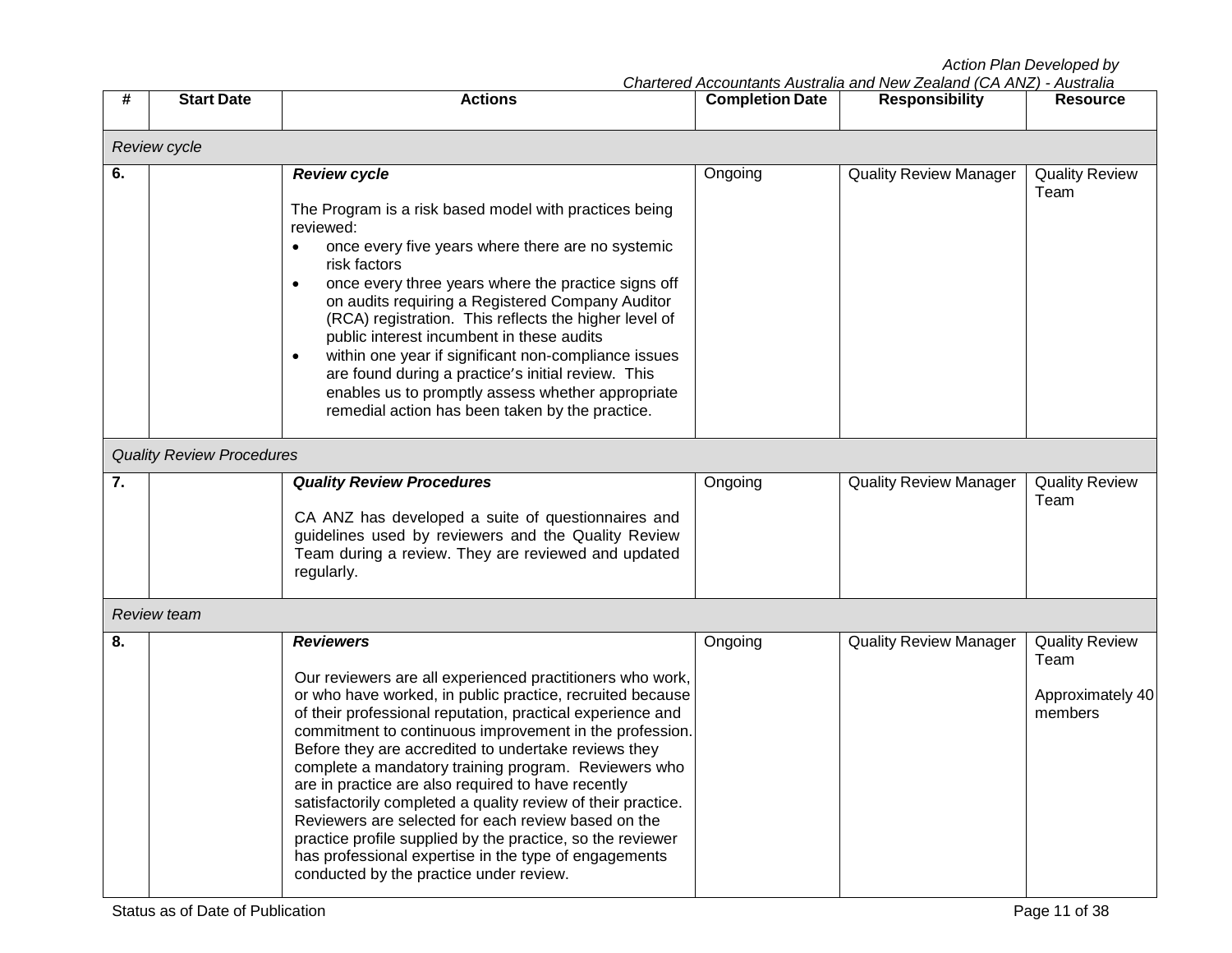|  | Chartered Accountants Australia and New Zealand (CA ANZ) - Australia |  |
|--|----------------------------------------------------------------------|--|
|  |                                                                      |  |

| #   | <b>Start Date</b>                       | <b>Actions</b>                                                                                                                                                                                                                                                                                                                                                                                                                                                                                                                                                                                                                                                                                                                                                                                                                                                                                                                                                                                                                                                                  | <b>Completion Date</b> | Charlei eu Accountants Australia anu Ivew Zealanu (CA AivZ) - Australia<br><b>Responsibility</b> | <b>Resource</b>               |
|-----|-----------------------------------------|---------------------------------------------------------------------------------------------------------------------------------------------------------------------------------------------------------------------------------------------------------------------------------------------------------------------------------------------------------------------------------------------------------------------------------------------------------------------------------------------------------------------------------------------------------------------------------------------------------------------------------------------------------------------------------------------------------------------------------------------------------------------------------------------------------------------------------------------------------------------------------------------------------------------------------------------------------------------------------------------------------------------------------------------------------------------------------|------------------------|--------------------------------------------------------------------------------------------------|-------------------------------|
|     | Review outcomes                         |                                                                                                                                                                                                                                                                                                                                                                                                                                                                                                                                                                                                                                                                                                                                                                                                                                                                                                                                                                                                                                                                                 |                        |                                                                                                  |                               |
| 9.  |                                         | <b>Review outcomes</b><br>The review results letter issued at the conclusion of a<br>review indicates one of three possible outcomes, as<br>outlined below:<br>satisfactory<br>$\bullet$<br>re-review required in 12 months<br>$\bullet$<br>unsatisfactory; referral to Conduct & Discipline.<br>$\bullet$                                                                                                                                                                                                                                                                                                                                                                                                                                                                                                                                                                                                                                                                                                                                                                      | Ongoing                | <b>Quality Review Manager</b>                                                                    | <b>Quality Review</b><br>Team |
|     | Oversight of the Quality Review Program |                                                                                                                                                                                                                                                                                                                                                                                                                                                                                                                                                                                                                                                                                                                                                                                                                                                                                                                                                                                                                                                                                 |                        |                                                                                                  |                               |
| 10. |                                         | <b>Oversight of the Quality Review Program</b><br><b>Quality review committee</b><br>The strategic direction, content, and policies and<br>procedures of the Program are monitored by our Quality<br>Review Committee, which comprises Chartered<br>Accountants and non-members. The Committee includes<br>a quality reviewer and practitioner members from a cross-<br>section of public practices, varying in size, specialisation<br>and geographical location. The Committee also includes<br>an accounting academic and three non-members who are<br>independent of the profession and the membership, to<br>represent the public interest and increase the<br>transparency and robustness of the Program.<br>CA ANZ publishes an Annual Report which includes<br>information summarising review results. This is published<br>on the CA ANZ website and available to stakeholders.<br><b>Review of the Quality Review Program</b><br>The Program is reviewed regularly and benchmarked<br>against the SMO1 requirements and programs conducted<br>in other jurisdictions. | Ongoing                | <b>Quality Review Manager</b>                                                                    | <b>Quality Review</b><br>Team |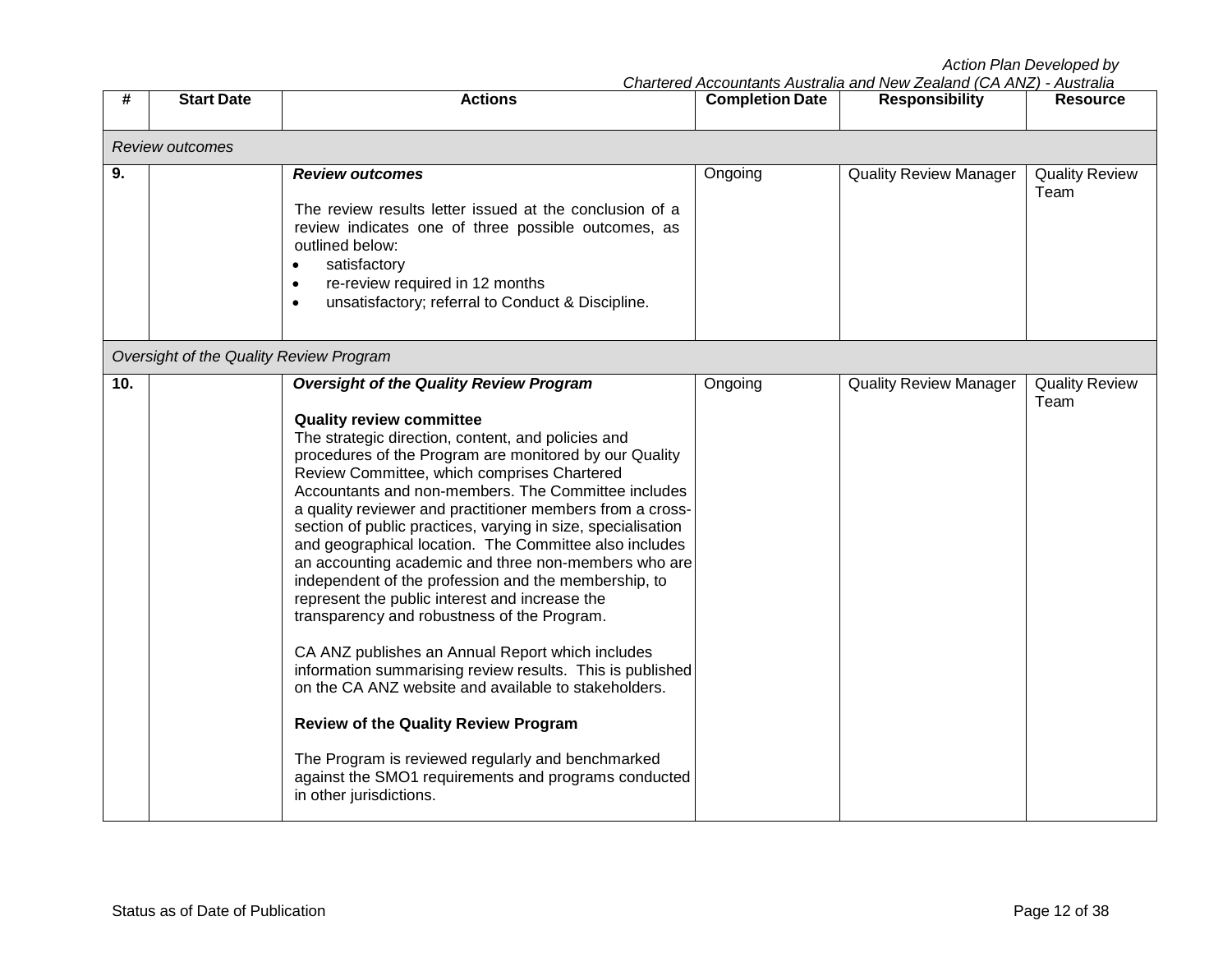|     | <b>Start Date</b>                         |                                                                                                                                                                                                                                                                                                                            |                        | Chartered Accountants Australia and New Zealand (CA ANZ) - Australia |                               |  |  |  |
|-----|-------------------------------------------|----------------------------------------------------------------------------------------------------------------------------------------------------------------------------------------------------------------------------------------------------------------------------------------------------------------------------|------------------------|----------------------------------------------------------------------|-------------------------------|--|--|--|
| #   |                                           | <b>Actions</b>                                                                                                                                                                                                                                                                                                             | <b>Completion Date</b> | <b>Responsibility</b>                                                | <b>Resource</b>               |  |  |  |
|     |                                           |                                                                                                                                                                                                                                                                                                                            |                        |                                                                      |                               |  |  |  |
|     | <b>Maintaining Ongoing Processes</b>      |                                                                                                                                                                                                                                                                                                                            |                        |                                                                      |                               |  |  |  |
| 11. | Ongoing                                   | Continue to ensure that CA ANZ's Quality Review<br>Program is operating effectively and continues to meet<br>and be in line with the requirements of SMO1. This<br>includes the periodic review of the operation of the<br>quality assurance system and updating the action plan<br>for future activities where necessary. | Ongoing                | <b>Quality Review Manager</b>                                        | <b>Quality Review</b><br>Team |  |  |  |
|     | Review of CA ANZ's Compliance Information |                                                                                                                                                                                                                                                                                                                            |                        |                                                                      |                               |  |  |  |
| 12. | Ongoing                                   | Review responses to SMO1 and update as necessary.                                                                                                                                                                                                                                                                          | Ongoing                | <b>Quality Review Manager</b>                                        | <b>Quality Review</b><br>Team |  |  |  |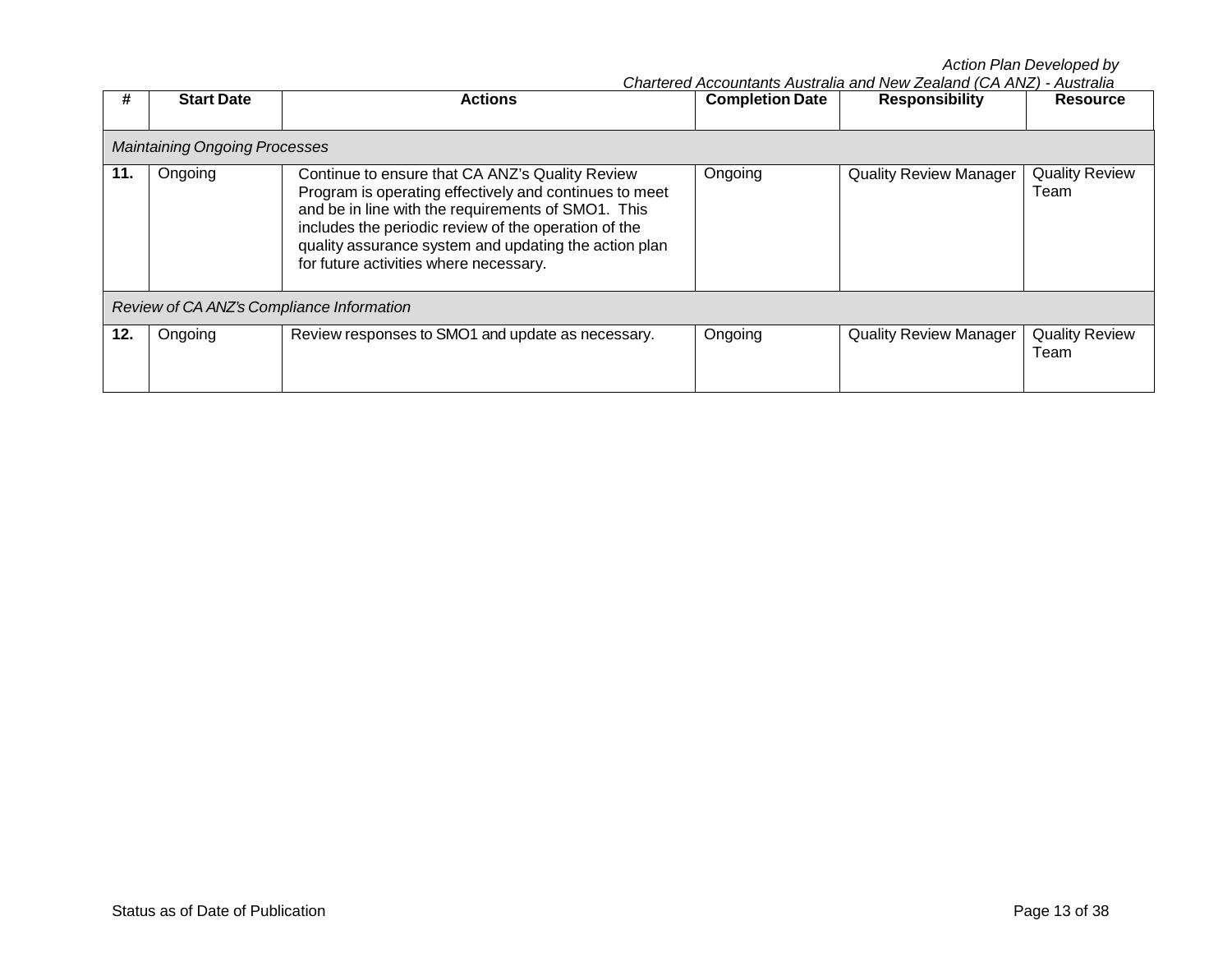*Action Plan Developed by Chartered Accountants Australia and New Zealand (CA ANZ) - Australia*

**Action Plan Subject**: SMO2 International Education Standards (IESs) for Professional Accountants and Other International Accounting Education Standards Board (IAESB) Guidance **Action Plan Objective:** Use Best Endeavors to Ensure Continued Compliance with IES and Other IAESB Guidance

**# Start Date Actions Completion Date Responsibility Resource Background** CA ANZ trains, governs and supports Australia's Chartered Accountants. It is responsible for maintaining the high professional, ethical and technical requirements that are the hallmarks of the Chartered Accountant designation and for setting the professional and technical standards that are the foundation of the profession. To become a member of CA ANZ high initial professional development (IPD) standards must be met. At the core of these IPD standards is our own Chartered Accountants Program (the CA Program), which is developed and delivered directly by CA ANZ and is a recognised postgraduate diploma - the highest qualification awarded by a professional accounting body in Australia. The three IPD requirements for admission to membership of CA ANZ are an approved tertiary degree and completion of the CA Program and the practical experience requirements. The practical experience requirements to be admitted as a member are: • Three years full-time (or equivalent) experience in an organisation approved by CA ANZ • Mentored by a Chartered Accountant • Demonstrated required levels of technical and non-technical competency outlined in the Candidate Practical Experience Logbook. More details related to the CA Program can be found at: https://www.charteredaccountantsanz.com/become-a-member/coursedescriptions/chartered-accountant *New Developments in Compliance with SMO2 and Continuous Improvement of the CA Program* **13.** 2014 The CA Program was independently reviewed by the Australian government's Tertiary Education Qualifications Standards Agency (TEQSA) and reaccredited as a Post Graduate Diploma award under the Australian Qualifications Framework for a further 7 year period until 2021. October 2014 CEO, Group Executive - Education and Learning, CA ANZ Board and CA ANZ Education Board Equivalent of 25 full time staff across the CA ANZ **Education** Division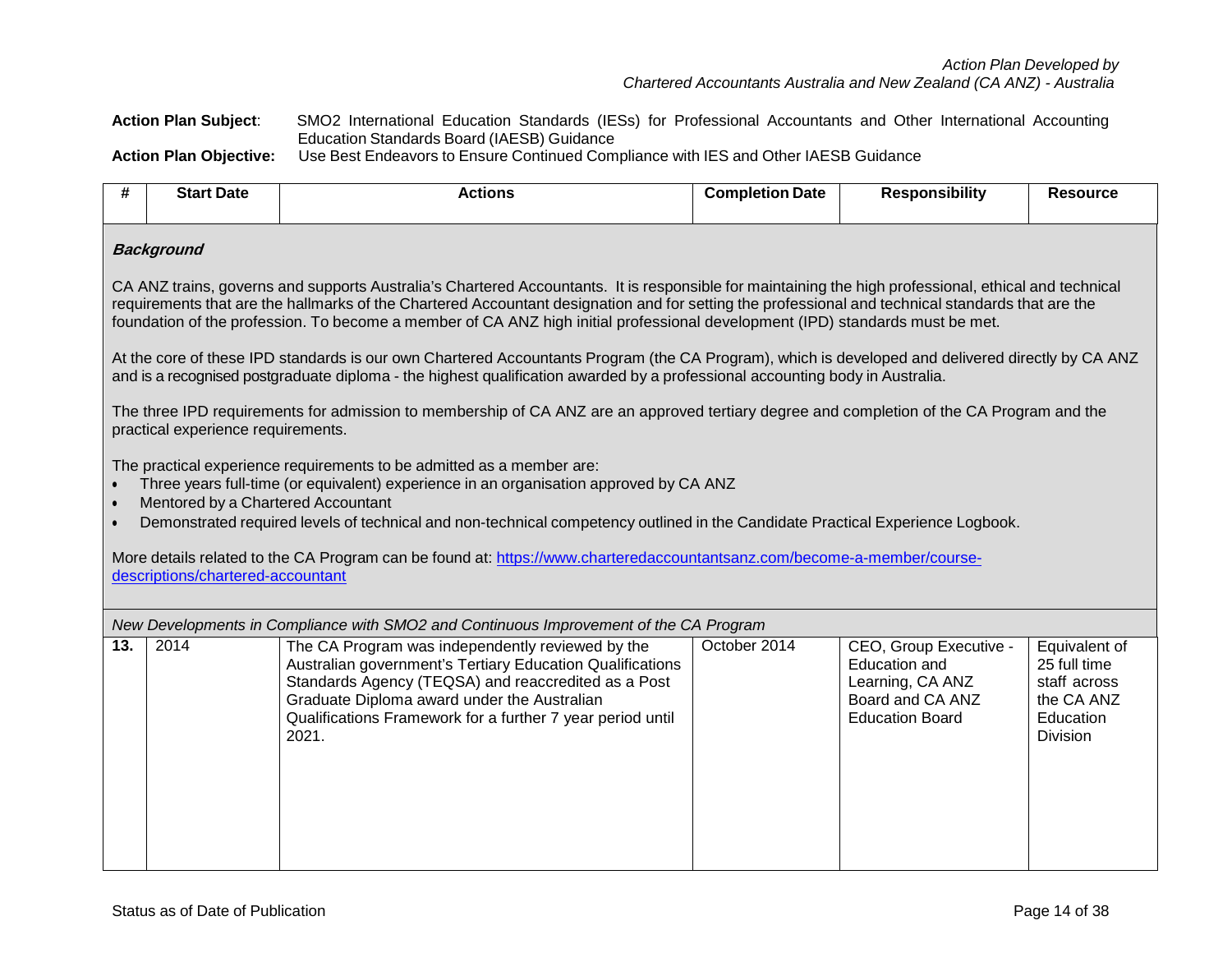|     |                   |                                                                                                                                                                                                                                                                                                                                                                                                                           | Chartered Accountants Australia and New Zealand (CA ANZ) - Australia |                                                                                                                      |                                                                                                                         |  |
|-----|-------------------|---------------------------------------------------------------------------------------------------------------------------------------------------------------------------------------------------------------------------------------------------------------------------------------------------------------------------------------------------------------------------------------------------------------------------|----------------------------------------------------------------------|----------------------------------------------------------------------------------------------------------------------|-------------------------------------------------------------------------------------------------------------------------|--|
| #   | <b>Start Date</b> | <b>Actions</b>                                                                                                                                                                                                                                                                                                                                                                                                            | <b>Completion Date</b>                                               | <b>Responsibility</b>                                                                                                | <b>Resource</b>                                                                                                         |  |
| 14. | 2015              | CA ANZ released revised Professional Accreditation<br>Guidelines for Accounting Degree programs in Australia<br>and New Zealand to align with updated IES2 and IES3<br>technical competence and professional skill requirements.                                                                                                                                                                                          | <b>July 2015</b>                                                     | Group Executive -<br>Education and<br>Learning, CA ANZ<br>Education Board and<br><b>Admissions Policy</b><br>Manager | Equivalent of<br>25 full time<br>staff across<br>the CA ANZ<br>Education<br><b>Division</b>                             |  |
| 15. | Annual            | Each CA Program module is reviewed and updated for<br>developments in learning and accounting by the<br>Academic Module Chair and Member Advisory Panel.<br>CA ANZ has adopted adaptive learning modules and<br>simulations and continually amends learning and<br>assessment activities to reflect topical issues.<br>Access current CA Program module outlines including<br>learning outcomes and assessment structure. | <b>July 2015</b>                                                     | Senior Module Leader,<br>Academic Module<br>Chair, Member Advisory<br>Panel and Education<br>Board                   | 5 Senior<br>Module<br>Leaders, 5<br>Academic<br>Module Chairs,<br>30+ members<br>of Member<br>Advisory<br>Panels and 13 |  |

*IES1 - Entry Requirements to Professional Accounting Education Programs*

award at registration.

The CA Program is a degree-entry program. Program applicants are required to provide original or certified copies of full academic transcripts confirming date of

**16.** Per Trimester **Set appropriate Entry Requirements**

Ongoing CA ANZ Education

Board, Group Executive

- Education and Learning, Admissions Policy Manager and Enrolment and Admissions Manager

members of CA ANZ **Education** Board

13 full time staff and 13 Education Board Members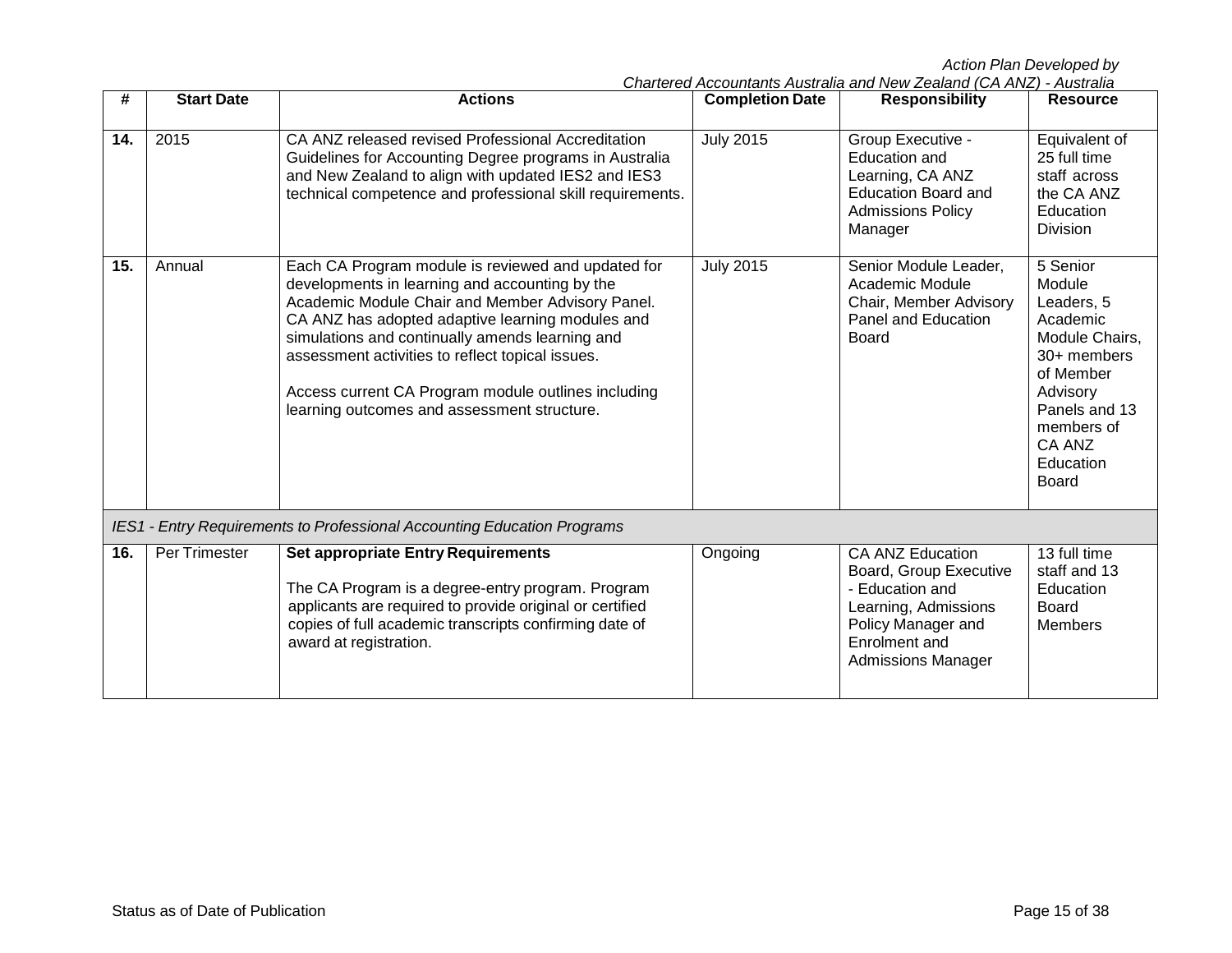|  | Chartered Accountants Australia and New Zealand (CA ANZ) - Australia |  |
|--|----------------------------------------------------------------------|--|
|  |                                                                      |  |

| #   | <b>Start Date</b> | <b>Actions</b>                                                                                                                                                                                                                                                                                                                                                                                                                                                                                         | <b>Completion Date</b> | <b>Responsibility</b>                                                                                                                                          | <b>Resource</b>                                                                                                        |
|-----|-------------------|--------------------------------------------------------------------------------------------------------------------------------------------------------------------------------------------------------------------------------------------------------------------------------------------------------------------------------------------------------------------------------------------------------------------------------------------------------------------------------------------------------|------------------------|----------------------------------------------------------------------------------------------------------------------------------------------------------------|------------------------------------------------------------------------------------------------------------------------|
| 17. | Annual            | <b>Monitor and Communicate Entry Requirements</b><br>Annual and five-yearly review cycle of accredited<br>Australian and New Zealand accounting degrees to<br>ensure appropriate coverage of required competency<br>areas.<br>Annual review of tertiary professional accreditation<br>guidelines to ensure compliance with IES1 and continued<br>relevance to the profession.<br>Annual review of website information to ensure entry<br>requirements clearly communicated to potential<br>candidates. | Ongoing                | <b>Admissions Policy</b><br>Manager, Careers<br>Marketing Manager and<br>Enrolment and<br><b>Admissions Manager</b>                                            | 13 full time<br>staff                                                                                                  |
| 18. | Annual            | <b>Entry Requirement Review Process</b><br>Annual Review of admissions policies conducted and<br>reported to the Education Board to ensure continued<br>relevance and compliance across all IES1 requirements.                                                                                                                                                                                                                                                                                         | Ongoing                | CA ANZ Education<br>Board, Group Executive<br>- Education and<br>Learning, Admissions<br>Policy Manager                                                        | 2 full time staff<br>13 Education<br><b>Board</b><br>members                                                           |
|     |                   | IES2 - Initial Professional Development - Technical Competence                                                                                                                                                                                                                                                                                                                                                                                                                                         |                        |                                                                                                                                                                |                                                                                                                        |
| 19. |                   | <b>IPD Content Review</b><br>Annual review of each CA program module's learning<br>outcomes and assessment structure to ensure<br>compliance with IES2 requirements is conducted via<br>Module Advisory Panels and reported to the Education<br>Board.<br>Annual review of CA Competency Framework to ensure<br>IES2 requirements are met.<br>Annual review of pre-entry degree core competency<br>areas to ensure IES2 requirements are met.                                                          | Ongoing                | Group Executive -<br>Education and<br>Learning, CA Program<br>Development Manager,<br><b>CA ANZ Education</b><br><b>Board</b><br><b>Module Advisory Panels</b> | 13 full time<br>staff<br>13 Education<br><b>Board</b><br>members and<br>30+ members<br>of Member<br>Advisory<br>Panels |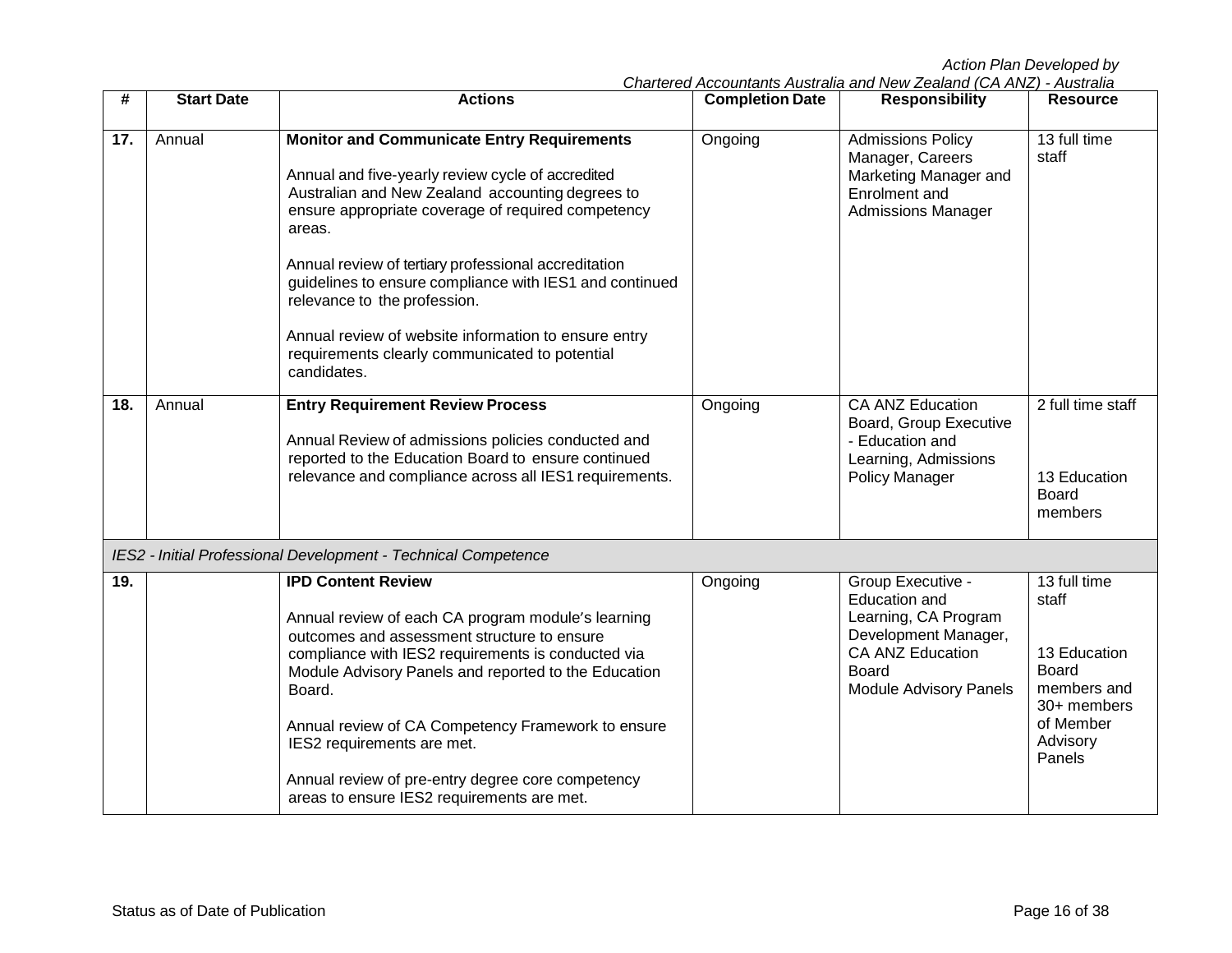|     |                   |                                                                                                                                                                                                                                                                                                                                                                                                                                                                                                                                                                                                                                                                                                                                                                                                                                                                               |                        | Chartered Accountants Australia and New Zealand (CA ANZ) - Australia                                                                                                                           |                                                                                                                        |
|-----|-------------------|-------------------------------------------------------------------------------------------------------------------------------------------------------------------------------------------------------------------------------------------------------------------------------------------------------------------------------------------------------------------------------------------------------------------------------------------------------------------------------------------------------------------------------------------------------------------------------------------------------------------------------------------------------------------------------------------------------------------------------------------------------------------------------------------------------------------------------------------------------------------------------|------------------------|------------------------------------------------------------------------------------------------------------------------------------------------------------------------------------------------|------------------------------------------------------------------------------------------------------------------------|
| #   | <b>Start Date</b> | <b>Actions</b>                                                                                                                                                                                                                                                                                                                                                                                                                                                                                                                                                                                                                                                                                                                                                                                                                                                                | <b>Completion Date</b> | <b>Responsibility</b>                                                                                                                                                                          | <b>Resource</b>                                                                                                        |
|     |                   |                                                                                                                                                                                                                                                                                                                                                                                                                                                                                                                                                                                                                                                                                                                                                                                                                                                                               |                        |                                                                                                                                                                                                |                                                                                                                        |
|     |                   | IES3 - Initial Professional Development - Professional Skills                                                                                                                                                                                                                                                                                                                                                                                                                                                                                                                                                                                                                                                                                                                                                                                                                 |                        |                                                                                                                                                                                                |                                                                                                                        |
| 20. | Annual            | <b>IPD Content Review</b><br>Annual review of each CA program module's learning<br>outcomes and assessment structure to ensure<br>compliance with IES3 professional skills requirements<br>is conducted via Module Advisory Panels and reported<br>to the Education Board. The primary focus of each<br>MAP is the content and syllabus of the module. The<br>MAP provides advice and recommendations to the<br>module development teams which will be subject to the<br>approval of the CA ANZ Education Board. Each MAP<br>is comprised of 5 to 9 external members plus relevant<br>CA ANZ staff. Members are selected for their expertise<br>in the respective module subject area.<br>Annual review of CA Competency Framework to ensure<br>IES3 requirements are met.<br>Annual review of pre-entry degree core competency<br>areas to ensure IES3 requirements are met. | Ongoing                | Group Executive -<br>Education and<br>Learning, Manager<br>Learning and Design,<br>CA Program<br>Development Manager,<br><b>CA ANZ Education</b><br>Board and<br><b>Module Advisory Panels</b> | 13 full time<br>staff<br>13 Education<br><b>Board</b><br>members and<br>30+ members<br>of Member<br>Advisory<br>Panels |
|     |                   | IES4 - Initial Professional Development - Professional Values, Ethics and Attitudes                                                                                                                                                                                                                                                                                                                                                                                                                                                                                                                                                                                                                                                                                                                                                                                           |                        |                                                                                                                                                                                                |                                                                                                                        |
| 21. | Annual            | <b>IPD Content Review</b><br>Annual review of program content to ensure IES4<br>compliance.                                                                                                                                                                                                                                                                                                                                                                                                                                                                                                                                                                                                                                                                                                                                                                                   | Ongoing                | Group Executive -<br>Education and<br>Learning, Manager<br>Learning and Design,<br>CA Program<br>Development Manager,<br>CA ANZ Education<br>Board and<br><b>Module Advisory Panels</b>        | 13 full time<br>staff<br>13 Education<br><b>Board</b><br>members and<br>30+ members<br>of Member<br>Advisory<br>Panels |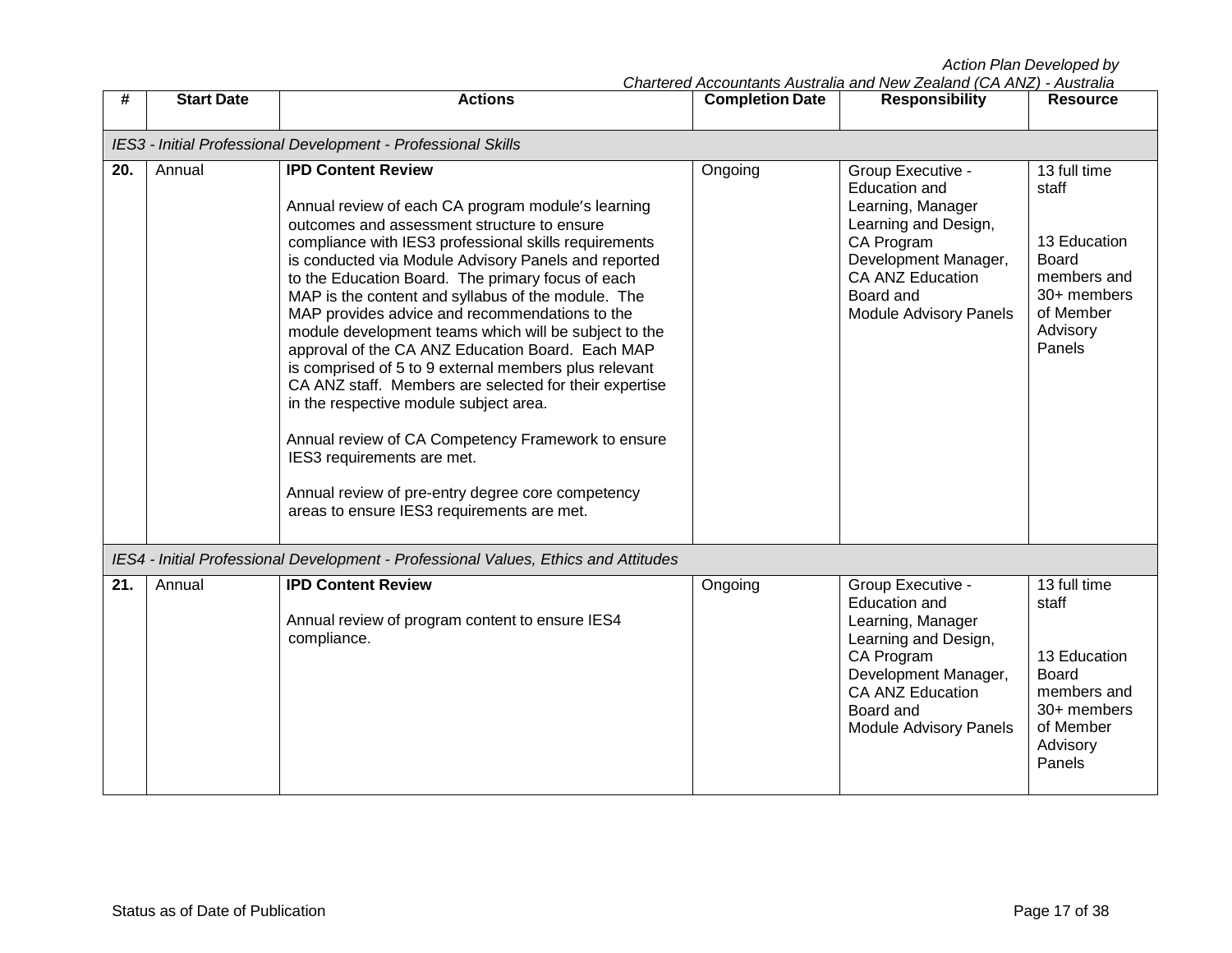| Chartered Accountants Australia and New Zealand (CA ANZ) - Australia |  |  |  |
|----------------------------------------------------------------------|--|--|--|
|                                                                      |  |  |  |

| #   | <b>Start Date</b>     | <b>Actions</b>                                                                                                                                                                                                                                                                                                                                                                                                                                                                   | <b>Completion Date</b> | <b>Responsibility</b>                                                                                                                                                                   | <b>Resource</b>                                                                                                 |
|-----|-----------------------|----------------------------------------------------------------------------------------------------------------------------------------------------------------------------------------------------------------------------------------------------------------------------------------------------------------------------------------------------------------------------------------------------------------------------------------------------------------------------------|------------------------|-----------------------------------------------------------------------------------------------------------------------------------------------------------------------------------------|-----------------------------------------------------------------------------------------------------------------|
| 22. | Annual                | <b>Conformity with International Ethics Standards</b><br>Board for Accountants (IESBA)'s code of ethics for<br>professional accountants<br>Annual review of CA program content to ensure IES4<br>compliance.<br>Update of APES 110 Code of Ethics for Professional<br>Accountants in members' handbook.                                                                                                                                                                          | Ongoing                | Group Executive -<br>Education and<br>Learning, Manager<br>Learning and Design,<br>CA Program<br>Development Manager,<br>CA ANZ Education<br>Board and<br><b>Module Advisory Panels</b> | 13 full time<br>staff<br>13 Education<br>Board<br>members and<br>30+ members<br>of Member<br>Advisory<br>Panels |
|     |                       | IES5 - Initial Professional Development - Practical Experience                                                                                                                                                                                                                                                                                                                                                                                                                   |                        |                                                                                                                                                                                         |                                                                                                                 |
| 23. | <b>Each Trimester</b> | Period of practical experience is part of the pre-<br>qualification program and a sufficient period<br>CA ANZ membership admission requires 3 years full time<br>relevant, mentored accounting experience. CA Program<br>candidates must provide a letter of service agreement<br>signed by their mentor and employer at the<br>commencement of the Program and any employment<br>change.                                                                                        | Ongoing                | Group Executive -<br><b>Education and Learning</b><br>and Enrolment and<br><b>Admissions Manager</b>                                                                                    | 13 full time<br>staff                                                                                           |
| 24. | <b>Each Trimester</b> | Practical experience period should be completed<br>under the direction of an experienced supervisor<br>CA program candidates must provide a letter of service<br>agreement signed by their mentor and employer at the<br>commencement of the Program and any employment<br>change.<br>Member status of a mentor is checked at the registration<br>of each letter of agreement. Only CAs or members of<br>recognised overseas bodies are able to mentor CA<br>Program candidates. | Ongoing                | Group Executive -<br><b>Education and</b><br>Learning, Admissions<br>Policy Manager and<br>Enrolment and<br><b>Admissions Manager</b>                                                   | 13 full time<br>staff                                                                                           |
| 25. | Annual                | Record of practical experience should be maintained<br>and reviewed regularly with the supervisor<br>Annual review of competencies outlined in Practical<br>Experience Logbook issued to all candidates upon<br>registration of a letter of agreement to ensure IES5<br>compliant.                                                                                                                                                                                               | Ongoing                | Group Executive -<br><b>Education and</b><br>Learning, Admissions<br>Policy Manager and<br>Enrolment and<br><b>Admissions Manager</b>                                                   | 13 full time<br>staff                                                                                           |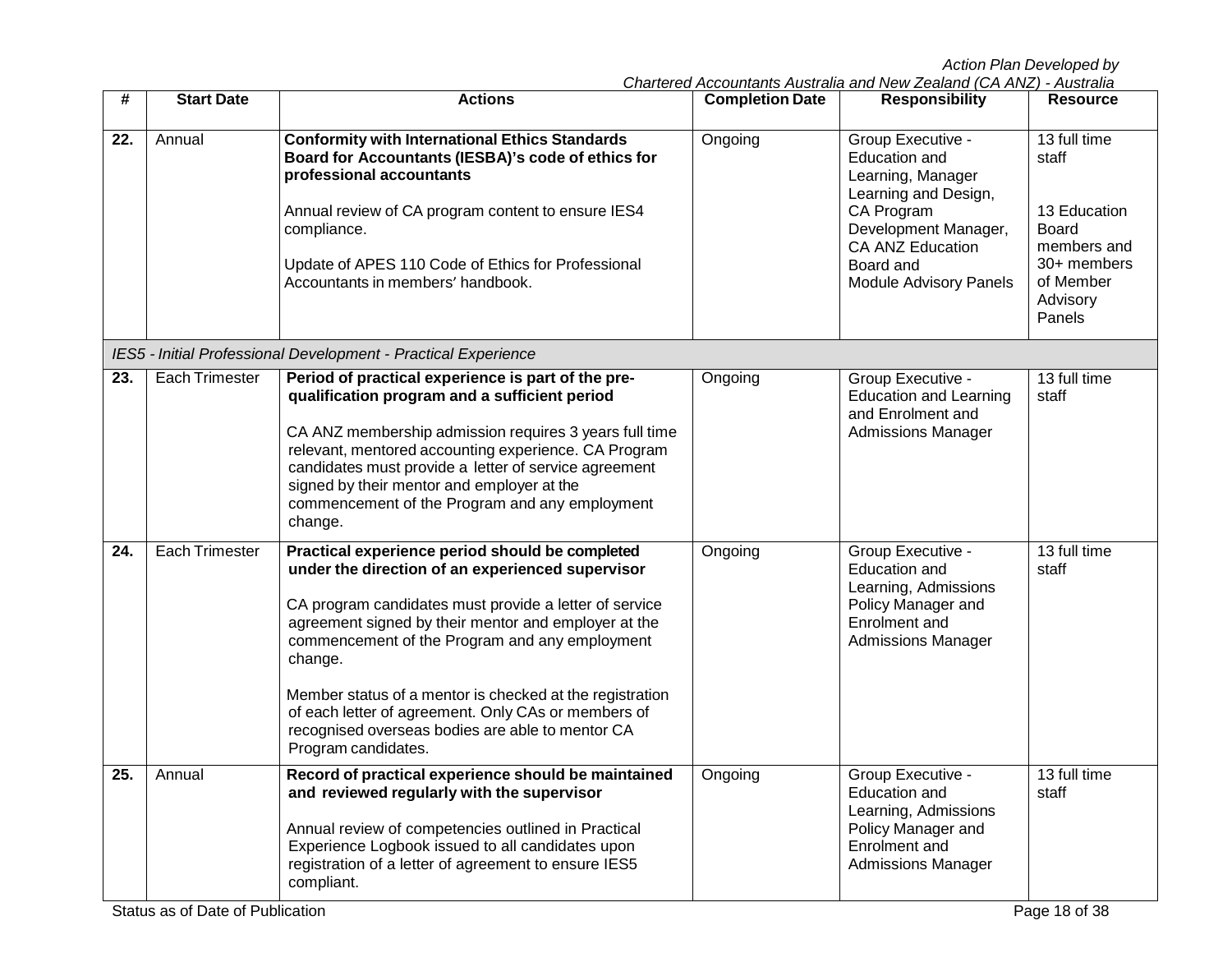| #   | <b>Start Date</b>     | <b>Actions</b>                                                                                                                                                                                                                                    | <b>Completion Date</b> | <b>Responsibility</b>                                                                                                                                                                                 | <b>Resource</b>                                                                                                          |
|-----|-----------------------|---------------------------------------------------------------------------------------------------------------------------------------------------------------------------------------------------------------------------------------------------|------------------------|-------------------------------------------------------------------------------------------------------------------------------------------------------------------------------------------------------|--------------------------------------------------------------------------------------------------------------------------|
| 26. | Quarterly             | Establish appropriate assessment activities to assess<br>that sufficient practical experience has been<br>completed<br>CA ANZ conducts a 6 monthly sample audit of candidate<br>logbooks to ensure appropriate completion and mentor<br>sign-off. | Ongoing                | Group Executive -<br><b>Education and Learning</b><br>and CA Program<br>Development Manager                                                                                                           | 4 full time staff                                                                                                        |
| 27. | Annual                | Annual satisfaction survey sent to candidates, employers<br>and mentors, includes questions relating to the practical<br>experience requirements and related resources.                                                                           | Ongoing                | Group Executive -<br><b>Education and Learning</b><br>and Manager Learning<br>and Design                                                                                                              | 3 full time staff                                                                                                        |
| 28. | <b>Each Trimester</b> | Candidates submit a Final Mentor Report with their<br>application for membership confirming they have<br>demonstrated all required technical and non-technical<br>logbook competencies.                                                           | Ongoing                | Group Executive -<br><b>Education and Learning</b><br>and Enrolment and<br><b>Admissions Manager</b>                                                                                                  | 12 full time<br>staff                                                                                                    |
|     |                       | IES6 - Assessment of Professional Capabilities and Competence                                                                                                                                                                                     |                        |                                                                                                                                                                                                       |                                                                                                                          |
| 29. | Annual                | IPD must include formal assessment of professional<br>capabilities and competence based on verifiable<br>evidence<br>Annual review of CA Program assessment structure to<br>ensure IES6 compliance.                                               | Ongoing                | Group Executive -<br><b>Education and</b><br>Learning,<br>Manager Learning and<br>Design, CA Program<br>Development Manager,<br><b>CA ANZ Education</b><br>Board and<br><b>Module Advisory Panels</b> | 13 full time<br>staff<br>13 Education<br><b>Board</b><br>members and<br>30+ members<br>of Member<br>Advisory<br>Panels   |
| 30. | Annual                | IPD assessment activities have high levels of<br>reliability, validity, equity, transparency and<br>sufficiency<br>Annual review of CA Program assessment structure to<br>ensure IES6 compliance.                                                 | Ongoing                | Group Executive -<br>Education and<br>Learning,<br>Manager Learning and<br>Design, CA Program<br>Development Manager,<br><b>CA ANZ Education</b><br>Board and<br><b>Module Advisory Panels</b>        | $13$ full time<br>staff<br>13 Education<br><b>Board</b><br>members and<br>30+ members<br>of Member<br>Advisory<br>Panels |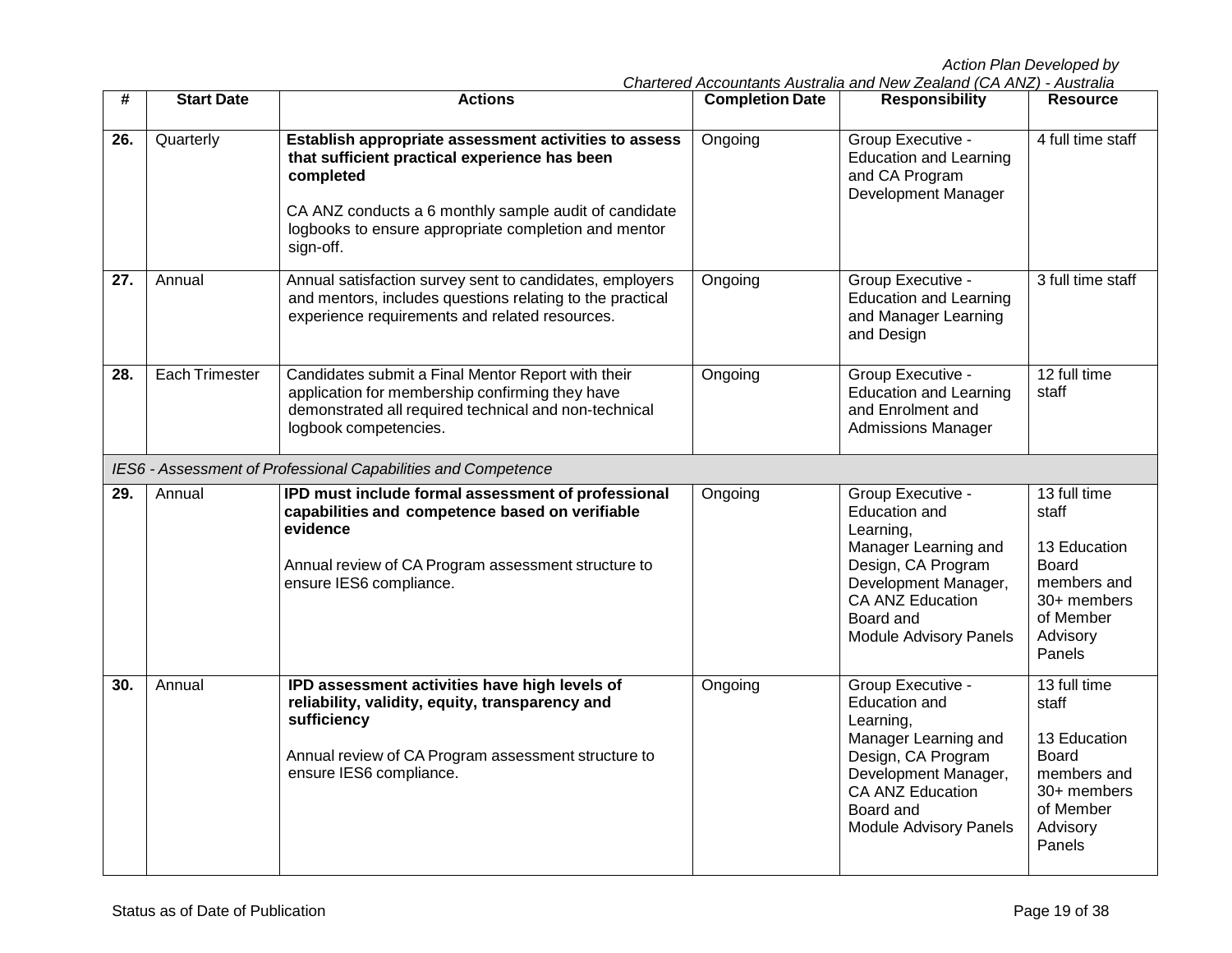| Chartered Accountants Australia and New Zealand (CA ANZ) - Australia |  |  |
|----------------------------------------------------------------------|--|--|
|                                                                      |  |  |

| #   | <b>Start Date</b>                                 | <b>Actions</b>                                                                                                                                                                                                                                                                                                                                                                                                                                                                                                                                               | <b>Completion Date</b> | <b>Responsibility</b>                                                                                               | <b>Resource</b>                                              |  |  |  |  |
|-----|---------------------------------------------------|--------------------------------------------------------------------------------------------------------------------------------------------------------------------------------------------------------------------------------------------------------------------------------------------------------------------------------------------------------------------------------------------------------------------------------------------------------------------------------------------------------------------------------------------------------------|------------------------|---------------------------------------------------------------------------------------------------------------------|--------------------------------------------------------------|--|--|--|--|
|     | <b>IES7 - Continuing Professional Development</b> |                                                                                                                                                                                                                                                                                                                                                                                                                                                                                                                                                              |                        |                                                                                                                     |                                                              |  |  |  |  |
| 31. | Annual                                            | Promote commitment to lifelong learning for all<br>professional accountants<br>Annual review of all on-line and hard copy published<br>content re members' professional training & development<br>goals and objectives to ensure alignment with IES7<br>requirements.                                                                                                                                                                                                                                                                                        | Ongoing                | Post Programs<br><b>Operations Leader</b>                                                                           | 4 full time staff                                            |  |  |  |  |
| 32. | Annual                                            | <b>Facilitate member access to Continuing</b><br><b>Professional Development (CPD) opportunities</b><br>Develop and implement an annual calendar of relevant<br>CPD activities and promote to members via direct<br>marketing and website. Annually track member take-up<br>and satisfaction rates with CPD opportunities offered by<br>CA ANZ.                                                                                                                                                                                                              | Ongoing                | Post Programs<br><b>Operations Leader</b>                                                                           | 4 full time staff                                            |  |  |  |  |
| 33. | Annual                                            | CPD hourly completion rates of at least 120hrs over<br>3 year period, including at least 20hrs per year<br>Annual review of By-laws and regulations to ensure<br>CPD requirements are compliant with IES7<br>requirements.                                                                                                                                                                                                                                                                                                                                   | Ongoing                | <b>General Manager</b><br><b>Professional Standards</b><br>and Compliance Team                                      | 2 full time staff                                            |  |  |  |  |
| 34. | Annual and 2<br>yearly                            | <b>Process of CPD Monitoring and Enforcement</b><br>Conduct random annual audit of membership sample to<br>ensure compliance with CPD requirements. CPD records<br>of members in practice are checked during their quality<br>review. Non-compliant members to be followed up<br>individually. Formal investigation process for members<br>who fail to comply with minimum CPD requirements.<br>Sanctions imposed on non-compliant members. Review of<br>audit and sanctions process conducted every 2 years to<br>ensure compliance with IES7 requirements. | Ongoing                | <b>General Manager</b><br>Professional Standards,<br>Compliance Team and<br><b>Quality Review</b><br>Team/reviewers | 2 full time staff<br>4.6 full time<br>staff<br>40+ reviewers |  |  |  |  |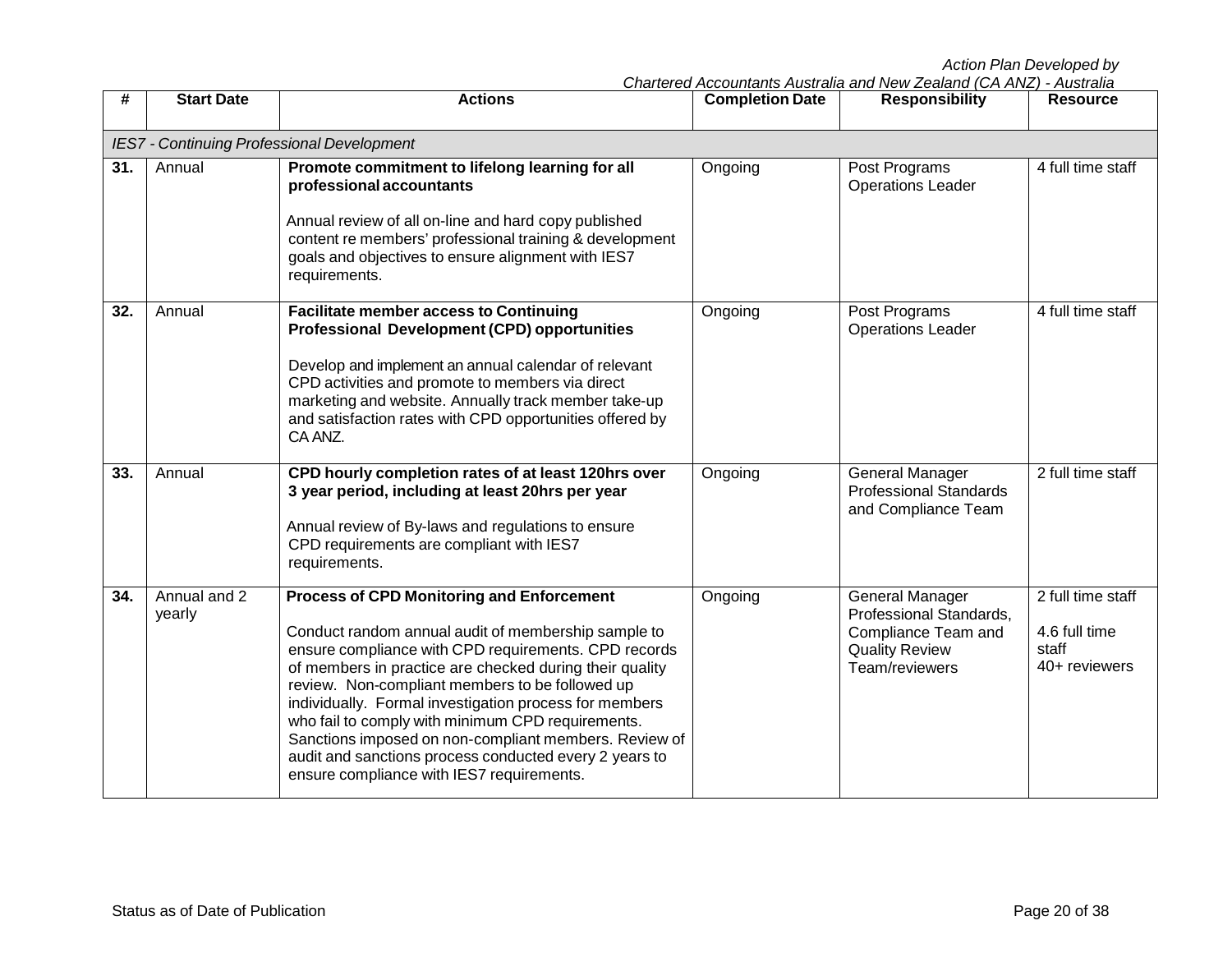|     |                                                                                                               |                                                                                                                                                                                                                                                                                         |                           | Chartered Accountants Australia and New Zealand (CA ANZ) - Australia                                                                                                      |                                                                                                                 |  |  |  |  |
|-----|---------------------------------------------------------------------------------------------------------------|-----------------------------------------------------------------------------------------------------------------------------------------------------------------------------------------------------------------------------------------------------------------------------------------|---------------------------|---------------------------------------------------------------------------------------------------------------------------------------------------------------------------|-----------------------------------------------------------------------------------------------------------------|--|--|--|--|
| #   | <b>Start Date</b>                                                                                             | <b>Actions</b>                                                                                                                                                                                                                                                                          | <b>Completion Date</b>    | <b>Responsibility</b>                                                                                                                                                     | <b>Resource</b>                                                                                                 |  |  |  |  |
|     |                                                                                                               |                                                                                                                                                                                                                                                                                         |                           |                                                                                                                                                                           |                                                                                                                 |  |  |  |  |
|     | IES8 - Professional Competence Requirements for Audit Partners Responsible for Audits of Financial Statements |                                                                                                                                                                                                                                                                                         |                           |                                                                                                                                                                           |                                                                                                                 |  |  |  |  |
| 35. | Annual                                                                                                        | <b>Competence requirements for Audit Professionals</b><br>Annual review of audit content within the pre-entry degree<br>qualification, CA Program and Lifelong Learning calendar.<br>The relevant regulation is currently being reviewed, and<br>will be amended, to ensure compliance. | Ongoing<br>1 January 2019 | Group Executive -<br>Education and<br>Learning, CA ANZ<br><b>Education Board and</b><br><b>Module Advisory Panels</b><br>General Manager<br><b>Professional Standards</b> | 13 full time<br>staff<br>13 Education<br>Board<br>members and<br>30+ members<br>of Member<br>Advisory<br>Panels |  |  |  |  |
|     | Review of CA ANZ's Compliance Information                                                                     |                                                                                                                                                                                                                                                                                         |                           |                                                                                                                                                                           |                                                                                                                 |  |  |  |  |
| 36. | Ongoing                                                                                                       | Review responses to SMO 2 section and update as<br>necessary.                                                                                                                                                                                                                           | Ongoing                   | Group Executive -<br><b>Education and Learning</b>                                                                                                                        |                                                                                                                 |  |  |  |  |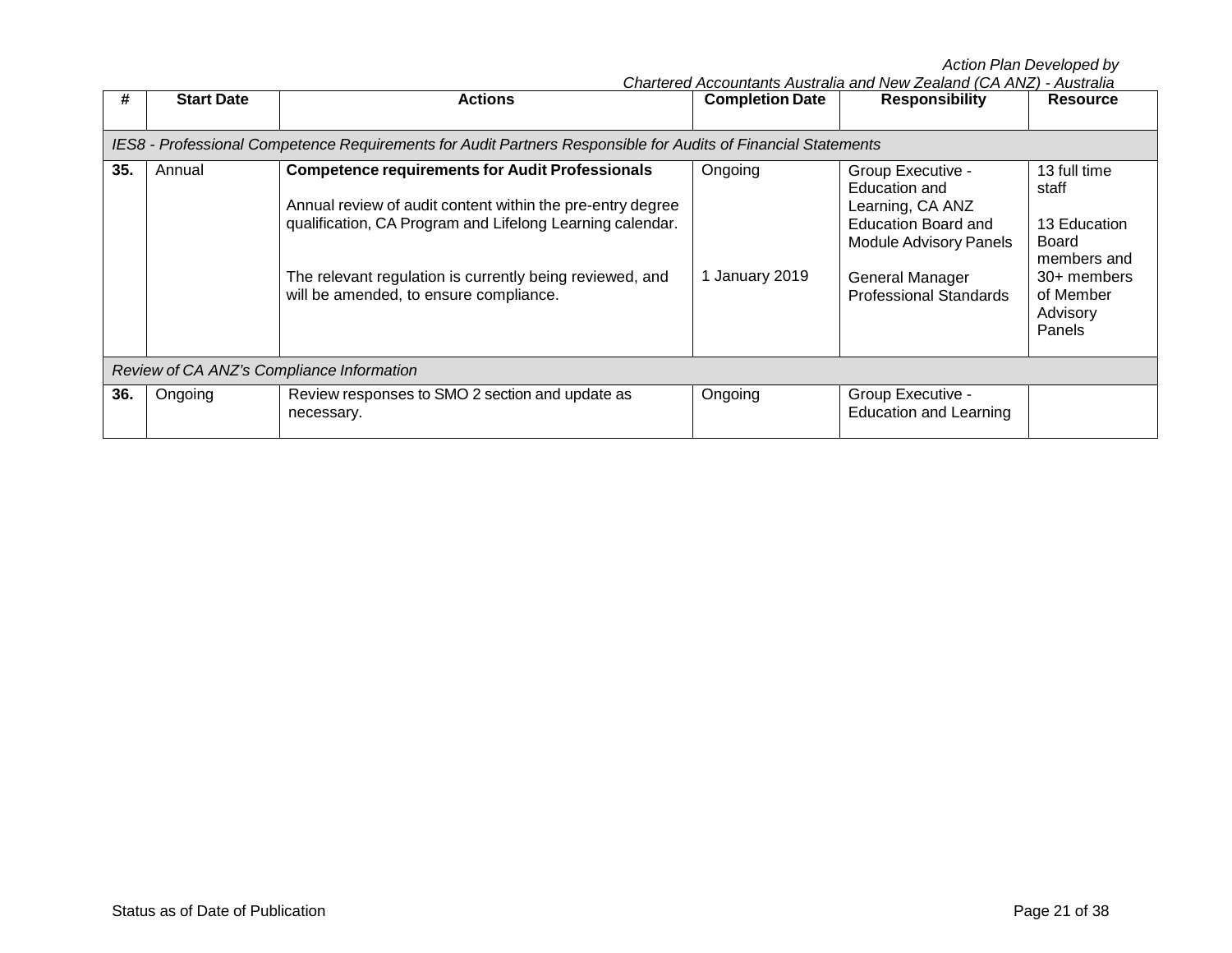**Action Plan Subject:** SMO3 and International Standards, Related Practice Statements and Other Papers Issued by the IAASB To Continue Using "Best Endeavors" to Maintain International Standards on Auditing (ISAs) as the Minimum Base on Which Australian Auditing Standards are developed and Assist in the Implementation of the Adopted Standards

| #                                                                                                                                                                                                                                                                                                                                                                                                                                                 | <b>Start Date</b>                                                                                                                                                                                                                                                                                                                                                                                                                                                                                                                                                                | <b>Actions</b>                                                                                                                                                                                                                                                                                            | <b>Completion Date</b> | <b>Responsibility</b>  | <b>Resource</b> |  |  |  |  |  |
|---------------------------------------------------------------------------------------------------------------------------------------------------------------------------------------------------------------------------------------------------------------------------------------------------------------------------------------------------------------------------------------------------------------------------------------------------|----------------------------------------------------------------------------------------------------------------------------------------------------------------------------------------------------------------------------------------------------------------------------------------------------------------------------------------------------------------------------------------------------------------------------------------------------------------------------------------------------------------------------------------------------------------------------------|-----------------------------------------------------------------------------------------------------------------------------------------------------------------------------------------------------------------------------------------------------------------------------------------------------------|------------------------|------------------------|-----------------|--|--|--|--|--|
|                                                                                                                                                                                                                                                                                                                                                                                                                                                   | <b>Background</b>                                                                                                                                                                                                                                                                                                                                                                                                                                                                                                                                                                |                                                                                                                                                                                                                                                                                                           |                        |                        |                 |  |  |  |  |  |
| The Auditing and Assurance Standards Board (AUASB) is an independent statutory body with responsibility for creation of auditing standards that are<br>legally enforceable under the provisions of the Corporations Act 2001. The Strategic Direction from the Financial Reporting Council (FRC) requires the<br>AUASB to use, as appropriate, International Standards on Auditing as a base from which to develop Australian Auditing Standards. |                                                                                                                                                                                                                                                                                                                                                                                                                                                                                                                                                                                  |                                                                                                                                                                                                                                                                                                           |                        |                        |                 |  |  |  |  |  |
|                                                                                                                                                                                                                                                                                                                                                                                                                                                   | The Accounting Professional and Ethical Standards Board (APESB) was established as an independent body in February 2006 as an initiative of the<br>Institute of Chartered Accountants in Australia (now CA ANZ) and CPA Australia. CA ANZ, CPA Australia and the Institute of Public Accountants are<br>all members of the APESB, which has issued a standard requiring members of the three professional accounting bodies to use auditing standards<br>promulgated by the AUASB in connection with all audits undertaken in Australia (including non-Corporations Act audits). |                                                                                                                                                                                                                                                                                                           |                        |                        |                 |  |  |  |  |  |
|                                                                                                                                                                                                                                                                                                                                                                                                                                                   |                                                                                                                                                                                                                                                                                                                                                                                                                                                                                                                                                                                  | Australia adopted the ISAs a number of years ago and reissued all the Australian standards in Clarity format, in respect of audits of financial periods<br>which commenced on or after 1 January 2010. The ongoing work program continues to ensure alignment.                                            |                        |                        |                 |  |  |  |  |  |
|                                                                                                                                                                                                                                                                                                                                                                                                                                                   |                                                                                                                                                                                                                                                                                                                                                                                                                                                                                                                                                                                  | More details on the AUASB can be found on the website www.auasb.gov.au                                                                                                                                                                                                                                    |                        |                        |                 |  |  |  |  |  |
|                                                                                                                                                                                                                                                                                                                                                                                                                                                   |                                                                                                                                                                                                                                                                                                                                                                                                                                                                                                                                                                                  | Maintaining Ongoing Processes- Promulgating Standards and Implementation Guidance                                                                                                                                                                                                                         |                        |                        |                 |  |  |  |  |  |
| 37.                                                                                                                                                                                                                                                                                                                                                                                                                                               | Ongoing                                                                                                                                                                                                                                                                                                                                                                                                                                                                                                                                                                          | Standards are published in the hard copy Auditing,<br>Assurance and Ethics Handbook. The last edition was<br>2017. All standards are available on the AUASB's<br>website.                                                                                                                                 | Ongoing                | <b>Product Manager</b> | External body   |  |  |  |  |  |
| 38.                                                                                                                                                                                                                                                                                                                                                                                                                                               | 2010                                                                                                                                                                                                                                                                                                                                                                                                                                                                                                                                                                             | Development and publication of an Australian Auditing<br>Manual based on the IFAC Small and Medium Practices<br>(SMPs) Committee's Guide to Using International<br>Standards on Auditing in the Audits of Small and<br>Medium Sized Entities. The manual is updated<br>biannually, most recently in 2017. | Ongoing                | <b>Product Manager</b> | External body   |  |  |  |  |  |
| 39.                                                                                                                                                                                                                                                                                                                                                                                                                                               | 2011                                                                                                                                                                                                                                                                                                                                                                                                                                                                                                                                                                             | Development and publication of an Australian Auditing<br>Manual specifically for audits of the more than 400,000<br>Self-Managed Superannuation Funds (i.e. small<br>pension funds) requiring an annual audit. The manual<br>is updated biannually, most recently in 2017.                                | Ongoing                | <b>Product Manager</b> | External body   |  |  |  |  |  |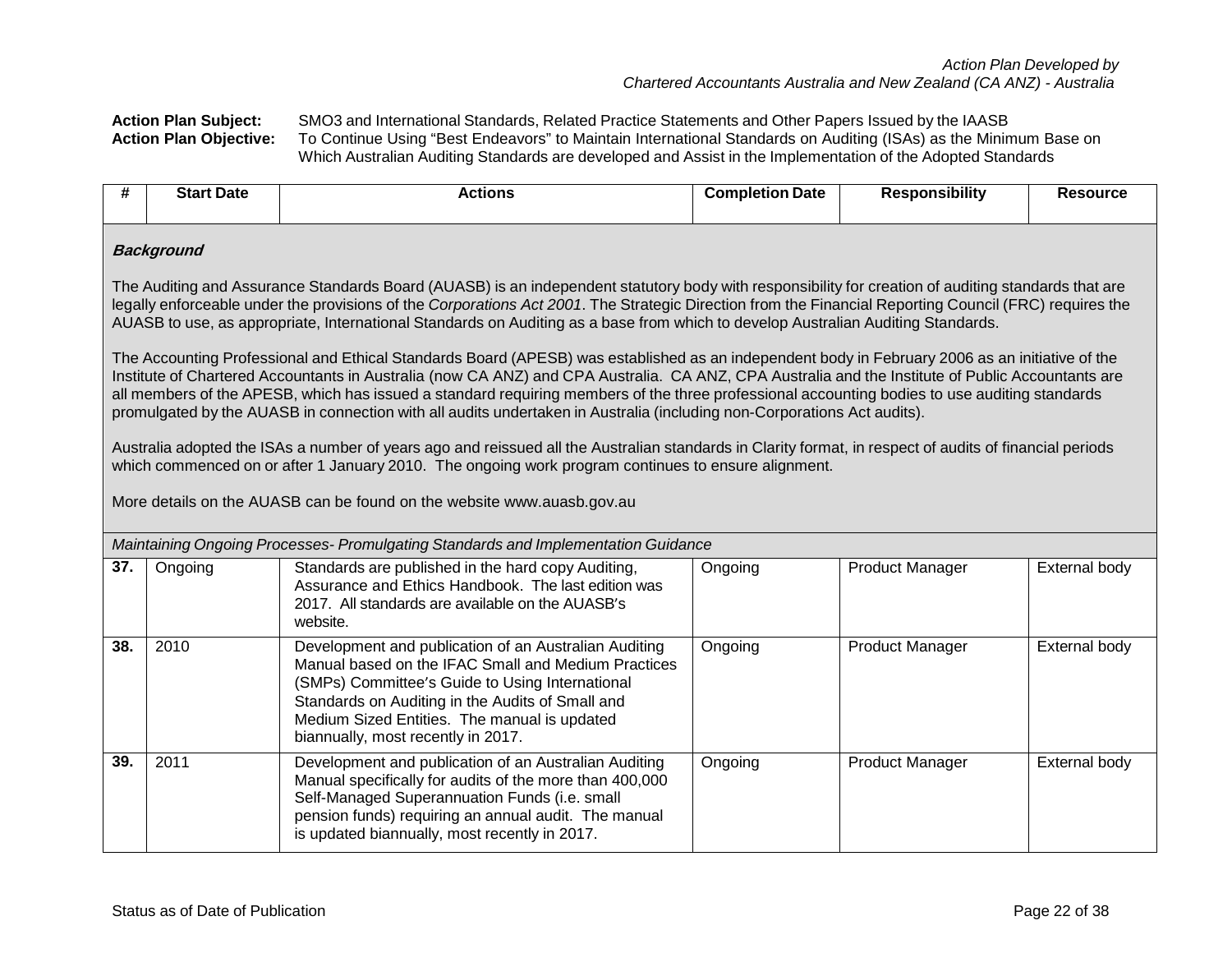| #   | <b>Start Date</b> | <b>Actions</b>                                                                                                                                                                                                                                                                    | <b>Completion Date</b> | <b>Responsibility</b>             | <b>Resource</b>                    |
|-----|-------------------|-----------------------------------------------------------------------------------------------------------------------------------------------------------------------------------------------------------------------------------------------------------------------------------|------------------------|-----------------------------------|------------------------------------|
| 40. | 2015              | Development and publication of additional resources for<br>the auditor reporting requirements, for example:<br>Revolutionising reporting: Why care?<br>KAM: The matters that matter<br>Information sheet for audit committees.                                                    | 2016                   | Reporting and Assurance<br>Leader | Reporting and<br>Assurance<br>Team |
| 41. | Ongoing           | An integrated Continuing Professional Development<br>program for assurance practitioners is offered through<br>on-line and face to face offerings.<br>Face to face options include an annual Audit<br>Conference in most states.                                                  | Ongoing                | <b>Education Team</b>             | Education<br>Team                  |
| 42. | Ongoing           | Assist members with the application of standards via:<br>fortnightly enewsletter<br>$\bullet$<br>technical 'Perspectives' articles on the website<br>$\bullet$<br>additional tools and resources in the library,<br>$\bullet$<br>including Art of Professional Scepticism series. | Ongoing                | Reporting and Assurance<br>Leader | Reporting and<br>Assurance<br>Team |
| 43. | Ongoing           | Regular submissions to the AUASB (on exposure drafts<br>and discussion papers), seeking member input into this<br>process, and promoting the inclusion of the ISA<br>requirements into Australia auditing standards.                                                              | Ongoing                | Reporting and Assurance<br>Leader | Reporting and<br>Assurance<br>Team |
| 44. | Ongoing           | Through the Quality Review Program, support the<br>application of ASAs on all audit engagements by all<br>members (refer SMO1).                                                                                                                                                   | Ongoing                | <b>Quality Review Manager</b>     | <b>Quality Review</b><br>Team      |
|     |                   | Contribution to Standard-Setting Activities of the IAASB                                                                                                                                                                                                                          |                        |                                   |                                    |
| 45. | Ongoing           | Regular submissions to the IAASB (on exposure drafts<br>and discussion papers), seeking member input into this<br>process.                                                                                                                                                        | Ongoing                | Reporting and Assurance<br>Leader | Reporting and<br>Assurance<br>Team |
|     |                   | Review of CA ANZ's Compliance Information                                                                                                                                                                                                                                         |                        |                                   |                                    |
| 46. | Ongoing           | Review response to SMO 3 and update as necessary.                                                                                                                                                                                                                                 | Ongoing                | Reporting and Assurance<br>Leader | Reporting and<br>Assurance<br>Team |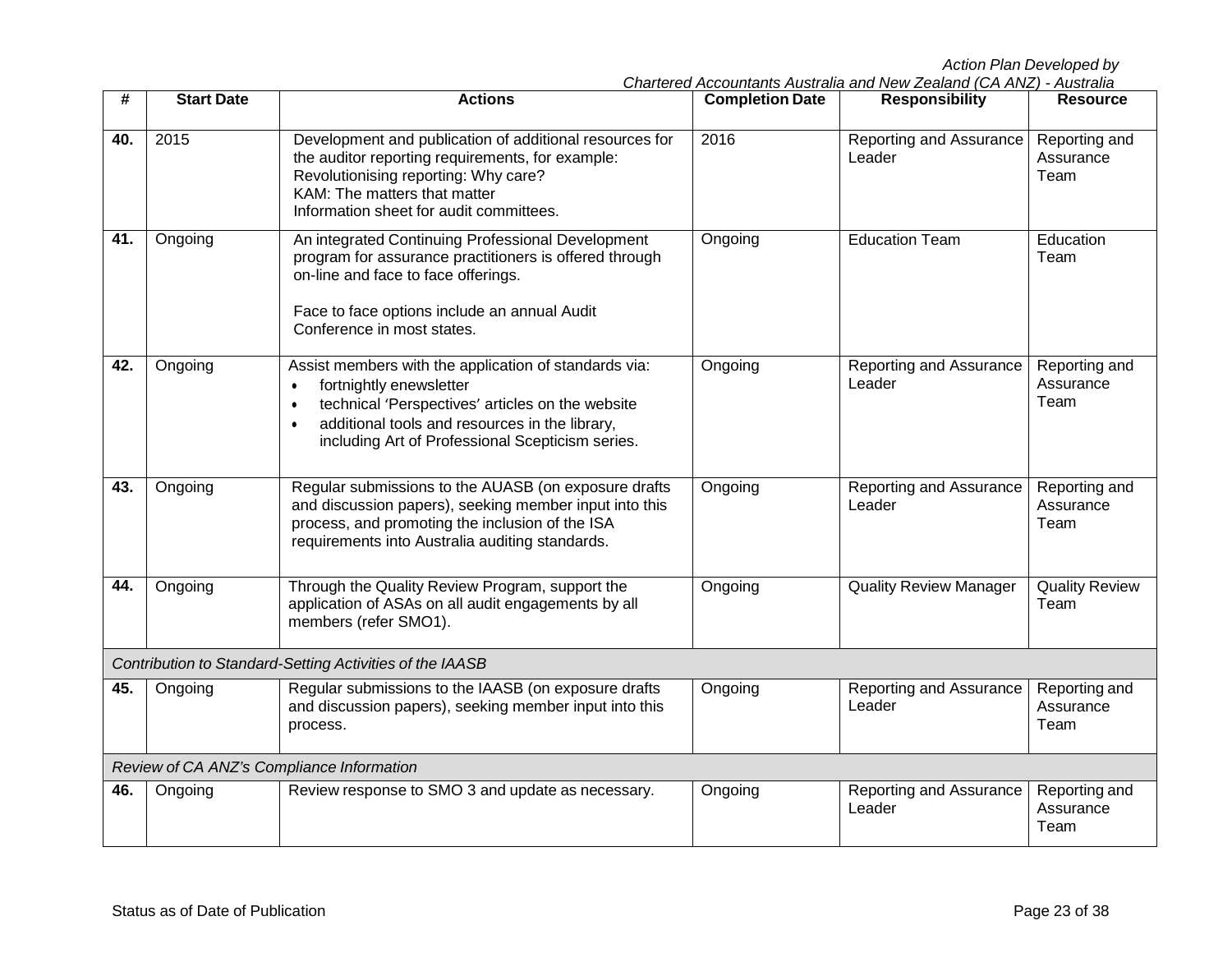**Action Plan Subject:** SMO4 and the IESBA Code of Ethics for Professional Accountants **Action Plan Objective:** Ensure Alignment of the Code of Ethics Applicable to Institute members with the IESBA Code

| #   | <b>Start Date</b>                                                                                                                                                                                                                                                                     | <b>Actions</b>                                                                                                                                                                                                                                                                  | <b>Completion Date</b> | <b>Responsibility</b>                                   | <b>Resource</b>                                                                                                                    |  |  |  |  |
|-----|---------------------------------------------------------------------------------------------------------------------------------------------------------------------------------------------------------------------------------------------------------------------------------------|---------------------------------------------------------------------------------------------------------------------------------------------------------------------------------------------------------------------------------------------------------------------------------|------------------------|---------------------------------------------------------|------------------------------------------------------------------------------------------------------------------------------------|--|--|--|--|
|     | <b>Background</b>                                                                                                                                                                                                                                                                     |                                                                                                                                                                                                                                                                                 |                        |                                                         |                                                                                                                                    |  |  |  |  |
|     | The Accounting Professional and Ethical Standards Board (APESB) was established as an independent body in February 2006, as an initiative of the<br>Institute of Chartered Accountants in Australia (now CA ANZ) and CPA Australia. CA ANZ nominates two members for Board positions. |                                                                                                                                                                                                                                                                                 |                        |                                                         |                                                                                                                                    |  |  |  |  |
|     |                                                                                                                                                                                                                                                                                       | APES 110 Code of Ethics for Professional Standards is issued by the APESB. APES 110 represents the implementation of the IESBA Code in the<br>Australian context, and is based on the IESBA Code, with some Australian additions. APES 110 is binding on all members of CA ANZ. |                        |                                                         |                                                                                                                                    |  |  |  |  |
|     |                                                                                                                                                                                                                                                                                       | The APES 110 Code of Ethics for Professional Accountants can be found in the CA ANZ Members Handbook available at<br>www.charteredaccountants.com.au/Members/Members-Handbook.aspx                                                                                              |                        |                                                         |                                                                                                                                    |  |  |  |  |
|     | Proposed Code of Ethics Revisions                                                                                                                                                                                                                                                     |                                                                                                                                                                                                                                                                                 |                        |                                                         |                                                                                                                                    |  |  |  |  |
| 47. | Ongoing                                                                                                                                                                                                                                                                               | Developments and amendments to the IESBA Code<br>monitored through the Australian representative of the<br>IESBA.                                                                                                                                                               | Ongoing                | <b>General Manager</b><br><b>Professional Standards</b> | Liaison with the<br>Australian<br>representative of<br>the IESBA and<br>their technical<br>advisor                                 |  |  |  |  |
| 48. | Ongoing                                                                                                                                                                                                                                                                               | Responses to consultations and proposed changes<br>discussed with the other Australian professional<br>accounting bodies. As appropriate, submissions to IESBA<br>exposure drafts prepared and lodged.                                                                          | Ongoing                | <b>General Manager</b><br><b>Professional Standards</b> | Meetings and<br>consultations<br>conducted in<br>accordance with<br>the [Australian]<br>Joint Accounting<br><b>Bodies Protocol</b> |  |  |  |  |
| 49. | Ongoing                                                                                                                                                                                                                                                                               | Developments affecting CA ANZ members communicated<br>by means of website, electronic newsletters, and Acuity<br>articles.                                                                                                                                                      | Ongoing                | General Manager<br><b>Professional Standards</b>        | Communications<br>Team                                                                                                             |  |  |  |  |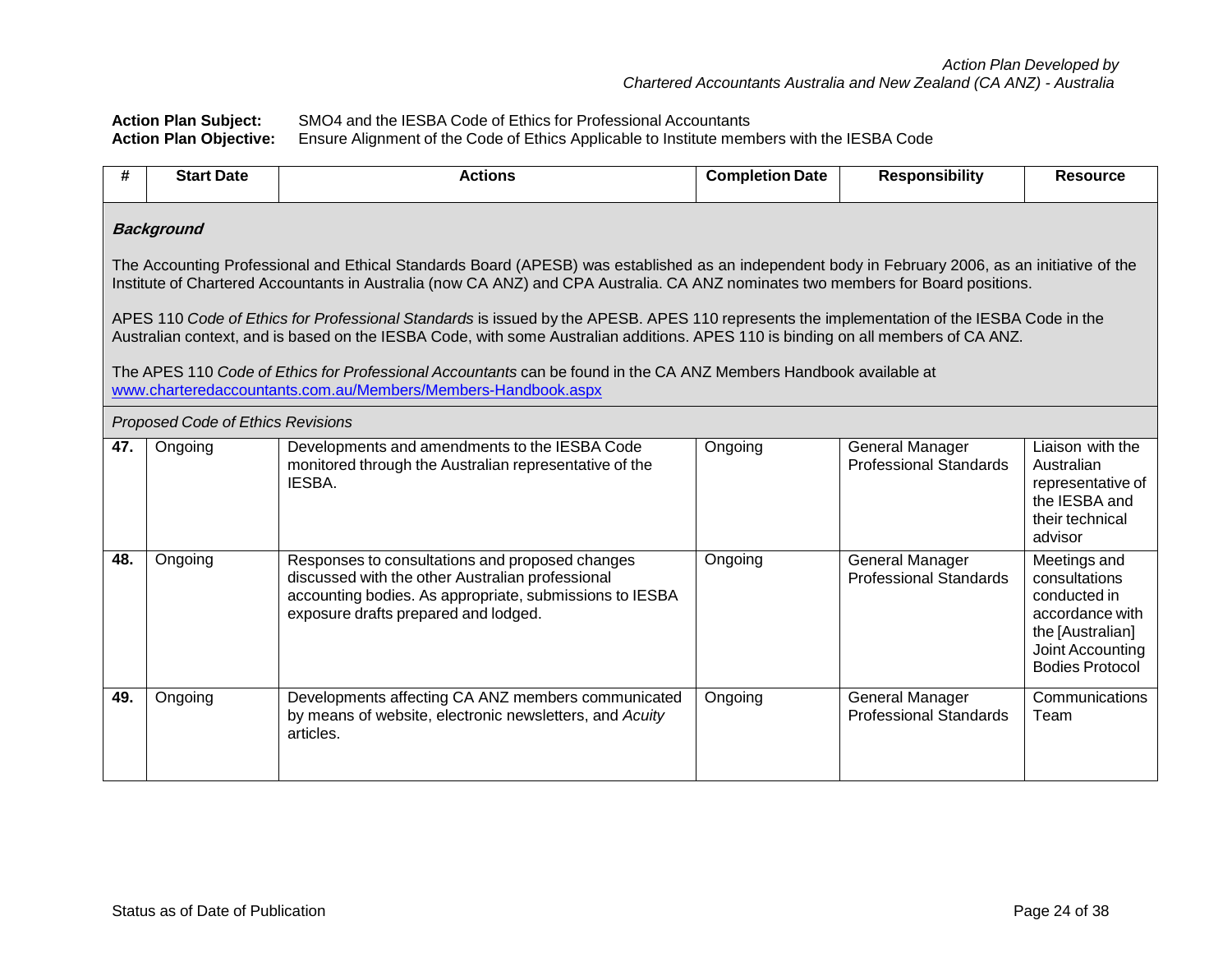|     |                   |                                                                                                                                                                                                                                                |                        | Chartered Accountants Australia and New Zealand (CA ANZ) - Australia         |                                                              |
|-----|-------------------|------------------------------------------------------------------------------------------------------------------------------------------------------------------------------------------------------------------------------------------------|------------------------|------------------------------------------------------------------------------|--------------------------------------------------------------|
| #   | <b>Start Date</b> | <b>Actions</b>                                                                                                                                                                                                                                 | <b>Completion Date</b> | <b>Responsibility</b>                                                        | <b>Resource</b>                                              |
|     |                   |                                                                                                                                                                                                                                                |                        |                                                                              |                                                              |
|     |                   | Member Notification, Education and Promotion Activities                                                                                                                                                                                        |                        |                                                                              |                                                              |
| 50. | 2017              | Delivery of the Professional Standards Roadshow, a<br>series of face to face sessions for members covering<br>issues from the Professional Standards, Conduct and<br>Quality Review teams, including aspects of the Code of<br>Ethics, NOCLAR. | Ongoing                | General Manager<br><b>Professional Standards</b>                             | Professional<br><b>Standards Team</b>                        |
| 51. | 2017              | Update content of the CA ANZ Public Practice Program<br>course, for members entering into practice. This course<br>includes material based on the Code's requirements.                                                                         | Ongoing                | CA Program<br>Development Manager                                            | Professional<br><b>Standards Team</b>                        |
| 52. | Ongoing           | Monitoring of issues reported by individual members to the<br>Members' Enquiry Service conducted by CA ANZ's<br>Professional Standards Team.                                                                                                   | Ongoing                | General Manager<br><b>Professional Standards</b>                             | Professional<br>Standards Team                               |
| 53. | Ongoing           | Monitoring of issues reported by individual members to<br>the Chartered Accountants Advisory Group, a member<br>counselling service.                                                                                                           | Ongoing                | <b>Regional General</b><br>Managers                                          | Chartered<br>Accountants<br><b>Advisory Group</b><br>members |
|     |                   | Review of CA ANZ's Compliance Information                                                                                                                                                                                                      |                        |                                                                              |                                                              |
| 54. | Ongoing           | Review of responses to SMO 4 and update sections<br>relevant to SMO4 as necessary.                                                                                                                                                             | Ongoing                | General Manager<br>Professional Standards,<br>Quality & Liability<br>Capping | Professional<br>Standards Team                               |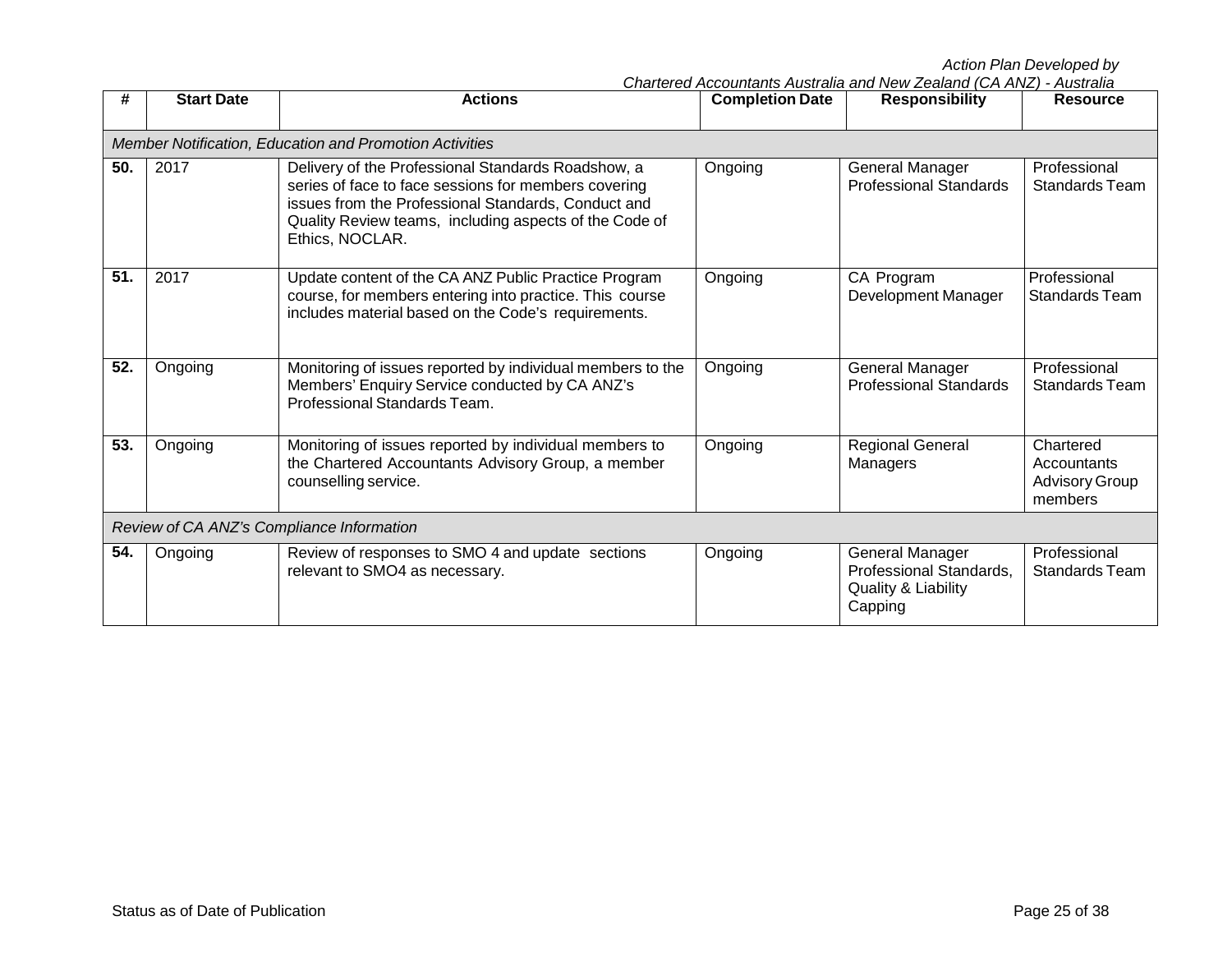**Action Plan Subject:** SMO5 International Public Sector Accounting Standards (IPSASs) and Other IPSASB Guidance Continue to Use Best Endeavors to Incorporate the Requirements of IPSASs into National Public Sector Accounting Requirements and Persuade those Responsible for developing those Requirements that they comply with IPSAS

| #   | <b>Start Date</b>                                                                                                                                                                                                                                                                                                                                                                                                                                                                                                                                                                                                                                                                                                                                                                                                                                                                                                                                                   | <b>Actions</b>                                                                                                                                                                                                                                      | <b>Completion Date</b> | <b>Responsibility</b>  | <b>Resource</b>       |  |  |  |  |
|-----|---------------------------------------------------------------------------------------------------------------------------------------------------------------------------------------------------------------------------------------------------------------------------------------------------------------------------------------------------------------------------------------------------------------------------------------------------------------------------------------------------------------------------------------------------------------------------------------------------------------------------------------------------------------------------------------------------------------------------------------------------------------------------------------------------------------------------------------------------------------------------------------------------------------------------------------------------------------------|-----------------------------------------------------------------------------------------------------------------------------------------------------------------------------------------------------------------------------------------------------|------------------------|------------------------|-----------------------|--|--|--|--|
|     | <b>Background</b><br>The Australian Accounting Standards Board (AASB) is an independent statutory body with responsibility for creation of accounting standards that are<br>legally enforceable for Corporations Act entities. For all other, non-Corporations Act entities, the same set of standards must be used and this includes<br>the public sector. The Strategic Direction from the Financial Reporting Council (FRC) requires the AASB to use, as appropriate, International Financial<br>Reporting Standards (IFRS) issued by the International Accounting Standards Board (IASB) as a base from which to develop Australian Accounting<br>Standards. Amendments to IFRSs are made as necessary for the regulatory and statutory environment, public sector requirements and not-for-profit.<br>Where appropriate the AASB draws upon the work of the IPSASB for standard setting related to not-for-profit entities (including public sector entities). |                                                                                                                                                                                                                                                     |                        |                        |                       |  |  |  |  |
|     | The AASB has previously stated in paragraph 37 of its superseded Policy Statement AASB Policies and Processes (2011), that it expects, at some<br>time, Australian Accounting Standards relevant to the not-for-profit public sector to be based on standards set by the IPSASB. The AASB's policy on<br>IPSASs is set out in; AASB Approach to IPSASs (October 2011). It is currently consulting on a proposed revised policy, setting out the conditions<br>necessary for the AASB to recommend moving from IFRS Standards to IPSASs as the basis for non-for-profit public sector accounting in Australia.<br>CA ANZ is involved in the consultation process.<br>More details on the Australian Accounting Standards Board can be found on its website www.aasb.gov.au                                                                                                                                                                                           |                                                                                                                                                                                                                                                     |                        |                        |                       |  |  |  |  |
|     | <b>Maintaining Ongoing Processes</b>                                                                                                                                                                                                                                                                                                                                                                                                                                                                                                                                                                                                                                                                                                                                                                                                                                                                                                                                |                                                                                                                                                                                                                                                     |                        |                        |                       |  |  |  |  |
| 55. | Ongoing                                                                                                                                                                                                                                                                                                                                                                                                                                                                                                                                                                                                                                                                                                                                                                                                                                                                                                                                                             | Standards are published in the hard copy Financial<br>Reporting Handbook. The last edition was 2017. All<br>standards are available on the AASB's website.                                                                                          | Ongoing                | <b>Product Manager</b> | External body         |  |  |  |  |
| 56. | Ongoing                                                                                                                                                                                                                                                                                                                                                                                                                                                                                                                                                                                                                                                                                                                                                                                                                                                                                                                                                             | An integrated Continuing Professional Development<br>program is offered through online and face to face<br>offerings.<br>Face to face options include an Annual Accounting<br>Conference in most states, including a financial reporting<br>stream. | Ongoing                | <b>Education Team</b>  | <b>Education Team</b> |  |  |  |  |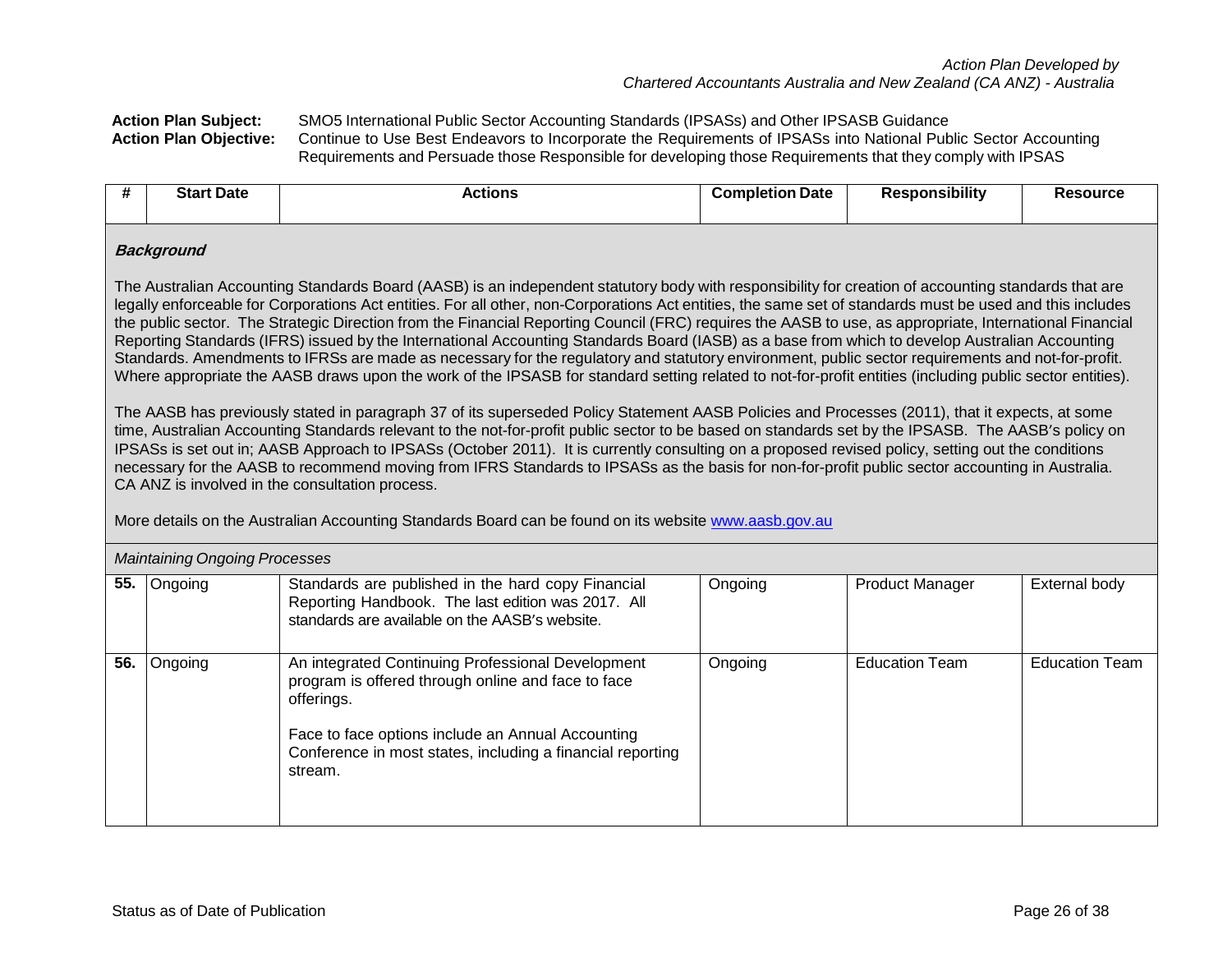| #   | <b>Start Date</b> | <b>Actions</b>                                                                                                                                                                                                                  | <b>Completion Date</b> | <b>Responsibility</b>                                             | <b>Resource</b>                             |
|-----|-------------------|---------------------------------------------------------------------------------------------------------------------------------------------------------------------------------------------------------------------------------|------------------------|-------------------------------------------------------------------|---------------------------------------------|
| 57. | Ongoing           | Assist members with the application of standards via:<br>fortnightly enewsletter<br>$\bullet$<br>technical 'Perspectives' articles on the website<br>$\bullet$<br>additional tools and resources in the library.<br>$\bullet$   | Ongoing                | Reporting and<br>Assurance Leader                                 | Reporting and<br>Assurance Team             |
| 58. | Ongoing           | Regular submissions to the AASB (on exposure drafts<br>and discussion papers), seeking member input into this<br>process, and promoting the inclusion of the IPSASs into<br>the requirements of Australia accounting standards. | Ongoing                | Reporting and<br><b>Assurance Leader</b>                          | Reporting and<br>Assurance Team             |
| 59. | Ongoing           | CA ANZ has created a new role to support members in<br>the public sector.                                                                                                                                                       | Ongoing                | <b>General Manager Public</b><br>Sector Segment                   | General<br>Manager Public<br>Sector Segment |
|     |                   | Contribution to Standard-Setting Activities of the IPSASB                                                                                                                                                                       |                        |                                                                   |                                             |
| 60. | Ongoing           | CA ANZ participates in funding the Australian IPSAS<br>board member.                                                                                                                                                            | Ongoing                | Group Executive -<br>Advocacy and<br><b>Professional Standing</b> | Reporting and<br>Assurance<br>Leader        |
| 61. | Ongoing           | Before each IPSASB board meeting, a teleconference is<br>held with CA ANZ, AASB, NZASB and the Australian and<br>New Zealand IPSAS board members to review and<br>provide technical comment on board papers.                    | Ongoing                | Reporting and<br>Assurance Leader                                 | Reporting and<br><b>Assurance Team</b>      |
| 62. | Ongoing           | Regularly make submissions to the IPSASB (on exposure<br>drafts and discussion papers), seeking member input into<br>this process.                                                                                              | Ongoing                | Reporting and<br>Assurance Leader                                 | Reporting and<br>Assurance Team             |
|     |                   | Review of CA ANZ's Compliance Information                                                                                                                                                                                       |                        |                                                                   |                                             |
| 63. |                   | Periodic review of responses to SMO 5 and update as<br>necessary.                                                                                                                                                               | Ongoing                | Reporting and<br>Assurance Leader                                 | Reporting and<br>Assurance Team             |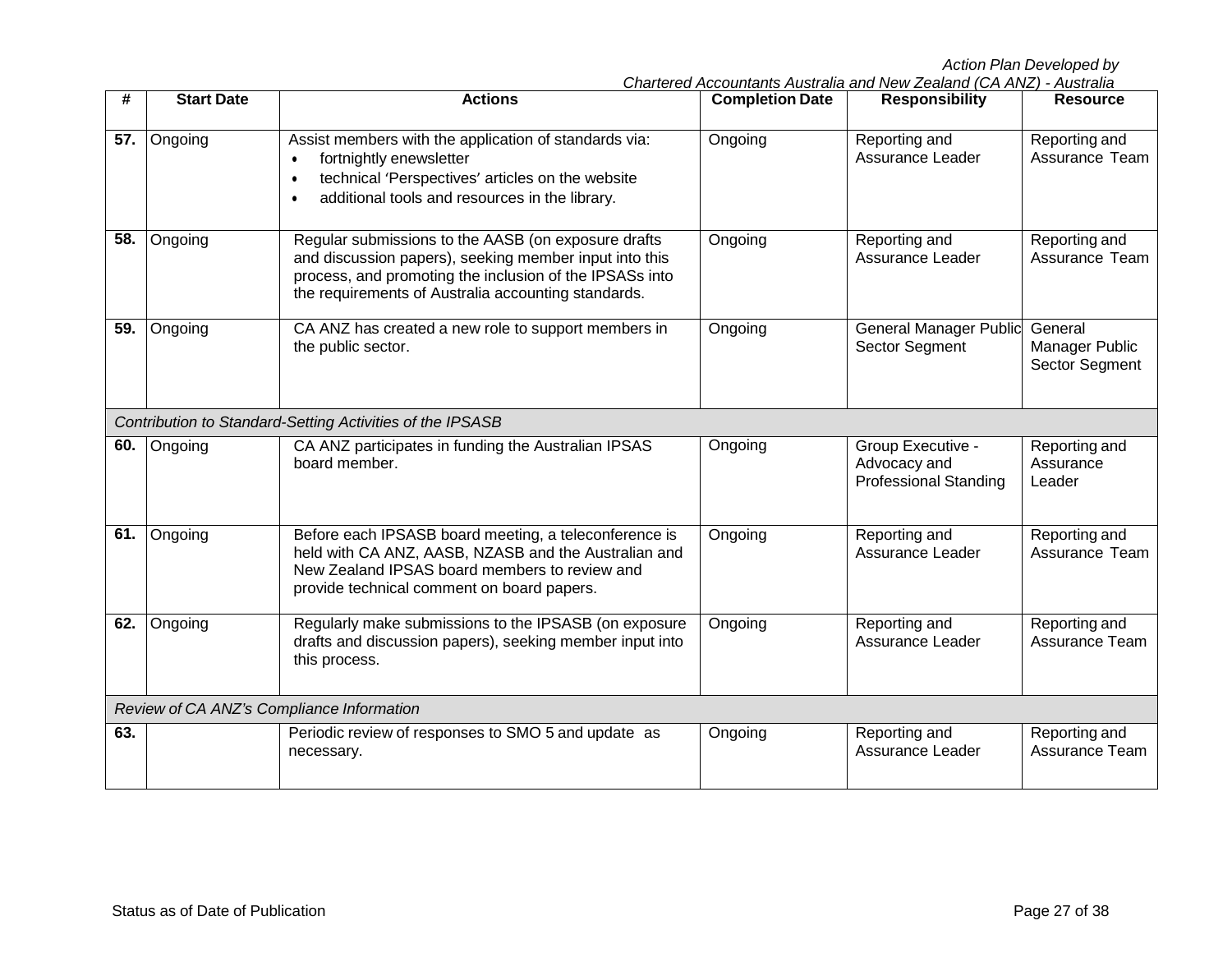## **Action Plan Subject:** SMO6 and Investigation and Discipline **Action Plan Objective:** Ensure Ongoing Compliance with SMO6 and Enhancement of Process as Required

| t Date<br>Star | . | nmr.<br>aletion<br>Date | .<br>----------<br>SIDIIITV | ource: |  |
|----------------|---|-------------------------|-----------------------------|--------|--|
|                |   |                         |                             |        |  |

# **Background**

The Conduct & Discipline Team is the disciplinary arm of CA ANZ. The complaint and disciplinary process operated by Conduct & Discipline regulates the behavior of its members to ensure compliance with the By-laws and Regulations of CA ANZ, the Code of Ethics (the 'Code') and technical standards. The Code sets out the professional and ethical requirements for members and is based on the fundamental principles of integrity, objectivity, professional competence and due care, confidentiality and professional behaviour. The power to take disciplinary action against members, the procedure to be followed and the sanctions which may be imposed are contained in the By-laws.

The complaint and disciplinary process involves the investigation by the Professional Conduct Committee (PCC) of complaints made against members or other issues concerning their conduct. Complaints can come from many sources including, clients, as the result of court action or action by a statutory regulator. Where the PCC concludes that there was non-compliance by the member with the By-laws, Regulations, Code or Standards, the member's conduct can be referred to the Disciplinary Tribunal of CA ANZ. The disciplinary process is limited to imposing sanctions on a member and cannot provide any form of compensation or restitution to a complainant. In some instances where the PCC considers a member's conduct is not optimal, but where it is not sufficiently serious to be referred to the Tribunal, the PCC has the ability to give the member a 'warning' or require a quality review.

Where members are referred to the Disciplinary Tribunal, the sanctions that the Tribunal can impose include a reprimand, cancellation of their Certificate of Public Practice, removal of the member's fellowship status and reversion to the status of a Chartered Accountant (where relevant) or termination of membership of CA ANZ. CA ANZ also recognises that whilst the principal role of the complaint process is to monitor members' compliance with the By-laws, the process also acts as a mechanism to provide feedback to members about conduct which should be avoided.

Following an external review, new By-laws were introduced on 28 July 2016. These new By-laws implemented a number of changes to the complaint and disciplinary process to improve:

- the experience of members who have a complaint made against them
- the governance of CA ANZ's disciplinary framework
- the alignment between the Australian and NZICA's disciplinary framework.

As a result of the implementation of the new By-laws, CA ANZ's Member Conduct & Discipline procedures are aligned with the SMO6 requirements to the extent permitted by local laws.

More details related to the processes for Member Conduct & Discipline at CA ANZ can be found at: https://www.charteredaccountantsanz.com/aboutus/complaints/complaints-about-a-member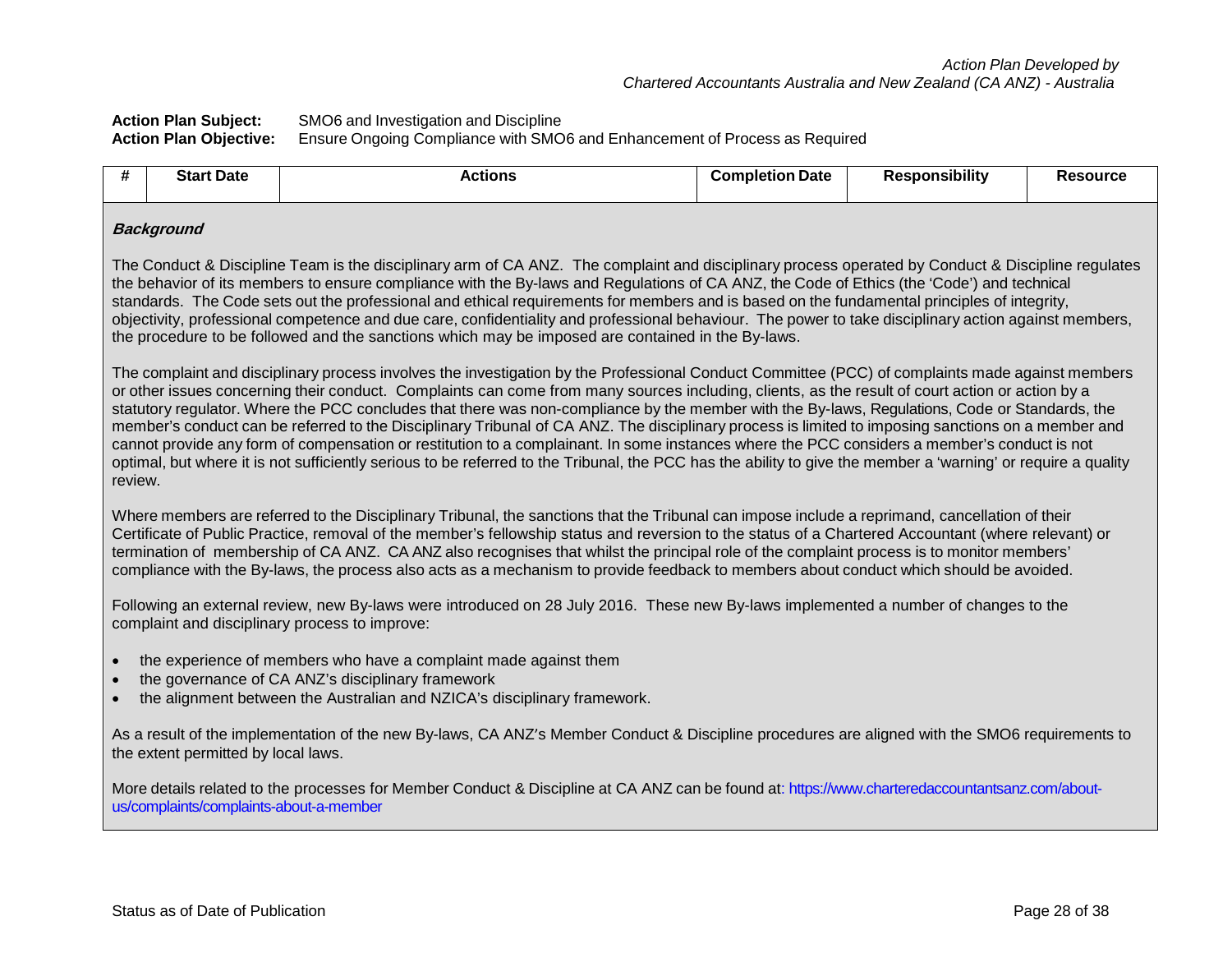| #   | <b>Start Date</b> | <b>Actions</b>                                                                                                                                                                                                                                                                                                                                                                                                                                                                                                                                                                                                 | <b>Completion Date</b> | <b>Responsibility</b>                                                                                                                     | <b>Resource</b>                                                                                                                             |
|-----|-------------------|----------------------------------------------------------------------------------------------------------------------------------------------------------------------------------------------------------------------------------------------------------------------------------------------------------------------------------------------------------------------------------------------------------------------------------------------------------------------------------------------------------------------------------------------------------------------------------------------------------------|------------------------|-------------------------------------------------------------------------------------------------------------------------------------------|---------------------------------------------------------------------------------------------------------------------------------------------|
| 64. |                   | 2016 and ongoing Para 10 (Just and Effective System)<br>Following the change of By-laws on 28 July 2016 to<br>strengthen the professional conduct processes, the newly<br>formed Professional Conduct Oversight Committee<br>(PCOC) has ongoing oversight responsibility for the<br>integrity, timeliness and effectiveness of the exercise of the<br>disciplinary procedures and sanctions by the PCC, the<br>Disciplinary Tribunal and the Appeals Tribunal.                                                                                                                                                 | Ongoing                | CA ANZ Board, PCOC,<br>Group Executive -<br>Advocacy and<br><b>Professional Standing</b>                                                  | General<br>Manager<br>Professional<br>Standards,<br>Conduct &<br><b>Discipline</b><br>Manager and<br>Conduct &<br><b>Discipline</b><br>Team |
| 65. | Ongoing           | Para 11 (Information and Guidance) Ongoing review of<br>guidance material on professional conduct process on<br><b>CA ANZ website</b><br>Publish periodic articles, guidance and disciplinary<br>decisions (including in CA ANZ's Acuity magazine and<br>website)<br>present at conferences (including Audit Conferences in<br>2018)<br>provide content for the Public Practitioners Program<br>and Ethics course<br>present the Professional Standards Roadshow,<br>all of which provide information and training to members<br>regarding the need to comply with standards and<br>professional requirements. | Ongoing                | General Manager<br>Professional Standards,<br><b>Conduct &amp; Discipline</b><br>Manager and Group<br>Executive - Education &<br>Learning | Conduct &<br><b>Discipline</b><br>Team                                                                                                      |
| 66. | Ongoing           | <b>Para 12 (Constitution)</b><br>Ensure that any changes to legislation or regulatory<br>environment are adequately reflected in powers to take<br>disciplinary action.                                                                                                                                                                                                                                                                                                                                                                                                                                        | Ongoing                | PCOC, General<br><b>Manager Professional</b><br><b>Standards and Conduct</b><br>& Discipline Manager                                      | Conduct &<br>Discipline<br>Team                                                                                                             |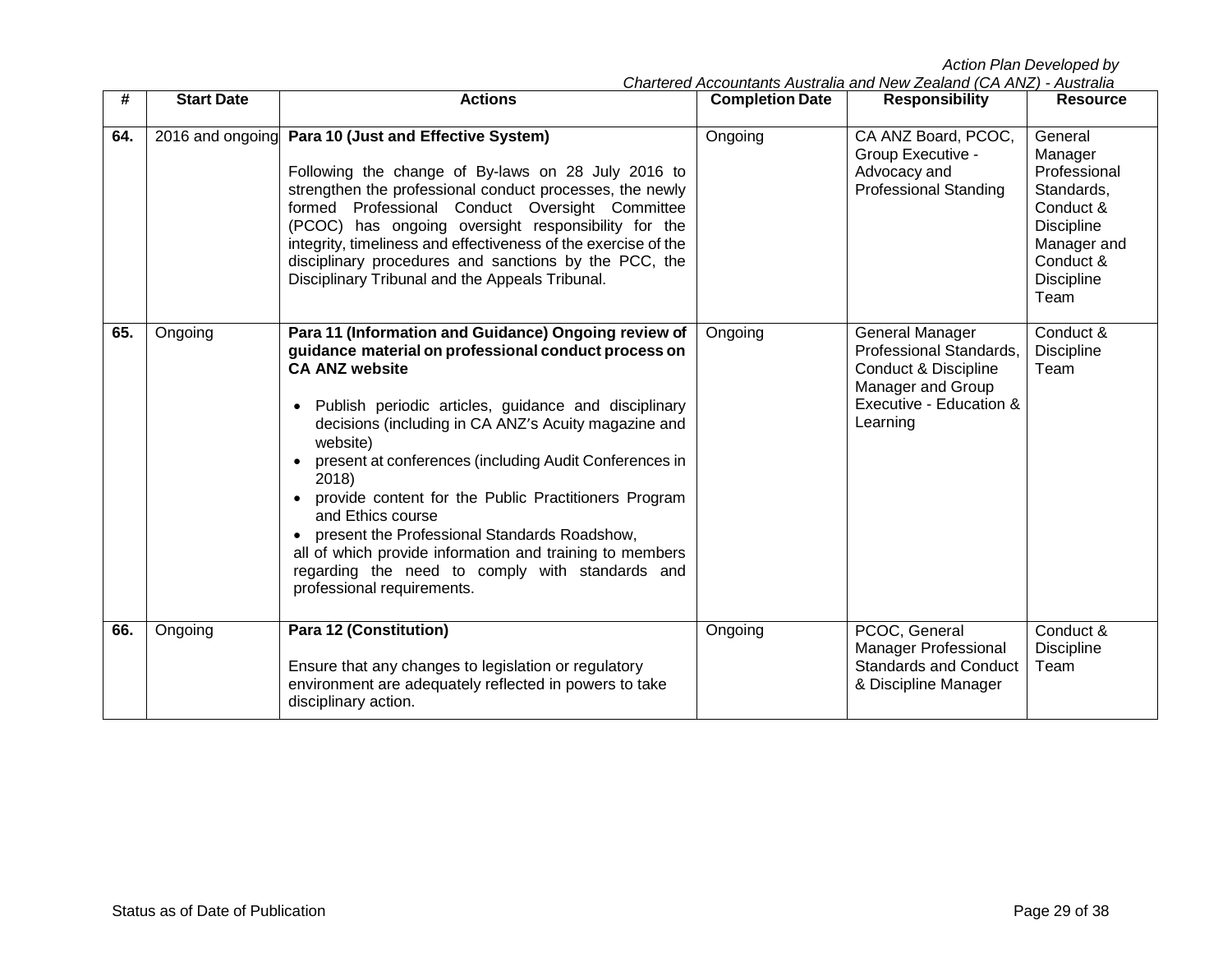| #   | <b>Start Date</b> | <b>Actions</b>                                                                                                                                                                                                                                                                                                                                                                                                                                                                   | <b>Completion Date</b> | <b>Responsibility</b>                                                                                | <b>Resource</b>                        |
|-----|-------------------|----------------------------------------------------------------------------------------------------------------------------------------------------------------------------------------------------------------------------------------------------------------------------------------------------------------------------------------------------------------------------------------------------------------------------------------------------------------------------------|------------------------|------------------------------------------------------------------------------------------------------|----------------------------------------|
| 67. | Ongoing           | Para 14 (Proportional Response)<br>The Professional Conduct Regulations (to which the By-<br>laws require the Tribunals to have regard) set out<br>guidelines for the imposition of sanctions which require<br>the consideration by the Tribunals of these and other<br>issues. Further, a proportional response is elaborated in<br>relation to individual member's responsibility versus an<br>issue with the firm, in submissions by CA ANZ on<br>sanctions to the Tribunals. | Ongoing                | <b>General Manager</b><br><b>Professional Standards</b><br>and Conduct &<br>Discipline Manager       | Conduct &<br>Discipline<br>Team        |
| 68. | Ongoing           | Para 17 (Investigative Powers)<br>The By-laws provide that members must provide<br>information and documents as requested by the PCC.<br>The PCC ensures that its powers to co-operate are<br>invoked where necessary and, where they fail to do so,<br>refers members to the Tribunal for appropriate sanctions.                                                                                                                                                                | Ongoing                | Conduct & Discipline<br>Manager                                                                      | Conduct &<br><b>Discipline</b><br>Team |
| 69. | Ongoing           | Para 18 (Expertise and resources)<br>Qualified legal personnel are employed to carry out<br>investigations on behalf of the PCC and resources are<br>provided to support the PCC and the Disciplinary and<br>Appeals Tribunals. Regular training is provided to the<br>PCC and Tribunal panel members. Appropriate<br>resources are available including access to legal advice,<br>where required.                                                                               | Ongoing                | PCOC, General<br><b>Manager Professional</b><br><b>Standards and Conduct</b><br>& Discipline Manager | Conduct &<br><b>Discipline</b><br>Team |
| 70. | Ongoing           | Para 19 (Composition of Investigative and<br><b>Disciplinary Teams)</b><br>The PCC is responsible for investigating matters. It is<br>comprised of a mix of accountants and non-accountants,<br>and assisted by the Conduct & Discipline Team.<br>Disciplinary Tribunals are also comprised of a mix of<br>accountants and non-accountants.                                                                                                                                      | Ongoing                | PCOC, General<br><b>Manager Professional</b><br><b>Standards and Conduct</b><br>& Discipline Manager | Conduct &<br><b>Discipline</b><br>Team |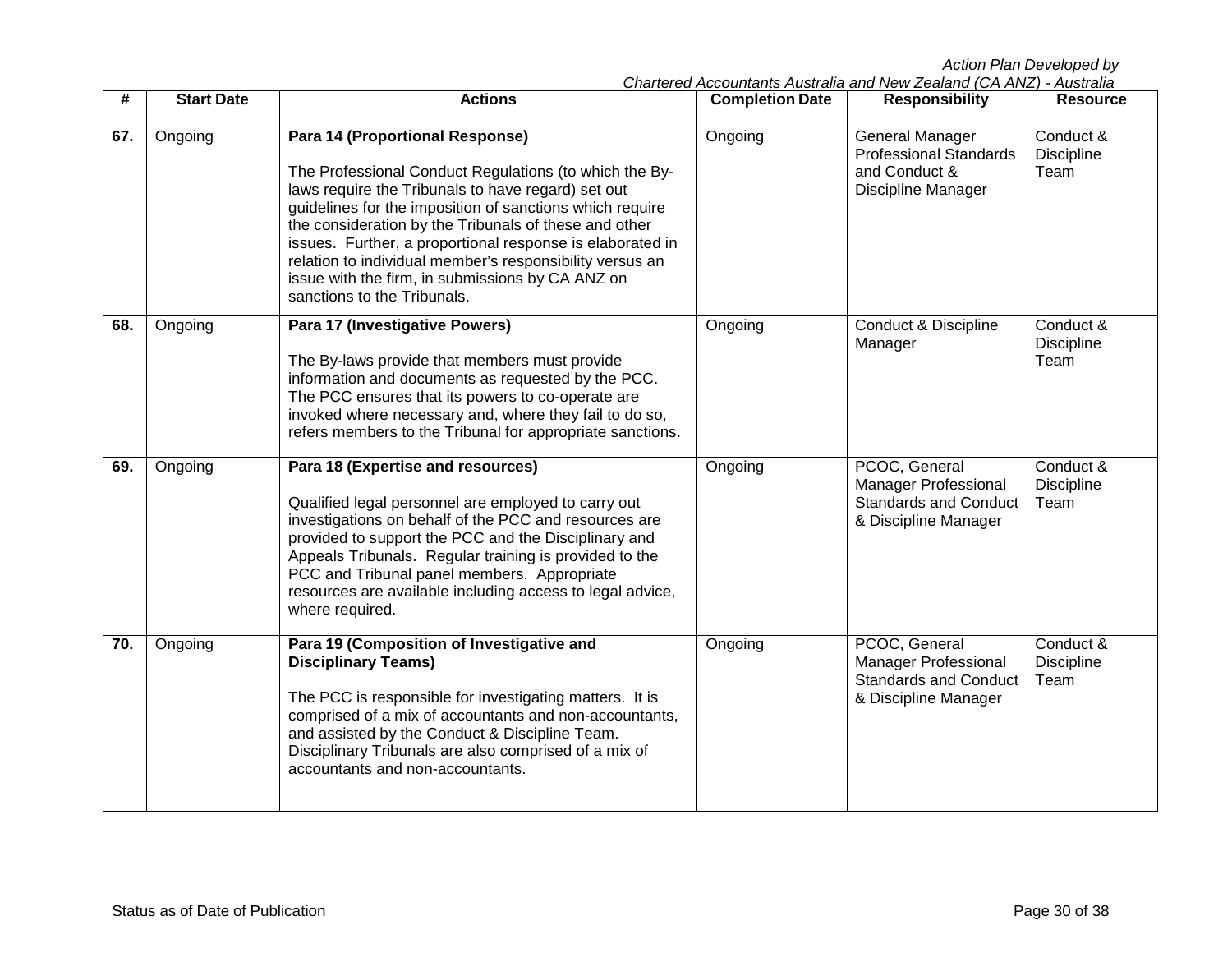| #                | <b>Start Date</b> | <b>Actions</b>                                                                                                                                                                                                                                                                                                                                                                                                                                                                                                                                                                                                                                                                                       | <b>Completion Date</b> | <b>Responsibility</b>                      | <b>Resource</b>                                                                                                               |
|------------------|-------------------|------------------------------------------------------------------------------------------------------------------------------------------------------------------------------------------------------------------------------------------------------------------------------------------------------------------------------------------------------------------------------------------------------------------------------------------------------------------------------------------------------------------------------------------------------------------------------------------------------------------------------------------------------------------------------------------------------|------------------------|--------------------------------------------|-------------------------------------------------------------------------------------------------------------------------------|
| 71.              | Ongoing           | Para 20-22 (Initiation of Proceedings)<br>CA ANZ has a complaints based and information based<br>approach to investigation, accepting complaints from the<br>public, referrals from regulators and by conducting various<br>media and other searches for relevant information.                                                                                                                                                                                                                                                                                                                                                                                                                       | Ongoing                | <b>Conduct &amp; Discipline</b><br>Manager | Conduct &<br><b>Discipline</b><br>Team                                                                                        |
| $\overline{72.}$ | Ongoing           | Para 23 (Referral from Quality Assurance Review)<br>Referrals to the conduct & discipline team by the quality<br>review team take place in the following circumstances:<br>non co-operation by the member<br>where a quality review reveals a serious failing or<br>$\bullet$<br>the review reveals a less serious failing which has<br>not been corrected by the time of a follow-up<br>review.                                                                                                                                                                                                                                                                                                     | Ongoing                | <b>Quality Review Manager</b>              | Conduct &<br><b>Discipline</b><br>Team and<br><b>Quality Review</b><br>Team                                                   |
| 73.              | Ongoing           | Para 24 (Independence) Ensure that all Committee<br>and Tribunal members involved in a particular<br>investigation are free from any potential or actual<br>conflict of interest<br>Operating Guidelines for the PCC and Tribunals explain<br>issues in relation to conflicts of interest and specifically<br>provide that panel members shall be free of conflicts.<br>This is checked before panel members consider a<br>complaint. The Guidelines are provided to panel<br>members when inducted into their role and are easily<br>accessible at all times.<br>Conduct & Discipline staff who assist in the investigation<br>process are lawyers and not members of the accounting<br>profession. | Ongoing                | <b>Conduct &amp; Discipline</b><br>Manager | Professional<br>Conduct<br>Committee<br>Secretary,<br><b>Discipline</b><br><b>Team Assistant</b><br>and Tribunal<br>Secretary |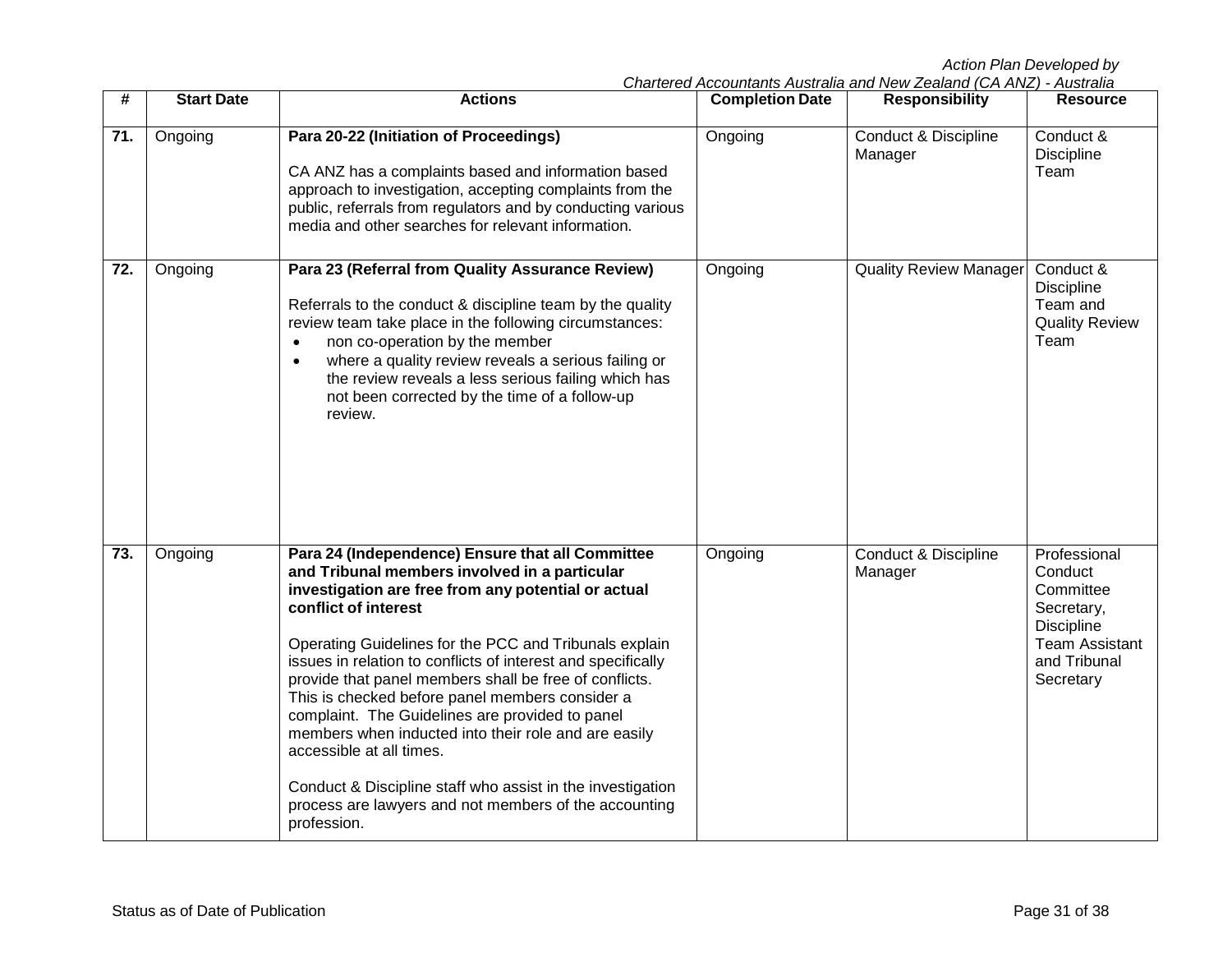| #   | <b>Start Date</b> | <b>Actions</b>                                                                                                                                                                                                                                                                                                                                                                                                                   | <b>Completion Date</b> | <b>Responsibility</b>                           | <b>Resource</b>                        |
|-----|-------------------|----------------------------------------------------------------------------------------------------------------------------------------------------------------------------------------------------------------------------------------------------------------------------------------------------------------------------------------------------------------------------------------------------------------------------------|------------------------|-------------------------------------------------|----------------------------------------|
| 74. | Ongoing           | Para 25 & 26 (Decision to take disciplinary action)<br>All substantive decisions in relation to complaints are<br>taken by the PCC, including referring a member to the<br>Disciplinary Tribunal. The PCC also has the power to<br>enter into an agreement with a member to impose certain<br>sanctions, in circumstances where the PCC considers that<br>a complaint would otherwise warrant being referred to the<br>Tribunal. | Ongoing                | PCOC and PCC                                    | Conduct &<br>Discipline<br>Team        |
| 75. | Ongoing           | <b>Para 27 (Disciplinary Process)</b><br>Ensure compliance with requirements for hearings,<br>composition of Tribunals as required by the By-laws and<br>schedule hearings as quickly as possible in all circumstances.                                                                                                                                                                                                          | Ongoing                | PCOC and Conduct &<br><b>Discipline Manager</b> | Conduct &<br><b>Discipline</b><br>Team |
| 76. | Ongoing           | Para 29 (Legal adviser for Tribunals)<br>Under the By-laws a legal adviser has been appointed to<br>advise the Tribunals on matters of law, procedure and<br>evidence.<br>Prosecutions are either conducted by an external lawyer<br>or a senior staff member with legal qualifications and<br>experience from the Conduct & Discipline Team.                                                                                    | Ongoing                | PCOC and Conduct &<br>Discipline Manager        | Secretary to<br>the Tribunals          |
| 77. | Ongoing           | Para 30 (Independence) Ensure that independence of<br>tribunals and process is maintained<br>The composition of Tribunals and their operation, including<br>their independent decision making function, are<br>determined under the By-laws of CA ANZ.<br>Refer comments regarding paragraph 24 above.                                                                                                                           | Ongoing                | <b>PCOC</b>                                     | Conduct &<br><b>Discipline</b><br>Team |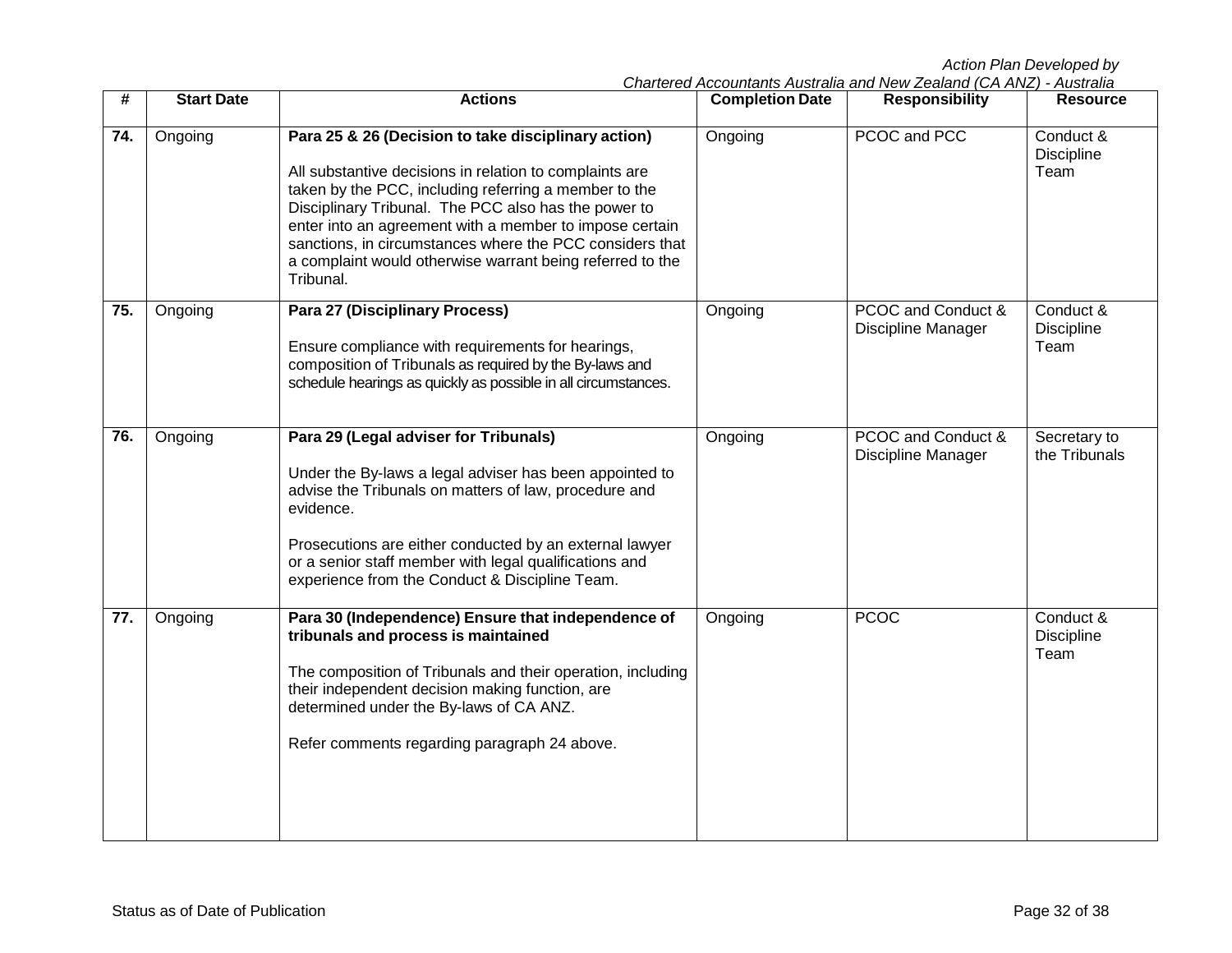| #   | <b>Start Date</b> | <b>Actions</b>                                                                                                                                                                                                                                                                                                                                                                                                                                                                                                                                                                                                                                                                                | <b>Completion Date</b> | <b>Responsibility</b>                                                                   | <b>Resource</b>                        |
|-----|-------------------|-----------------------------------------------------------------------------------------------------------------------------------------------------------------------------------------------------------------------------------------------------------------------------------------------------------------------------------------------------------------------------------------------------------------------------------------------------------------------------------------------------------------------------------------------------------------------------------------------------------------------------------------------------------------------------------------------|------------------------|-----------------------------------------------------------------------------------------|----------------------------------------|
| 78. | Ongoing           | Para 31 and 32 (Sanctions)<br>Ensure that Tribunal members (especially Chairs) are<br>familiar with the range of sanctions available under the<br>By-laws. Under local law, the Tribunals do not have the<br>power to remove individuals from practice altogether, but<br>the other sanctions referred to are available.                                                                                                                                                                                                                                                                                                                                                                      | Ongoing                | Secretary to Tribunals<br>and Conduct &<br>Discipline Manager                           | Conduct &<br><b>Discipline</b><br>Team |
| 79. | Ongoing           | Para 33 & 34 (Sanctions)<br>The Professional Conduct Regulations (to which the By-<br>laws require the Tribunals to have regard) set out<br>guidelines for the imposition of sanctions which require<br>the consideration by the Tribunals of these and other<br>issues. Further, submissions are made regarding these<br>issues as appropriate, by CA ANZ on sanctions to the<br>Tribunals. Tribunal members include both accountant<br>and non-accountant members and the combination of the<br>two groups means both the interests of the member and<br>the public interest are considered. Training is also<br>provided to disciplinary panel members on proportionality<br>of sanctions. | Ongoing                | General Manager<br><b>Professional Standards</b><br>and Conduct &<br>Discipline Manager | Conduct &<br>Discipline<br>Team        |
| 80. | Ongoing           | Para 35 (Rights of representation and appeal)<br>Ensure that members are aware of rights of<br>representation and appeal rights under the By-laws,<br>including that members may be represented at all<br>disciplinary hearings and advised throughout the<br>investigative and disciplinary process. Ensure members<br>continue to be advised of their right to appeal the<br>findings and any imposed sanction.                                                                                                                                                                                                                                                                             | Ongoing                | <b>Conduct &amp; Discipline</b><br>Manager                                              | Conduct &<br>Discipline<br>Team        |
| 81. | 2016              | Para 36 (Appeal by member's governing body)<br>Appeals can be made by either the member or the PCC.                                                                                                                                                                                                                                                                                                                                                                                                                                                                                                                                                                                           | Ongoing                | <b>PCOC and General</b><br><b>Manager Professional</b><br>Standards                     | Conduct &<br>Discipline<br>Team        |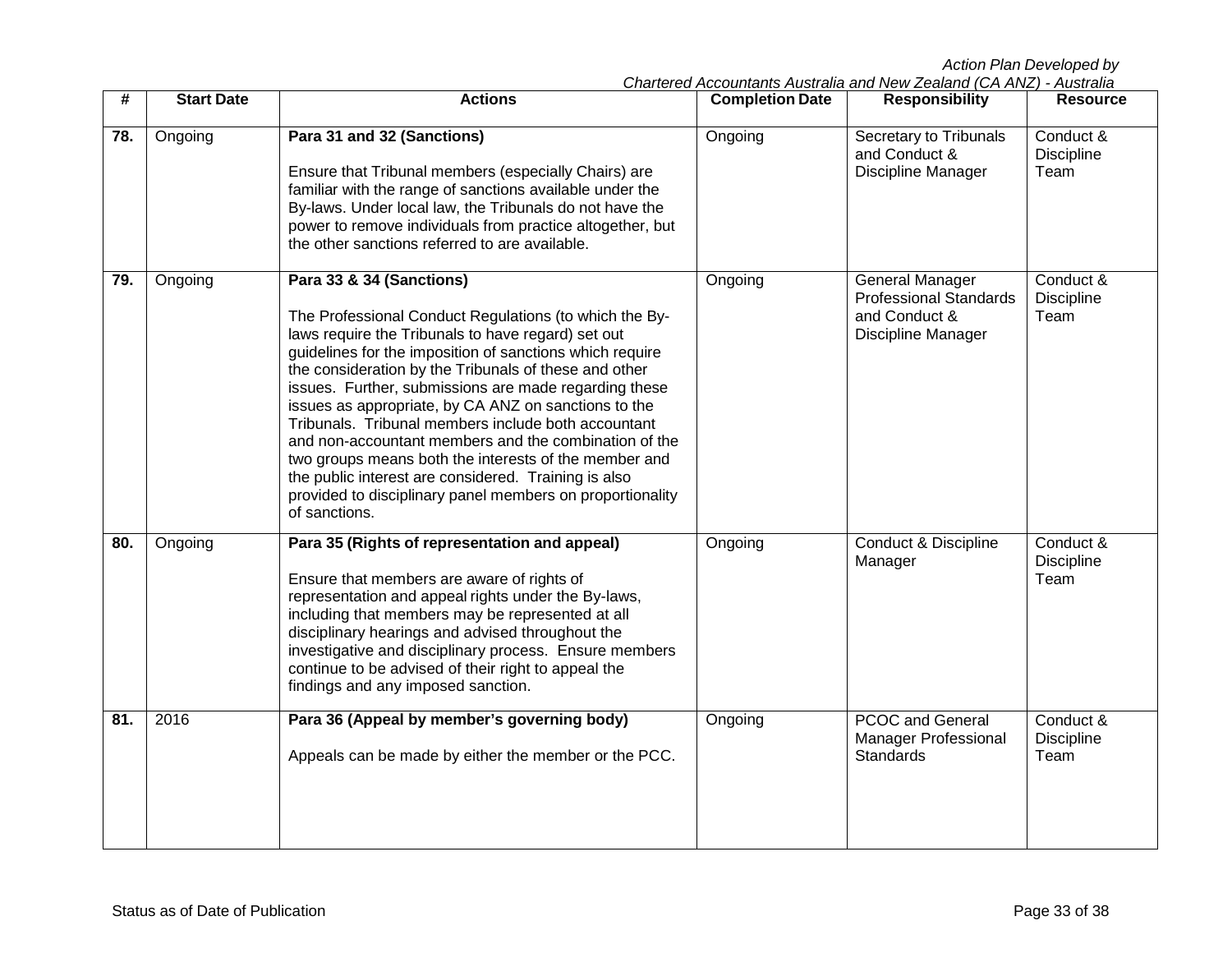| #   | <b>Start Date</b> | <b>Actions</b>                                                                                                                                                                                                                                                                                                                                                                                                                                                                                                                                                                                                                                                                                                                       | <b>Completion Date</b> | <b>Responsibility</b>                                                                                | <b>Resource</b>                                                          |
|-----|-------------------|--------------------------------------------------------------------------------------------------------------------------------------------------------------------------------------------------------------------------------------------------------------------------------------------------------------------------------------------------------------------------------------------------------------------------------------------------------------------------------------------------------------------------------------------------------------------------------------------------------------------------------------------------------------------------------------------------------------------------------------|------------------------|------------------------------------------------------------------------------------------------------|--------------------------------------------------------------------------|
| 82. | Ongoing           | Para 37, 38 and 39 (Time Targets and Tracking)<br>Timeframe targets for the disposal of cases are<br>monitored by the PCOC.<br>The complaints database will be redeveloped to assist<br>with the monitoring of these targets.                                                                                                                                                                                                                                                                                                                                                                                                                                                                                                        | Ongoing                | PCOC, General<br><b>Manager Professional</b><br><b>Standards and Conduct</b><br>& Discipline Manager | Conduct &<br>Discipline<br>Team                                          |
| 83. | Ongoing           | Para 42 (Confidentiality) Ensure that all members<br>and staff involved in process maintain confidentiality<br>The Operating Guidelines ensure that all members of the<br>Tribunal and all persons concerned in the disciplinary<br>process maintain confidentiality. All Committee and<br>Tribunal appointments contain terms as to confidentiality.<br>Further, staff dealing with investigations and disciplinary<br>hearings are also required to maintain confidentiality,<br>through their employment agreements.<br>CA ANZ's Professional Conduct Regulation has been<br>amended to impose an obligation to maintain<br>confidentiality on all relevant parties to the complaints,<br>investigation and disciplinary process. | Ongoing                | General Manager<br><b>Professional Standards</b><br>and Conduct &<br>Discipline Manager              | Conduct &<br><b>Discipline</b><br>Team and<br>Human<br>Resources<br>Team |
| 84. | Ongoing           | Para 43 (Security of records)<br>Only dedicated Conduct & Discipline staff have access to<br>hard copy or on-line records. Each complaint file is<br>allocated a discrete file number and a register of files is<br>maintained by the Conduct & Discipline Team. Complaint<br>and disciplinary files are provided to PCC and Tribunal<br>panel members by secure portal.                                                                                                                                                                                                                                                                                                                                                             | Ongoing                | <b>Conduct &amp; Discipline</b><br>Manager                                                           | Conduct &<br>Discipline<br>Team                                          |
| 85. | Ongoing           | Para 44 & 45 (Maintenance of records)<br>Refer comments regarding paragraph 43 above. In<br>addition closed files are archived in accordance with the<br>strict security procedures of CA ANZ.                                                                                                                                                                                                                                                                                                                                                                                                                                                                                                                                       | Ongoing                | <b>Conduct &amp; Discipline</b><br>Manager                                                           | Conduct &<br><b>Discipline</b><br>Team                                   |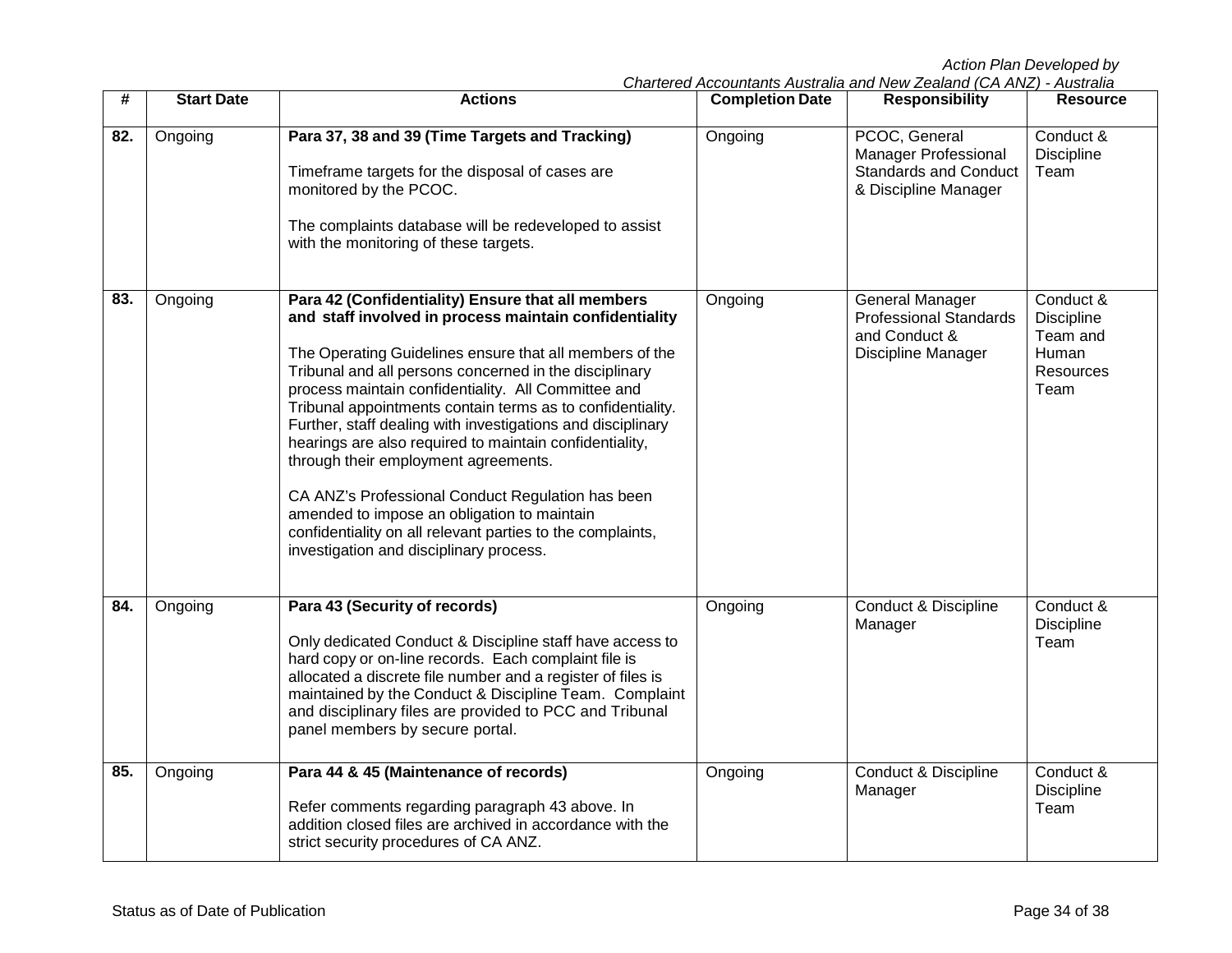| #   | <b>Start Date</b> | <b>Actions</b>                                                                                                                                                                                                                                                                                                                                                                                                                                                                                                                                                            | <b>Completion Date</b> | <b>Responsibility</b>                                   | <b>Resource</b>                                        |
|-----|-------------------|---------------------------------------------------------------------------------------------------------------------------------------------------------------------------------------------------------------------------------------------------------------------------------------------------------------------------------------------------------------------------------------------------------------------------------------------------------------------------------------------------------------------------------------------------------------------------|------------------------|---------------------------------------------------------|--------------------------------------------------------|
| 86. | Ongoing           | Para 47 (Public awareness of investigative and<br>disciplinary system)<br>The investigative and disciplinary system of CA ANZ is<br>publicised on the website and in the Annual Report, and<br>results of Tribunal hearings and some PCC decisions are<br>published in Acuity magazine and the website.                                                                                                                                                                                                                                                                   | Ongoing                | <b>Conduct &amp; Discipline</b><br>Manager              | Conduct &<br><b>Discipline</b><br>Team                 |
| 87. | Ongoing           | Para 48 and 49 (Review of Decisions not to take<br>disciplinary action)<br>The By-laws provide for the appointment of a legally<br>qualified and independent reviewer. The reviewer will, on<br>request of either the complainant or the member, review<br>the decision and file of the PCC where the complaint was<br>concluded by the PCC. Complaints referred to the<br>Tribunals are not able to be referred to the reviewer. The<br>reviewer will report back to the parties involved in the<br>complaint and can recommend that the PCC reconsider<br>its decision. | Ongoing                | PCOC and Conduct &<br><b>Discipline Manager</b>         | Conduct &<br><b>Discipline</b><br>Team                 |
| 88. | Ongoing           | Para 50 and 51 (Publication of Annual Report)<br>CA ANZ publishes an Annual Report which includes<br>information summarising the results of investigative and<br>disciplinary proceedings. This is published on the CA<br>ANZ website and available to stakeholders.                                                                                                                                                                                                                                                                                                      | Ongoing                | CA ANZ Board                                            | Conduct &<br>Discipline<br>Team                        |
| 89. | Ongoing           | Para 52 (Liaison with outside bodies)<br>There are restrictions in local laws on reporting<br>involvement in serious crimes and offences by members<br>to the appropriate public authority. CA ANZ engages in<br>regular liaison with statutory and regulatory bodies to<br>promote an effective co-regulatory framework.                                                                                                                                                                                                                                                 | Ongoing                | <b>General Manager</b><br><b>Professional Standards</b> | General<br>Manager<br>Professional<br><b>Standards</b> |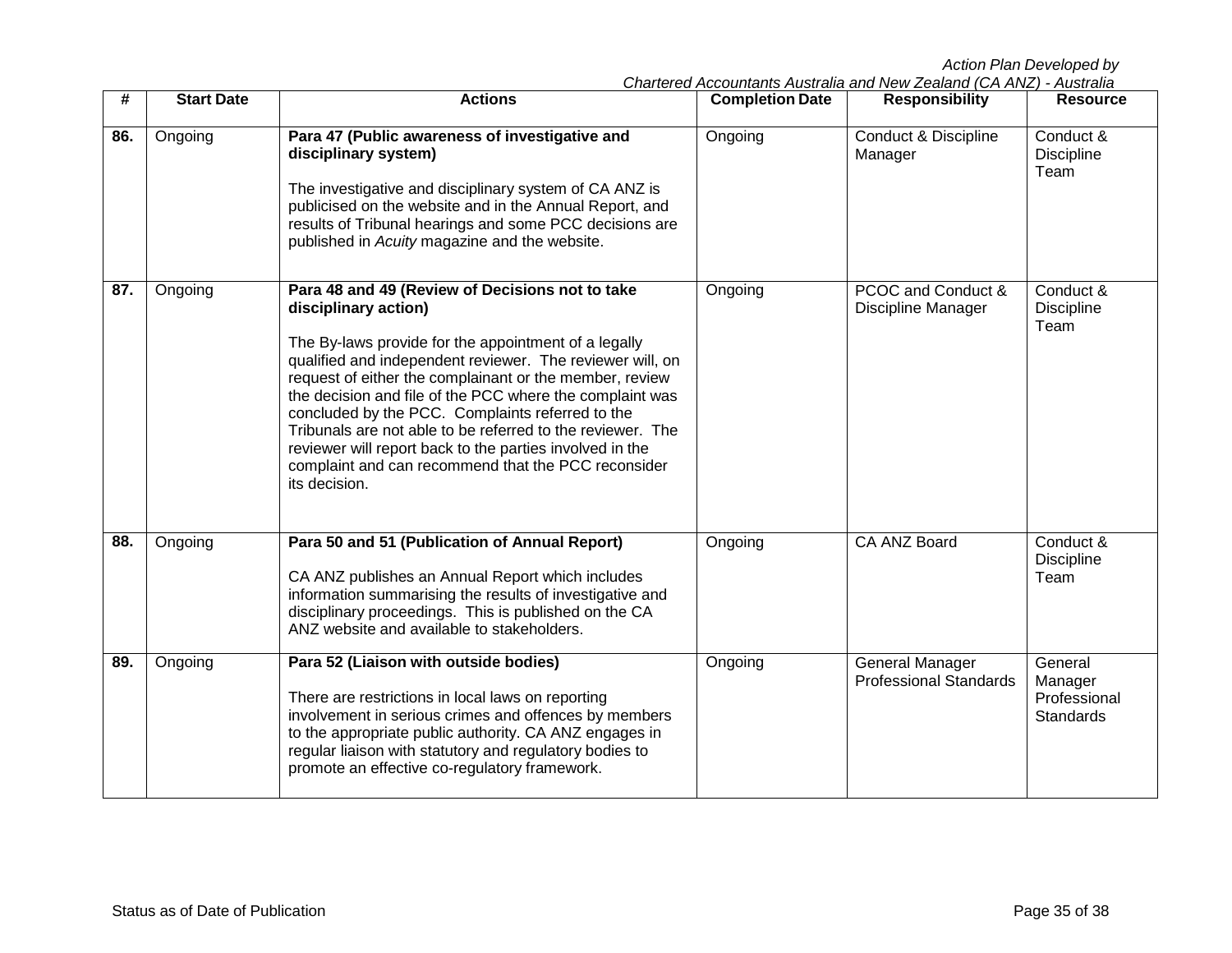| #   | <b>Start Date</b>                       | <b>Actions</b>                                                                                                                                                                                                                                                                                                                                                                                          | <b>Completion Date</b> | <b>Responsibility</b>                                                                                | <b>Resource</b>                        |  |  |
|-----|-----------------------------------------|---------------------------------------------------------------------------------------------------------------------------------------------------------------------------------------------------------------------------------------------------------------------------------------------------------------------------------------------------------------------------------------------------------|------------------------|------------------------------------------------------------------------------------------------------|----------------------------------------|--|--|
| 90. | Ongoing                                 | Para 53 (Publication of results of disciplinary<br>proceedings to other professional accounting bodies<br>or other professional associations)<br>Tribunal decisions are advised to other professional<br>accounting bodies, professional associations and<br>regulators as determined by the Tribunals. The PCC also<br>has the power to do this in some circumstances.                                 | Ongoing                | PCOC, General<br><b>Manager Professional</b><br><b>Standards and Conduct</b><br>& Discipline Manager | Conduct &<br>Discipline<br>Team        |  |  |
| 91. | Ongoing                                 | Para 54 (Review of Implementation and Effectiveness)<br>Reviews are done regularly as part of the review of<br>compliance with SMO6 by the PCOC and Conduct &<br>Discipline staff. A post-implementation review of the new<br>By-laws has just been undertaken and has identified that<br>the new system is working very effectively, although some<br>minor changes to the By-laws have been proposed. | Ongoing                | PCOC, General<br>Manager Professional<br><b>Standards and Conduct</b><br>& Discipline Manager        | Conduct &<br><b>Discipline</b><br>Team |  |  |
|     | Review of CA ANZ Compliance Information |                                                                                                                                                                                                                                                                                                                                                                                                         |                        |                                                                                                      |                                        |  |  |
| 92. | Ongoing                                 | Whenever significant changes to investigation and<br>disciplinary processes are being contemplated, ensure<br>that they comply with SMO6 and, where necessary<br>advise IFAC of any changes which should be reflected in<br>IFAC documentation.                                                                                                                                                         | Ongoing                | <b>PCOC and General</b><br><b>Manager Professional</b><br><b>Standards</b>                           | Conduct &<br><b>Discipline</b><br>Team |  |  |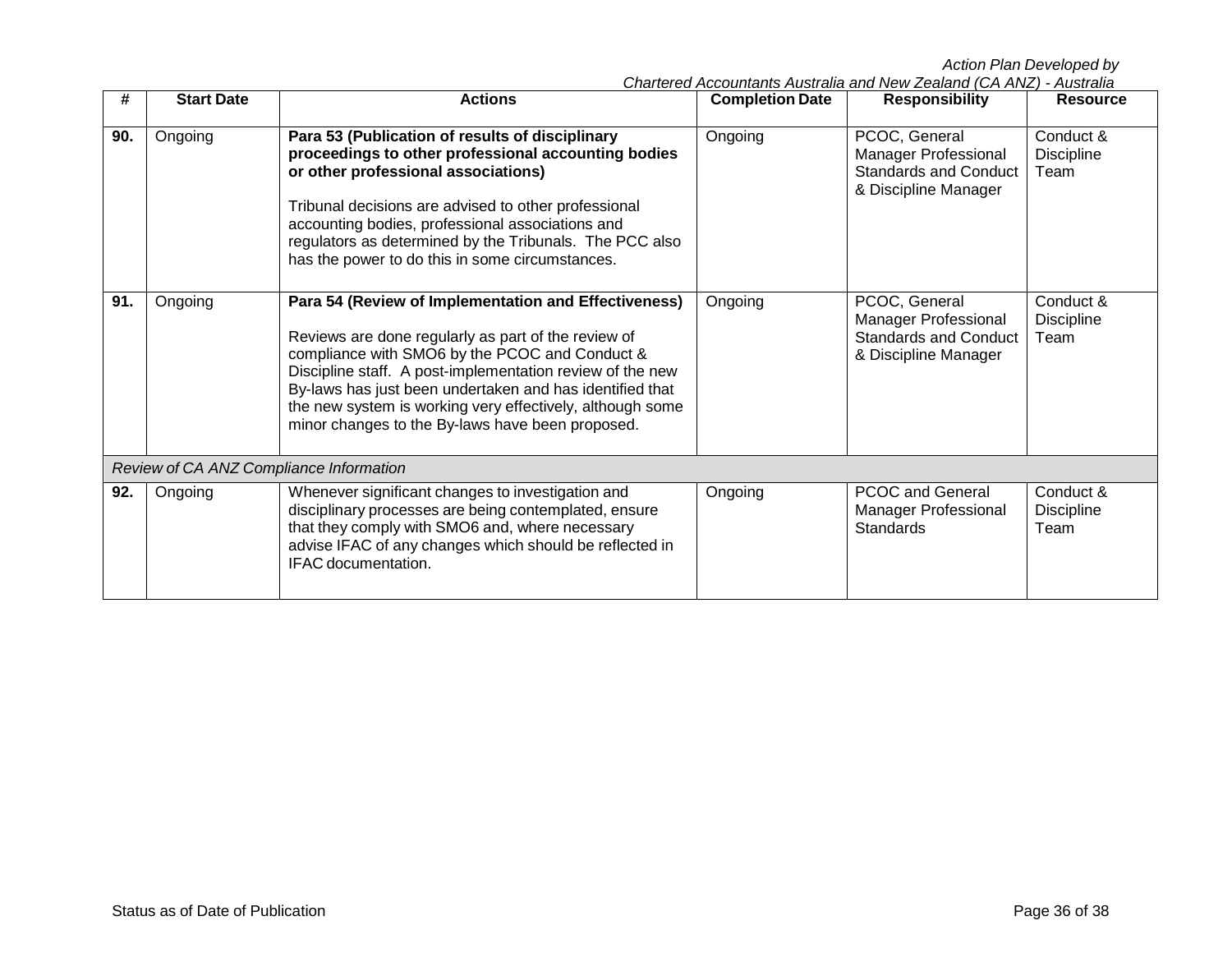**Action Plan Subject:** SMO7 and IFRS and Other IASB Pronouncements Continue to Use "Best Endeavors" to Ensure that Australian Accounting Standards (AAS) Remain Equivalent to IFRS

| #                                       | <b>Start Date</b>                                                                                                                                                                                                                                                                                                                                                                                                                                                                                                                                                                                                                                                                                                                                                                                                                                                                                                                                                    | <b>Actions</b>                                                                                                                                                                                                                                          | <b>Completion Date</b> | <b>Responsibility</b>                 | <b>Resource</b>                 |  |  |  |
|-----------------------------------------|----------------------------------------------------------------------------------------------------------------------------------------------------------------------------------------------------------------------------------------------------------------------------------------------------------------------------------------------------------------------------------------------------------------------------------------------------------------------------------------------------------------------------------------------------------------------------------------------------------------------------------------------------------------------------------------------------------------------------------------------------------------------------------------------------------------------------------------------------------------------------------------------------------------------------------------------------------------------|---------------------------------------------------------------------------------------------------------------------------------------------------------------------------------------------------------------------------------------------------------|------------------------|---------------------------------------|---------------------------------|--|--|--|
|                                         | <b>Background</b>                                                                                                                                                                                                                                                                                                                                                                                                                                                                                                                                                                                                                                                                                                                                                                                                                                                                                                                                                    |                                                                                                                                                                                                                                                         |                        |                                       |                                 |  |  |  |
|                                         | The Australian Accounting Standards Board (AASB) is an independent statutory body with responsibility for creation of accounting standards that are<br>legally enforceable for Corporations Act entities. For all other, non-Corporations Act entities, the same set of standards must be used. These<br>standards incorporate a differential reporting framework for entities that are determined to be non-reporting entities, hence these entities are not<br>required to comply with IFRS. The Strategic Direction from the Financial Reporting Council (FRC) requires the AASB to use, as appropriate,<br>International Financial Reporting Standards (IFRS) issued by the International Accounting Standards Board (IASB) as a base from which to develop<br>Australian Accounting Standards for reporting entities. Amendments to IFRSs are made as necessary for the regulatory and statutory environment,<br>public sector requirements and not-for-profit. |                                                                                                                                                                                                                                                         |                        |                                       |                                 |  |  |  |
|                                         | Australian reporting entities must comply with Australian Accounting Standards and Interpretations, as issued by the AASB. For reporting entities not<br>deemed 'publicly accountable' a reduced disclosure option, Reduced Disclosure Regime (RDR), is available. The RDR adopts the full recognition and<br>measurement requirements of all Australian Accounting Standards (which are equivalent to IFRSs), with reduced disclosure requirements. Entities<br>with public accountability cannot adopt the RDR and therefore must comply with Australian Accounting Standards in full (and state compliance with<br>IFRS).<br>More details on the Australian Accounting Standards Board can be found on its website www.aasb.gov.au                                                                                                                                                                                                                                |                                                                                                                                                                                                                                                         |                        |                                       |                                 |  |  |  |
|                                         | <b>Maintaining Ongoing Processes</b>                                                                                                                                                                                                                                                                                                                                                                                                                                                                                                                                                                                                                                                                                                                                                                                                                                                                                                                                 |                                                                                                                                                                                                                                                         |                        |                                       |                                 |  |  |  |
| ase<br>remov<br>e blue<br>line<br>above | 93Ple Ongoing                                                                                                                                                                                                                                                                                                                                                                                                                                                                                                                                                                                                                                                                                                                                                                                                                                                                                                                                                        | Assist members with the application of standards via:<br>fortnightly enewsletter<br>technical 'Perspectives' articles on the website<br>additional tools and resource in the library, including<br>Directors' responsibilities for financial reporting. | Ongoing                | Reporting and Assurance<br>Leader     | Reporting and<br>Assurance Team |  |  |  |
| 94.                                     | 2017                                                                                                                                                                                                                                                                                                                                                                                                                                                                                                                                                                                                                                                                                                                                                                                                                                                                                                                                                                 | Development and publication of 'blueprints' for new<br>accounting standards, including; financial instruments,<br>revenue and leases.                                                                                                                   | 2018                   | Reporting and Assurance<br>Leader     | Reporting and<br>Assurance Team |  |  |  |
| 95.                                     | Ongoing                                                                                                                                                                                                                                                                                                                                                                                                                                                                                                                                                                                                                                                                                                                                                                                                                                                                                                                                                              | An integrated Continuing Professional Development<br>program is offered through online and face to face<br>offerings. Face to face options include an Annual<br>Accounting Conference in most states, including a<br>financial reporting stream         | Ongoing                | <b>Education and Learning</b><br>Team | Education and<br>Learning Team  |  |  |  |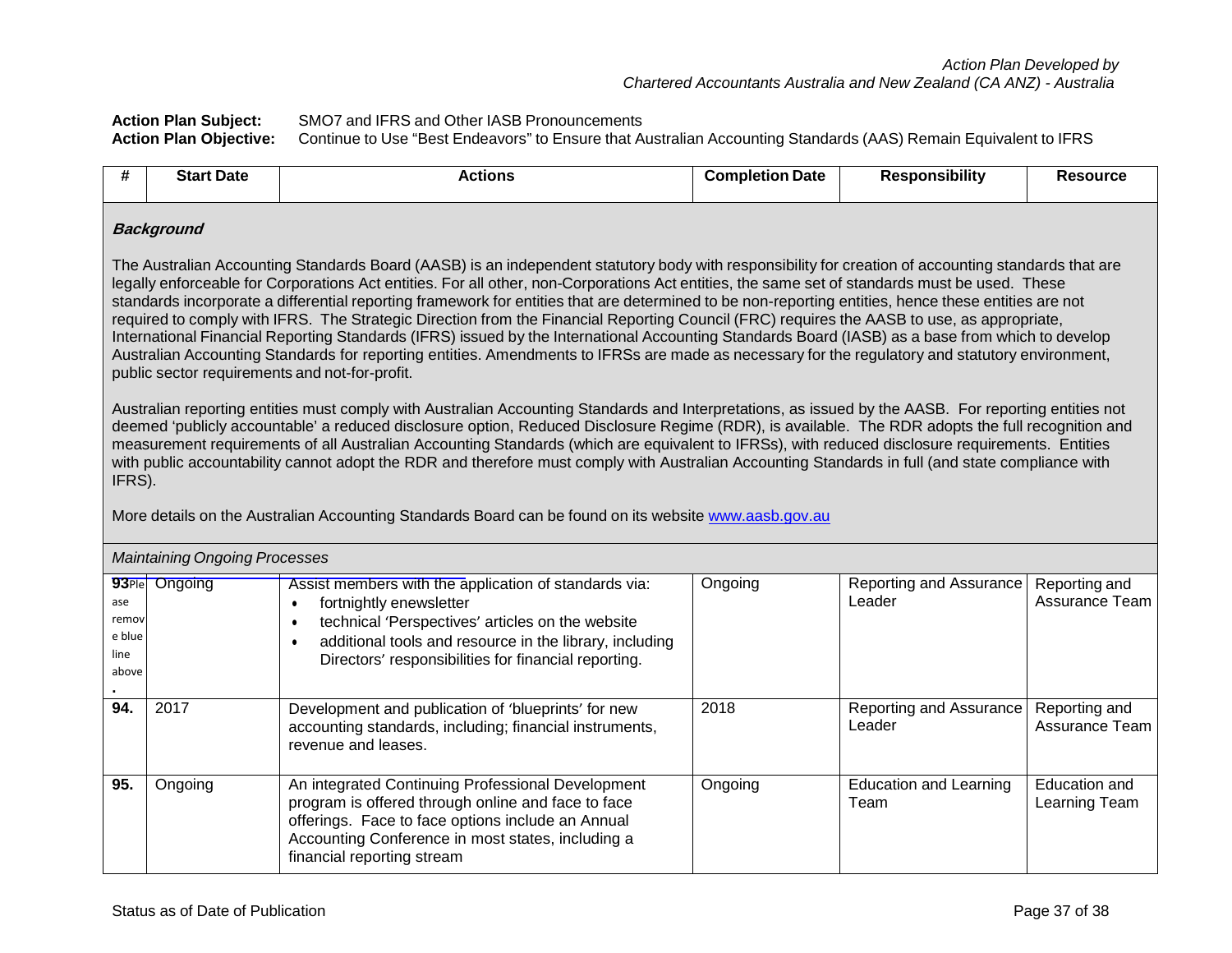| #   | <b>Start Date</b>                         | <b>Actions</b>                                                                                                                                                                                                                                      | <b>Completion Date</b> | <b>Responsibility</b>             | <b>Resource</b>                    |  |  |
|-----|-------------------------------------------|-----------------------------------------------------------------------------------------------------------------------------------------------------------------------------------------------------------------------------------------------------|------------------------|-----------------------------------|------------------------------------|--|--|
| 96. | Ongoing                                   | Standards are published in the hard copy Financial<br>Reporting Handbook. The last edition was 2017. All<br>standards are available on the AASB's website.                                                                                          | Ongoing                | <b>Product Manager</b>            | External body                      |  |  |
| 97. | Ongoing                                   | Regular submissions to the AASB (on exposure drafts<br>and discussion papers), seeking member input into this<br>process, and promoting the inclusion of IFRS into the<br>requirements of Australia accounting standards and to<br>align with IFRS. | Ongoing                | Reporting and Assurance<br>Leader | Reporting and<br>Assurance Team    |  |  |
|     |                                           | Contribution to Standard-Setting Activities of the IASB                                                                                                                                                                                             |                        |                                   |                                    |  |  |
| 98. | Ongoing                                   | Regular submissions to the IASB (on exposure drafts<br>and discussion papers), seeking member input into this<br>process.                                                                                                                           | Ongoing                | Reporting and Assurance<br>Leader | Reporting and<br>Assurance Team    |  |  |
|     | Review of CA ANZ's Compliance Information |                                                                                                                                                                                                                                                     |                        |                                   |                                    |  |  |
| 99. | Ongoing                                   | Periodic review of responses to SMO 7 and update<br>sections as necessary.                                                                                                                                                                          | Ongoing                | Reporting and Assurance<br>Leader | Reporting and<br>Assurance<br>Team |  |  |